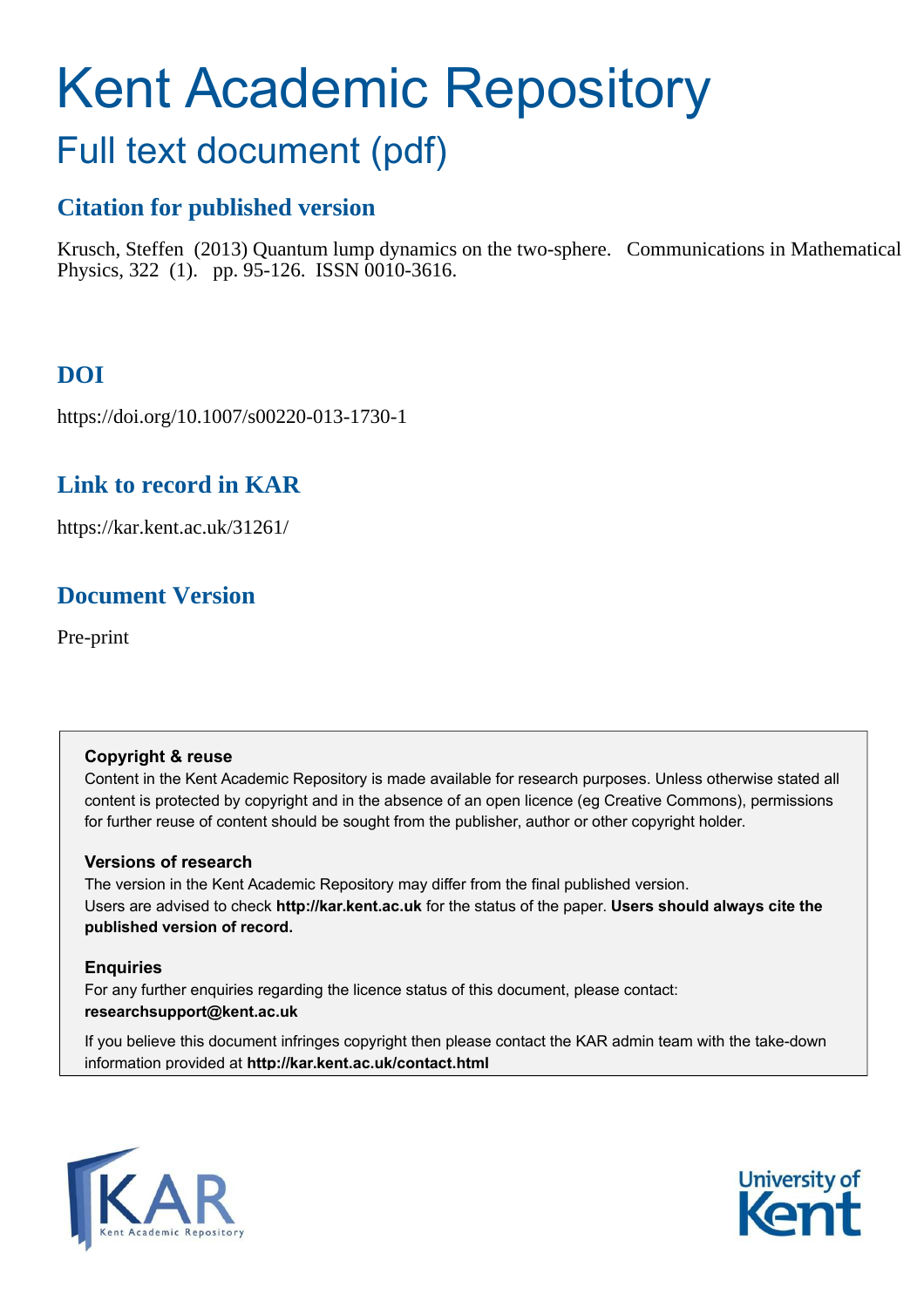## Quantum lump dynamics on the two-sphere

S. Krusch<sup>∗</sup>

School of Mathematics, Statistics and Actuarial Science, University of Kent Canterbury CT2 7NF, England

J.M. Speight†

School of Mathematics, University of Leeds Leeds LS2 9JT, England

Version: April 30, 2012

#### Abstract

It is well known that the low-energy classical dynamics of solitons of Bogomol'nyi type is well approximated by geodesic motion in  $M_n$ , the moduli space of static nsolitons. There is an obvious quantization of this dynamics wherein the wavefunction  $\psi: \mathsf{M}_n \to \mathbb{C}$  evolves according to the Hamiltonian  $H_0 = \frac{1}{2}\triangle$ , where  $\triangle$  is the Laplacian on  $M_n$ . Born-Oppenheimer reduction of analogous mechanical systems suggests, however, that this simple Hamiltonian should receive corrections including  $\kappa$ , the scalar curvature of  $M_n$ , and  $\mathscr{C}$ , the *n*-soliton Casimir energy, which are usually difficult or impossible to compute, and whose effect on the energy spectrum is unknown. This paper analyzes the spectra of  $H_0$  and two corrections to it suggested by work of Moss and Shiiki, namely  $H_1 = H_0 + \frac{1}{4}$  $\frac{1}{4}\kappa$  and  $H_2 = H_1 + \mathscr{C}$ , in the simple but nontrivial case of a single  $\mathbb{C}P^1$ lump moving on the two-sphere. Here  $M_1 = Rat_1$ , a noncompact kähler 6-manifold invariant under an  $SO(3) \times SO(3)$  action, whose geometry is well understood. The symmetry gives rise to two conserved angular momenta, spin and isospin. By exploiting the diffeomorphism  $\text{Rat}_1 \cong TSO(3)$ , a hidden isometry of  $\text{Rat}_1$  is found which implies that all three energy spectra are symmetric under spin-isospin interchange. The Casimir energy is found exactly on a  $SO(3)$  submanifold of Rat<sub>1</sub>, using standard results from harmonic map theory and zeta function regularization, and approximated numerically on the rest of Rat<sub>1</sub>. The lowest 19 eigenvalues of  $H_i$  are found, and their spin-isospin and parity compared for  $i = 0, 1, 2$ . It is found that the curvature corrections in  $H_1$  lead to a qualitatively unchanged low-level spectrum while the Casimir energy in  $H_2$  leads to significant changes. The scaling behaviour of the spectra under changes in the radii of the domain and target spheres is analyzed, and it is found that the disparity between the spectra of  $H_1$  and  $H_2$  is reduced when the target sphere is made smaller.

<sup>∗</sup>E-mail: S.Krusch@kent.ac.uk

<sup>†</sup>E-mail: speight@maths.leeds.ac.uk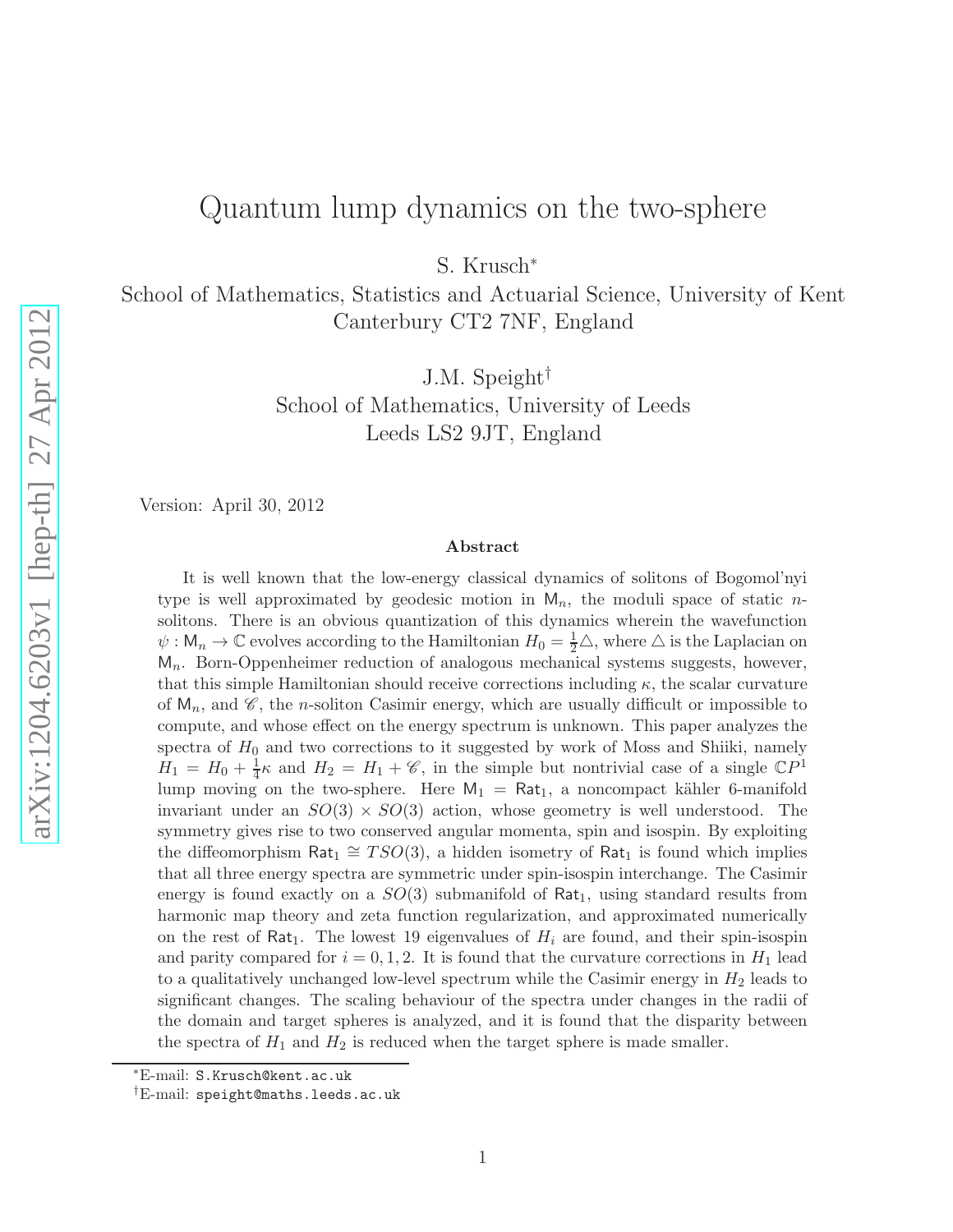## 1 Introduction

Many field theories arising naturally in theoretical high energy physics may be said to be of Bogomol'nyi type. For such theories there is a topological lower bound on the energy of field configurations, and this bound is attained only by solutions of a first order "selfduality" equation, the so-called solitons of the theory. The solitons are stable by virtue of their energy-minimizing property, and are generically spatially localized lumps of energy with strongly particle-like characteristics. Examples are magnetic monopoles, abelian Higgs vortices and sigma model lumps. There is a well-developed geometric framework for studying the classical low-energy dynamics of such solitons, proposed originally for monopoles by Manton [22], called the geodesic approximation. Here, n-soliton trajectories are approximated by geodesics in the moduli space  $\mathsf{M}_n$  of static *n*-solitons, with respect to the metric induced by the kinetic energy functional of the field theory (usually called the  $L^2$  metric). This approach has been extremely fruitful, providing both important qualitative insight into topological soliton dynamics and good agreement with numerical analysis of the full field theory. In the case of vortices and monopoles, the geodesic approximation is backed by rigorous analysis [38, 39]. For a comprehensive review, see [23].

When one comes to quantize the low-energy dynamics of such solitons, two approaches are possible. Since geodesic motion on  $M_n$  captures the classical soliton dynamics so well, it is natural simply to quantize that  $|13|$ . Then the quantum *n*-soliton state is specified by a wavefunction  $\psi : \mathsf{M}_n \to \mathbb{C}$ , evolving subject to the Hamiltonian

$$
H_{geo} = \frac{1}{2}\triangle,\tag{1.1}
$$

where  $\Delta$  is the Hodge Laplacian on  $M_n$ . This has the virtue of simplicity, but it ignores the degrees of freedom normal to the moduli space completely. An alternative is to make a low energy reduction of the full quantum field theory by means of the Born-Oppenheimer approximation. This has been carried out for sigma model lumps by Moss and Shiiki [28]. Arguing by analogy with finite dimensional mechanical systems, they find that, once again, the low energy quantum dynamics of n solitons can be described by a wavefunction on  $M_n$ , but that the Hamiltonian is

$$
H_{BO} = \frac{1}{2}\triangle + \frac{1}{4}\kappa - \frac{1}{8}||\mathbf{k}||^2 + U + \cdots, \qquad (1.2)
$$

where  $\kappa$  is the scalar curvature of  $M_n$ ,  $k$  is the mean curvature of the embedding of  $M_n$  into the (infinite dimensional) field configuration space and U is a potential on  $M_n$  incorporating the residual effects of the normal modes. This potential is rather complicated, but its dominant term is the n-soliton Casimir energy, that is, the total zero-point energy of the normal modes to the static n-soliton.

The aim of the current paper is to compare the spectra of  $H_{qee}$  and  $H_{BO}$ , to determine to what extent the extra terms in  $(1.2)$  change the quantum energy spectrum. Of course, one expects the numerical values of the energy eigenvalues to change to some extent. In itself, this is not particularly important. We will be more interested in the *qualitative* features of the energy spectrum. For example, on a noncompact moduli space, one could easily imagine that  $H_{geo}$  may have no bound states, while  $H_{BO}$  does. In the extreme case, one could find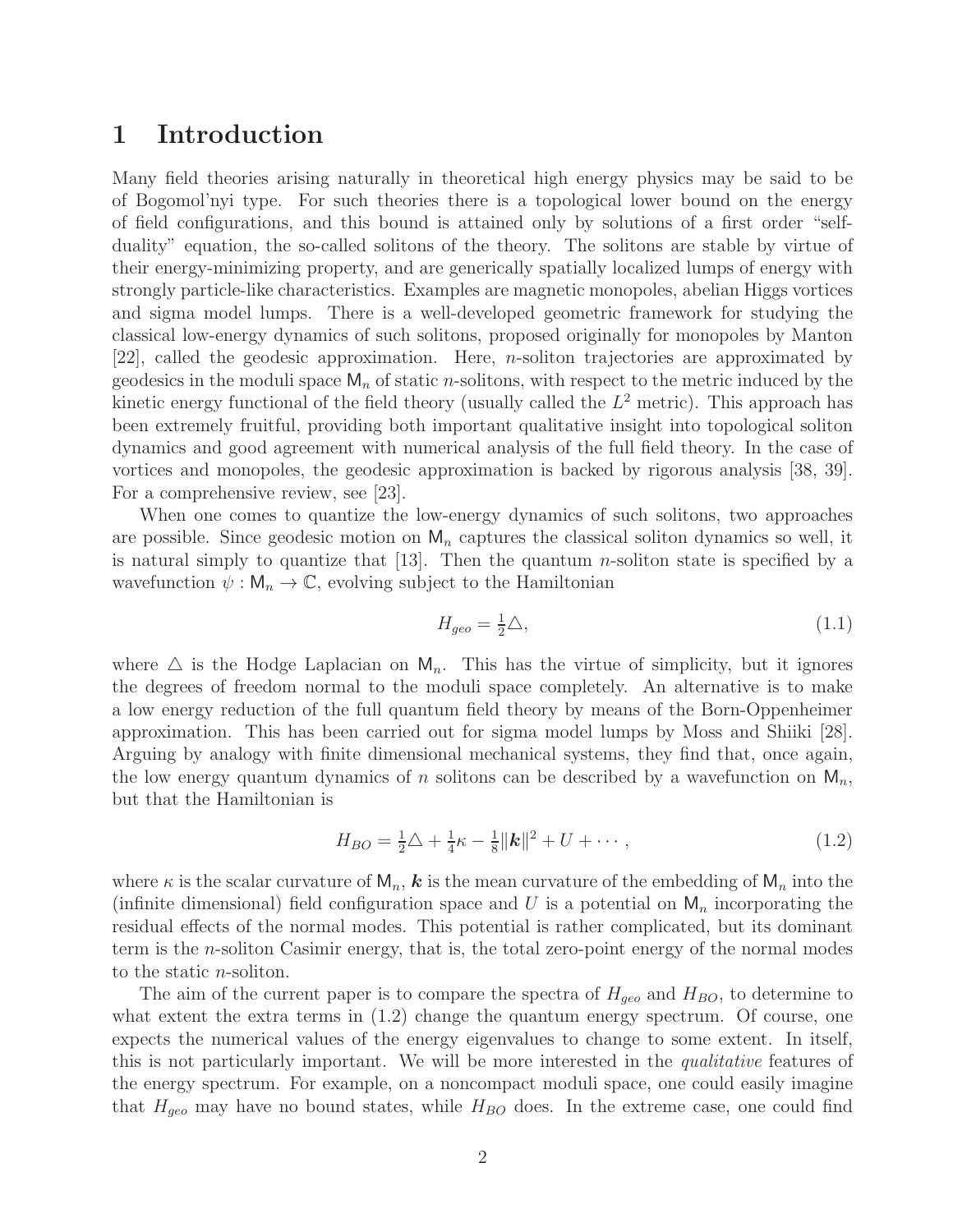that the spectrum of  $H_{q\acute{e}o}$  is continuous while that of  $H_{BO}$  is discrete. Clearly,  $H_{q\acute{e}o}$  would be a disastrously bad approximation in this case. Other, more refined, qualitative features can also be compared, for example, the dimension and symmetry properties of the eigenspaces of  $H_{\text{geo}}$  and  $H_{BO}$ , ordered by energy.

We address this issue for a specific example, namely a single  $\mathbb{C}P<sup>1</sup>$  lump moving on the two sphere (spacetime  $S^2 \times \mathbb{R}$ ). This choice has several mathematical advantages, making it simple enough to be tractable, but not too simple to provide a nontrivial test of the truncation  $H_{geo}$ . First, the static *n*-solitons are explicitly known – they are rational maps, so  $M_n = Rat_n$ . Second, by choosing physical space to be compact ( $S^2$  here) rather than  $\mathbb{R}^2$  (as for the model on Minkowski space  $\mathbb{R}^{2+1}$ , we ensure that the  $L^2$  metric on Rat<sub>n</sub> is well defined (there are no non-normalizable zero modes). Third, we may think of the  $L^2$  metric (formally) as the induced metric on Rat<sub>n</sub> as a complex submanifold of  $({\mathbb CP}^1)^{S^2}$ , the infinite dimensional space of maps  $S^2 \to \mathbb{C}P^1$ . This latter is (formally) an infinite product of kähler manifolds, so is kähler, so, as noted by Moss and Shiiki [28], the very awkward extrinsic curvature term is absent,  $\|\mathbf{k}\|^2 = 0$ . Fourth, the  $L^2$  metric on Rat<sub>1</sub> is highly symmetric, so the  $L^2$  metric and its scalar curvature can be computed explicitly. On the other hand,  $Rat_1$  is not *too* symmetric: the scalar curvature and Casimir energy are non-constant functions of a single variable, the lump width, so that (in contrast to the case of monopoles and vortices) even the  $n = 1$  sector provides a nontrivial test.

To be precise, we will compute the spectra of three approximations to  $H_{BO}$ ,

$$
H_0 = H_{geo} = \frac{1}{2}\triangle, \qquad H_1 = \frac{1}{2}\triangle + \frac{1}{4}\kappa, \qquad H_2 = \frac{1}{2}\triangle + \frac{1}{4}\kappa + \mathscr{C}, \tag{1.3}
$$

where  $\mathscr C$  is the Casimir energy. We will find that the spectrum of  $H_0$  can be thought of as a perturbed version of the spectrum of the Laplacian on  $\mathbb{C}P^3$  (equipped with the Fubini-Study metric). Quantum lumps possess two integer conserved angular momentum quantum numbers, which we call isospin  $k$  and spin  $t$ , associated with the rotational symmetries of the target space  $\mathbb{C}P^1$  and the domain  $S^2$  respectively. We will show that for each choice of k, t, the spectral problem for  $H_i$ ,  $i = 0, 1, 2$ , reduces to a matrix Sturm-Liouville problem of dimension  $2 \min\{k, t\} + 1$ . We find that this problem is symmetric under interchange of k and t, so the energy spectra of  $H_0, H_1, H_2$  all possess this symmetry. A careful analysis of the boundary conditions for the Sturm-Liouville problem shows that the boundary conditions appropriate for  $H_1$  are the same as for  $H_2$ , but different from  $H_0$ : including scalar curvature changes the boundary conditions. Nonetheless, the spectrum is discrete in all three cases. We have computed (numerically) the first 19 energy eigenvalues for each Hamiltonian and tabulated  $\{k, t\}$  for the eigenstates in order of increasing energy. The spectra of  $H_0$  and  $H_1$ are remarkably similar. The order of states is the same apart from two transpositions. The Casimir energy leads to significant changes in the spectrum. However, the effect of the Casimir energy becomes less important if the radius of the target space is decreased.

## 2 The one-lump moduli space

Identifying  $\mathbb{C}P^1 \cong S^2$  and using complex stereographic coordinates  $z = x + iy$  and W on domain and codomain respectively, we may identify a map  $\phi : S^2 \to \mathbb{C}P^1 \cong S^2$  with a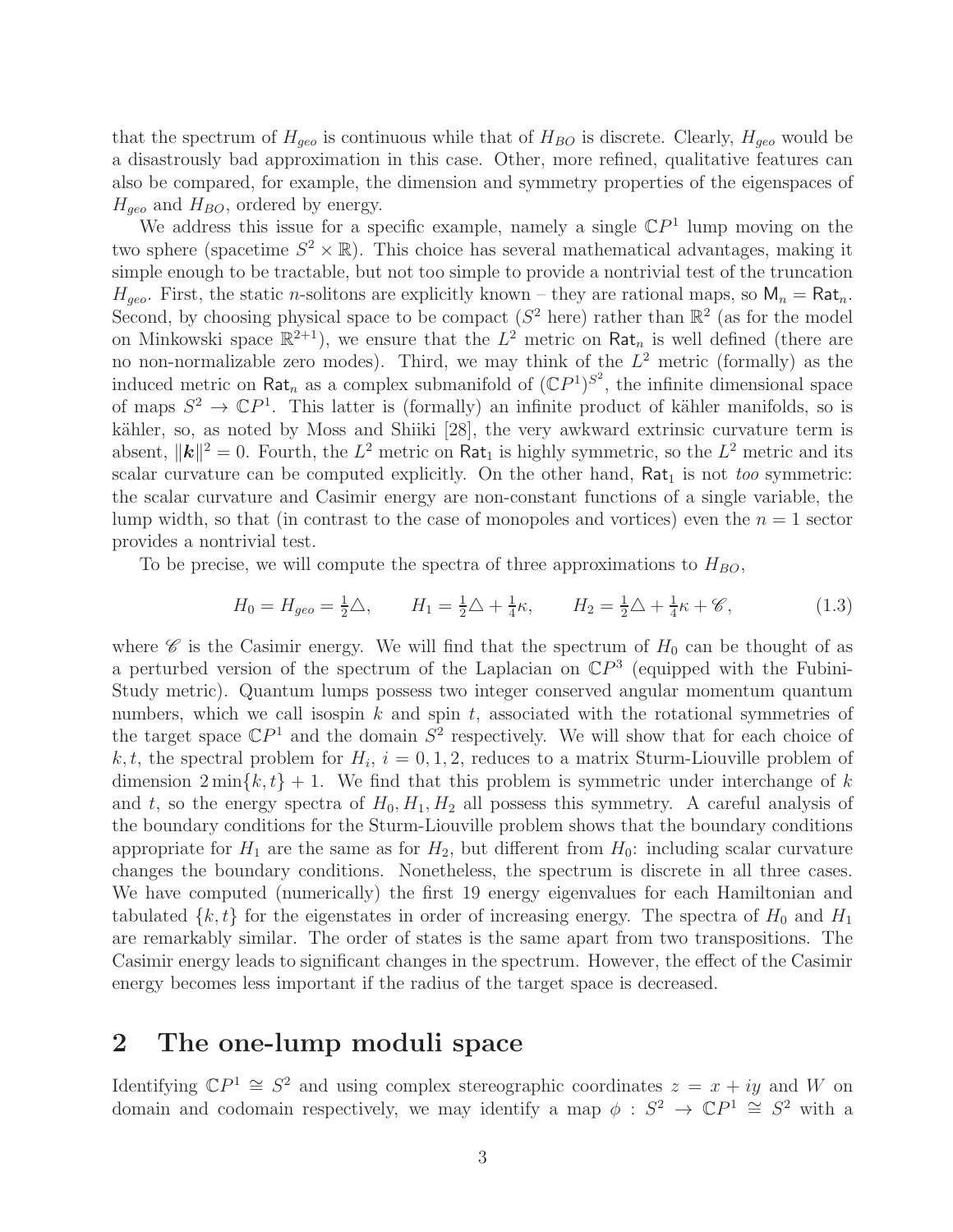complex function  $W(z)$ . The kinetic and potential energy functionals of the  $\mathbb{C}P<sup>1</sup>$  model on  $S^2$  are then

$$
T = \frac{1}{2} \int \frac{4|W_t|^2}{(1+|W|^2)^2} \frac{4dxdy}{(1+|z|^2)^2}, \quad V = \frac{1}{2} \int \frac{4(|W_x|^2 + |W_y|^2)}{(1+|W|^2)^2} dxdy \tag{2.1}
$$

respectively. Note that, in contrast with earlier work [3, 25, 36, 37] we have given both domain and codomain spheres the round metric of radius 1. This will allow us to make direct use of results in the harmonic maps literature when we come to compute the Casimir energy of a lump. We will consider how our results change when the radii of the domain and target spheres are altered in section 5.5.

A theorem of Lichnerowicz [20] shows that, if  $\phi$  has topological degree n (assumed, without loss of generality, to be non-negative), then  $V \geq 4\pi n$ , with equality if and only if  $\phi$  is holomorphic. So degree *n* holomorphic maps  $\phi : S^2 \to S^2$  minimize *V* within their homotopy class: these are the solitons of the model, and the "self-duality" equation is the Cauchy-Riemann equation. In terms of W and z, degree n holomorphic maps  $S^2 \to S^2$  are rational maps of (algebraic) degree  $n$ , that is,

$$
W = \frac{a_1 z^n + \dots + a_{n+1}}{a_{n+2} z^n + \dots + a_{2n+2}},
$$
\n(2.2)

where  $a_i$  are  $2n+2$  complex constants,  $a_1$  and  $a_{n+2}$  do not both vanish, and the numerator and denominator have no common roots. One interprets this physically as a static superposition of n lumps. So the moduli space of static n-lumps is  $\text{Rat}_n$ , the space of degree n rational maps.

The  $L^2$  metric on Rat<sub>n</sub> is defined by restricting the kinetic energy functional T to fields  $W(t, z)$  which at each fixed t are degree n rational maps. Explicitly, in the chart where  $a_1 \neq 0$ , one can define local complex coordinates  $q_i = a_i/a_1$ ,  $i = 2, ..., 2n + 2$  on Rat<sub>n</sub>. Then allowing  $q_2, \ldots, q_{2n+2}$  to vary with time, one substitutes

$$
W(t,z) = \frac{z^n + q_2(t)z^{n-1} + \dots + q_{n+1}(t)}{q_{n+2}(t)z^n + q_{n+3}(t)z^{n-1} + \dots + q_{2n+2}(t)}
$$
(2.3)

into  $T$ , to obtain

$$
T = \frac{1}{2} \sum_{ij} \gamma_{ij} \dot{q}_i \overline{\dot{q}_j}, \qquad \gamma_{ij} = \int \frac{4}{(1+|W|^2)^2} \frac{\partial W}{\partial q_i} \frac{\partial W}{\partial q_j} \frac{4 \, \mathrm{d}x \, \mathrm{d}y}{(1+|z|^2)^2}.
$$
 (2.4)

The  $L^2$  metric is  $\gamma = \sum_{i,j} \gamma_{ij} dq_i d\overline{q}_j$ . See [37] for a coordinate free definition of  $\gamma$ . The metric  $\gamma$ is manifestly Hermitian. In fact, it is kähler  $[32, 37]$ . It is known to be geodesically incomplete [33], so the classical geodesic approximation predicts lumps may collapse to infinitely narrow spikes in finite time. Numerical simulation and rigorous analysis (albeit on domain  $\mathbb{C}$ ) confirm that lump collapse can occur, though the geodesic approximation gets the fine detail of the singularity formation process wrong [7, 21, 31].

There is an isometric action of  $G = SO(3) \times SO(3)$  on Rat<sub>n</sub>, induced by the natural  $SO(3)$ actions on the domain and target spheres. On  $\text{Rat}_1$  this action has cohomogeneity 1 (generic G orbits have codimension 1), and, in fact, almost completely determines  $\gamma$ . Consequently, an explicit formula for  $\gamma$  is known in this case, and the geometry is particularly well understood.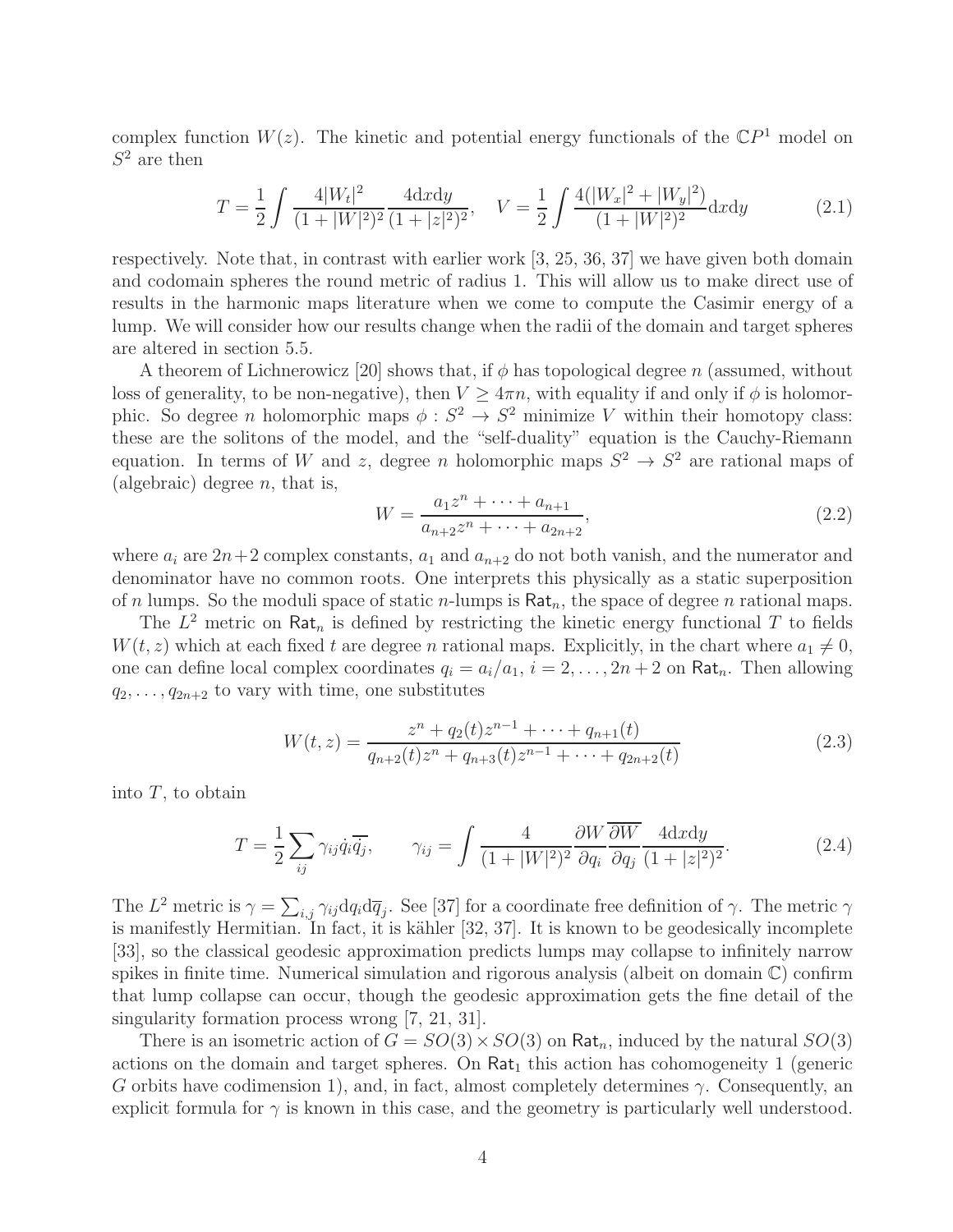For  $n = 1$ , the no common roots condition on the rational map  $W(z) = (a_1z + a_2)/(a_3z + a_4)$ is  $a_1a_4 - a_2a_3 \neq 0$ , so we may identify each map with a projective equivalence class [L] of  $GL(2,\mathbb{C})$  matrices,

$$
\frac{a_1 z + a_2}{a_3 z + a_4} \leftrightarrow \left[ \begin{array}{cc} a_1 & a_2 \\ a_3 & a_4 \end{array} \right] . \tag{2.5}
$$

Hence Rat<sub>1</sub>  $\cong PL(2,\mathbb{C})$ . The action of G on Rat<sub>1</sub> corresponds, under this identification, with the natural action of  $PU(2) \times PU(2)$  on  $PL(2, \mathbb{C})$ :

$$
([U_1], [U_2]) : [L] \mapsto [U_1 L U_2^{-1}]. \tag{2.6}
$$

Now every  $[L] \in PL(2, \mathbb{C})$  has a unique polar decomposition

$$
[L] = [U(\Lambda \mathbb{I}_2 + \lambda \cdot \boldsymbol{\tau})], \tag{2.7}
$$

where  $([U], \lambda) \in PU(2) \times \mathbb{R}^3$ ,  $\Lambda = \sqrt{1 + \lambda^2}$ ,  $\lambda = |\lambda|$ , and  $\tau_1, \tau_2, \tau_3$  are the Pauli spin matrices. Hence  $\text{Rat}_1 \cong PU(2) \times \mathbb{R}^3$ . Having chosen a basis  $\{\frac{i}{2}\}$  $\frac{i}{2}\tau_a$ } for  $\mathfrak{su}(2)$ , we have a canonical identification  $PU(2) \cong SO(3)$  under which [U] is identified with the orthogonal transformation  $Ad_U : \mathfrak{su}(2) \to \mathfrak{su}(2)$ . Hence  $\textsf{Rat}_1 \cong SO(3) \times \mathbb{R}^3$ , and the G action is

$$
(R_1, R_2) : (R, \lambda) \mapsto (R_1 R R_2^{-1}, R_2 \lambda). \tag{2.8}
$$

From this we see that the G-orbits are level sets of  $\lambda$ , generically diffeomorphic to  $SO(3) \times S^2$ (when  $\lambda > 0$ ), the only exception being  $\lambda = 0$ , which is diffeomorphic to  $SO(3)$ . Physically, the lump corresponding to  $(R, \lambda) \in SO(3) \times \mathbb{R}^3$  has maximum energy density at  $-\lambda/\lambda \in S^2$ , sharpness proportional to  $\lambda$  and internal orientation R. The  $\lambda = 0$  lumps have uniform energy density.

The following explicit characterization of G invariant kähler metrics on  $\text{Rat}_1$  was established in [37] (see [3] for an alternative viewpoint, exploiting more directly the covering  $SL(2,\mathbb{C}) \rightarrow$  $Rat<sub>1</sub>$ :

**Proposition 1** Let  $\gamma$  be a  $SO(3) \times SO(3)$  *invariant kähler metric on* Rat<sub>1</sub>. Then

$$
\gamma = A_1 \, d\lambda \cdot d\lambda + A_2 (\lambda \cdot d\lambda)^2 + A_3 \, \boldsymbol{\sigma} \cdot \boldsymbol{\sigma} + A_4 (\lambda \cdot \boldsymbol{\sigma})^2 + A_1 \lambda \cdot (\boldsymbol{\sigma} \times d\lambda), \tag{2.9}
$$

*where*  $A_1, \ldots, A_4$  *are smooth functions of*  $\lambda$  *only, all determined from the single function*  $A_1 = A(\lambda)$  by the relations

$$
A_2 = \frac{A(\lambda)}{1 + \lambda^2} + \frac{A'(\lambda)}{\lambda}, \quad A_3 = \frac{1}{4}(1 + 2\lambda^2)A(\lambda), \quad A_4 = \frac{1}{4\lambda}(1 + \lambda^2)A'(\lambda).
$$
 (2.10)

*Here*  $\sigma_1, \sigma_2, \sigma_3$  *are the left invariant one forms on*  $SO(3)$  *dual to the basis*  $\{\frac{i}{2}\}$  $\frac{i}{2}\tau_a : a = 1, 2, 3$  *for*  $\mathfrak{su}(2) \cong \mathfrak{so}(3)$ ,  $\times$  and · *denote the vector and scalar product on*  $\mathbb{R}^3$  *respectively and juxtaposition of one-forms denotes symmetrized tensor product.*

So symmetries and the kähler property determine the metric up to a single function  $A(\lambda)$ , which we may think of as the squared length of the vector  $\partial/\partial\lambda_1$  at the point  $(\mathbb{I}_3,(0,0,\lambda))\in$  $SO(3) \times \mathbb{R}^3$ , corresponding to the rational map

$$
W(z) = \mu z, \qquad \mu = \frac{\Lambda + \lambda}{\Lambda - \lambda}.
$$
\n(2.11)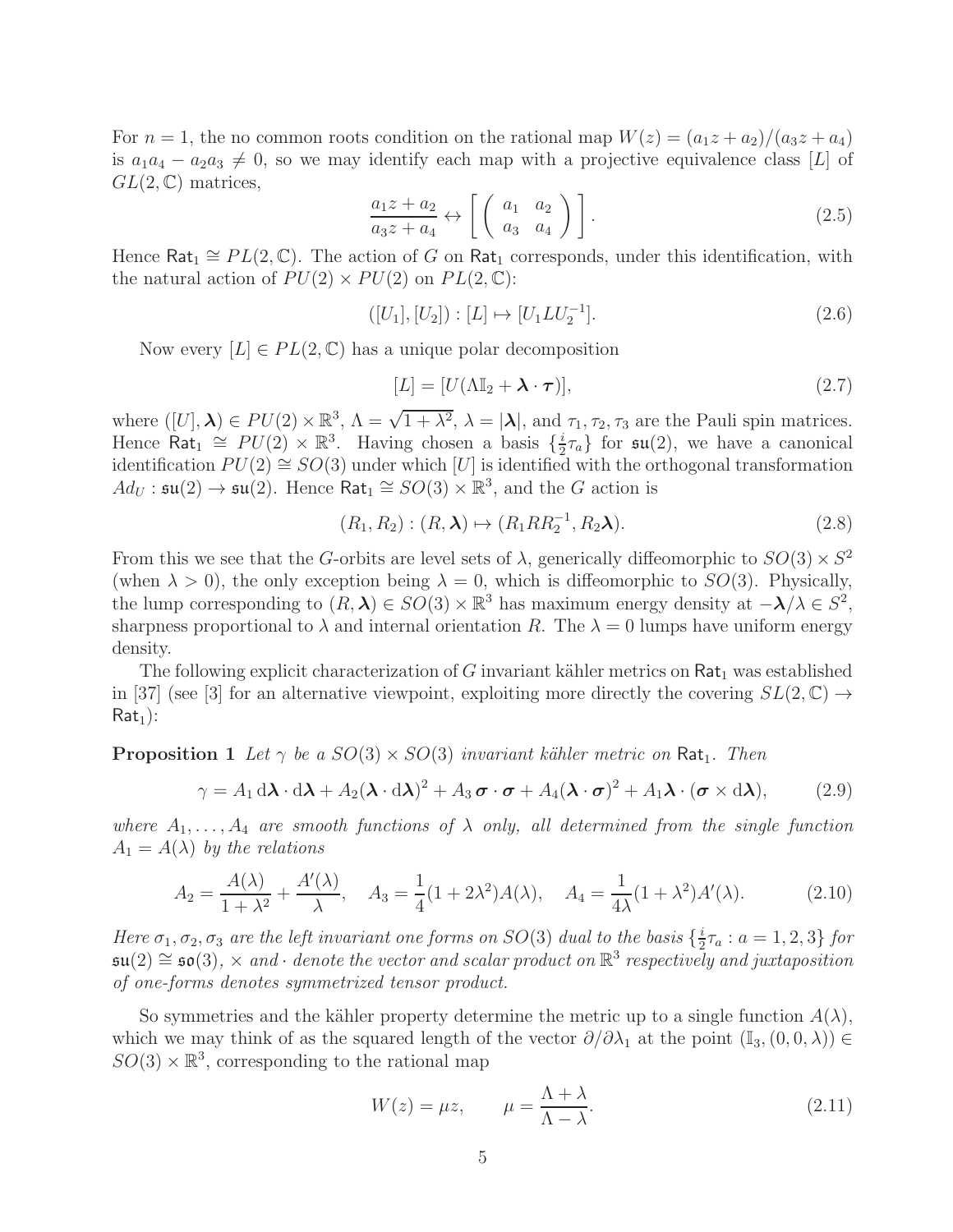For the  $L^2$  metric, one finds that

$$
A = \frac{32\pi\mu[\mu^4 - 4\mu^2\log\mu - 1]}{(\mu^2 - 1)^3}.
$$
 (2.12)

It follows from these formulae that  $(Rat_1, \gamma)$  has finite diameter and volume  $(16^3\pi^6/6 \text{ accord}$ ing to Baptista [3]), is Ricci positive and has unbounded scalar and holomorphic sectional curvatures. Examining the large  $\lambda$  behaviour of  $\gamma$ , one finds that the boundary at infinity of Rat<sub>1</sub> is  $S^2 \times S^2$ . Geodesic flow in  $(Rat_1, \gamma)$  was studied in detail in [36, 14], and turns out to be surprisingly complicated given the homogeneity and isotropy of physical space. In particular, lumps generically do not travel along great circles in  $S^2$ .

It is important to realize that *any* kähler metric on  $\text{Rat}_1$  invariant under the  $SO(3) \times SO(3)$ action must have the structure of Proposition 1 for some function  $A(\lambda)$ . There is one other natural metric on  $\text{Rat}_1$  which we will have reason to consider. By identifying a rational map with the projective equivalence class of its coefficients, we may think of  $Rat<sub>1</sub>$  as an open subset of  $\mathbb{C}P^3$ ,

$$
\text{Rat}_1 \hookrightarrow \mathbb{C}P^3, \qquad \frac{a_1 z + a_2}{a_3 z + a_4} \mapsto [a_1, a_2, a_3, a_4]. \tag{2.13}
$$

We equip  $\mathbb{C}P^3$  with the Fubini-Study metric of constant holomorphic sectional curvature 4, whence Rat<sub>1</sub> inherits a kähler metric, which we shall also call the Fubini-Study metric  $\gamma_{FS}$ . It is not hard to show [37] that  $\gamma_{FS}$  is  $SO(3) \times SO(3)$  invariant, and so has the structure of Proposition 1. One finds that the coefficient function is

$$
A_{FS} = \frac{2\mu}{1 + \mu^2} = \frac{1}{2\lambda^2 + 1}.
$$
\n(2.14)

Finally, given any  $SO(3) \times SO(3)$  invariant kähler metric on Rat<sub>1</sub>, it is convenient to define a second metric coefficient function, the squared length at  $([\mathbb{I}_2],(0,0,\lambda))$  of  $\theta_3$ , where  $\theta_1, \theta_2, \theta_3$ are the left-invariant vector fields on  $SO(3)$  dual to  $\sigma_1, \sigma_2, \sigma_3$ . This turns out to be

$$
B = \frac{1}{4}(\lambda^2 + \Lambda^2)A + \frac{1}{4}\lambda\Lambda^2 A'.
$$
\n(2.15)

For the  $L^2$  and Fubini-Study metrics one finds, respectively,

$$
B = \frac{32\pi\mu^2}{(\mu^2 - 1)^3} [(\mu^2 + 1) \log \mu - \mu^2 + 1],
$$
  
\n
$$
B_{FS} = \frac{1}{4(\lambda^2 + \Lambda^2)^2} = \frac{1}{4(2\lambda^2 + 1)^2}.
$$
\n(2.16)

## 3 The Laplacian on  $Rat_1$

We begin the computation of the Laplacian on functions on  $\text{Rat}_1$  by proving a lemma which generalizes the well-known expression for  $\triangle$  in local coordinates.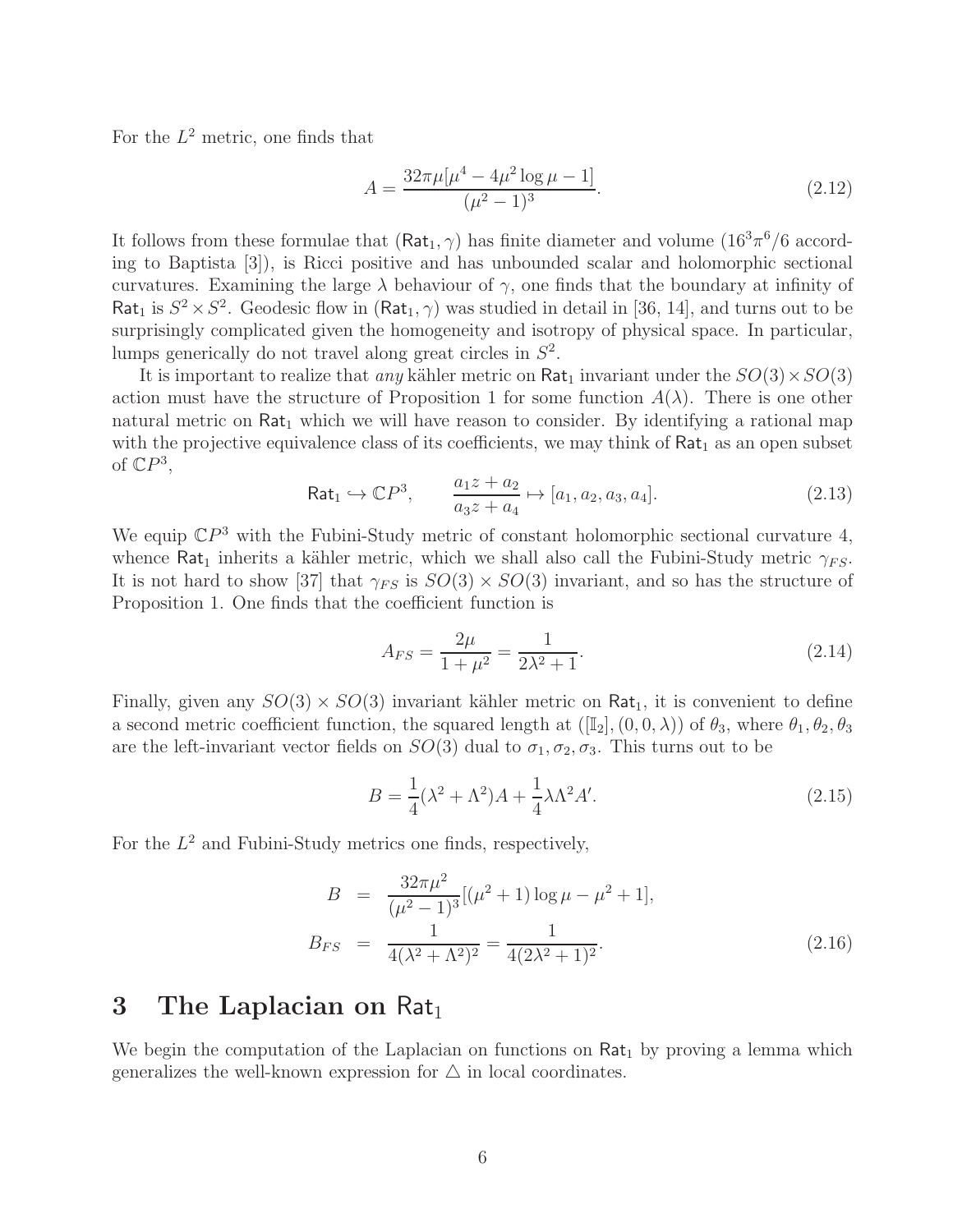**Lemma 2** Let  $(M^m, g)$  be a Riemannian manifold of dimension m,  $\{X_i\}$  be a local frame on  $M, \{\nu_i\}$  *be the associated coframe, and*  $\{\mu_i\}$  *be the associated basis for*  $\Lambda^{m-1}M$ *, that is,* 

$$
\mu_1 = \nu_2 \wedge \nu_3 \wedge \cdots \wedge \nu_m, \quad \mu_2 = \nu_1 \wedge \nu_3 \wedge \cdots \wedge \nu_m, \quad \cdots, \quad \mu_m = \nu_1 \wedge \nu_2 \wedge \cdots \wedge \nu_{m-1}.
$$

*If all the*  $(m-1)$ *-forms*  $\mu_i$  *are closed, then the Laplacian on functions is* 

$$
\triangle f = -\frac{1}{\sqrt{|g|}} \sum_{i,j} X_i[\sqrt{|g|} \widehat{g}(\nu_i, \nu_j) X_j[f]],
$$

*where*  $\hat{g}$  *is the inverse metric and*  $|g| = \det(g_n)$ *.* 

*Proof:* We use the summation convention on repeated indices, and define  $g^{ij} = \hat{g}(\nu_i, \nu_j)$ . The Laplacian on functions is  $\Delta = - * d * d$ , where  $*$  denotes the Hodge isomorphism, so

$$
\Delta f = -* d(X_i[f] * \nu_i) = -* d(X_i[f] \frac{\sqrt{|g|}}{(m-1)!} g^{ij} \epsilon_{ji_2 i_3 \cdots i_m} \nu_{i_2} \wedge \cdots \wedge \nu_{i_m})
$$
  
=  $-* X_k[X_i[f] \sqrt{|g|} g^{ij}] \frac{\epsilon_{ji_2 i_3 \cdots i_m}}{(m-1)!} \nu_k \wedge \nu_{i_2} \wedge \cdots \wedge \nu_{i_m}$   
=  $-* X_j[X_i[f] \sqrt{|g|} g^{ij}] \nu_1 \wedge \nu_2 \wedge \cdots \wedge \nu_m,$ 

where we have used  $d(\nu_{i_2} \wedge \cdots \wedge \nu_{i_m}) = 0$ . Now the volume form is vol  $= \sqrt{|g|} \nu_1 \wedge \cdots \wedge \nu_m$ and  $*vol = 1$ , so

$$
\triangle f = -X_j[X_i[f]\sqrt{|g|}g^{ij}]\frac{1}{\sqrt{|g|}}
$$
 as claimed.

Note that any local coordinate basis  $X_i = \partial/\partial x^i$  satisfies the conditions automatically, and that the formula for  $\triangle$  reduces to the usual expression in this case. For our purposes it is convenient to use the (global) frame  $\{\partial_a, \theta_a : a = 1, 2, 3\}$  on Rat<sub>1</sub>, where  $\partial_a = \partial/\partial \lambda_a$  and  $\theta_a$  are the left-invariant vector fields on  $SO(3)$  dual to  $\sigma_a$ . We thus require an expression for the inverse metric  $\hat{\gamma}$  relative to this frame.

**Proposition 3** Let  $\gamma$  be a  $SO(3) \times SO(3)$  *invariant kähler metric on* Rat<sub>1</sub> determined, as in *Proposition 1, by the function*  $A(\lambda)$ *. Then the inverse metric*  $\hat{\gamma}$  *is* 

$$
\widehat{\gamma} = C_1 \partial \cdot \partial + C_2 (\lambda \cdot \partial)^2 + C_3 \theta \cdot \partial + C_4 (\lambda \cdot \partial)^2 + C_5 \lambda \cdot (\partial \times \partial)
$$
(3.1)

*where*  $C_1, \ldots, C_5$  *are smooth functions of*  $\lambda$  *alone satisfying* 

$$
C_1 = \frac{\Lambda^2 + \lambda^2}{\Lambda^2 A}, \quad C_1 + \lambda^2 C_2 = \frac{\Lambda^2}{4B}, \quad C_3 = \frac{4}{\Lambda^2 A}, \quad C_3 + \lambda^2 C_4 = \frac{1}{B}, \quad C_5 = C_3.
$$

*Here*  $\partial = (\partial/\partial\lambda_1, \partial/\partial\lambda_2, \partial/\partial\lambda_3), \ \theta = (\theta_1, \theta_2, \theta_3)$ , juxtaposition of vector fields denotes sym*metrized tensor product, and* B *is determined by* A *as in equation (2.15).*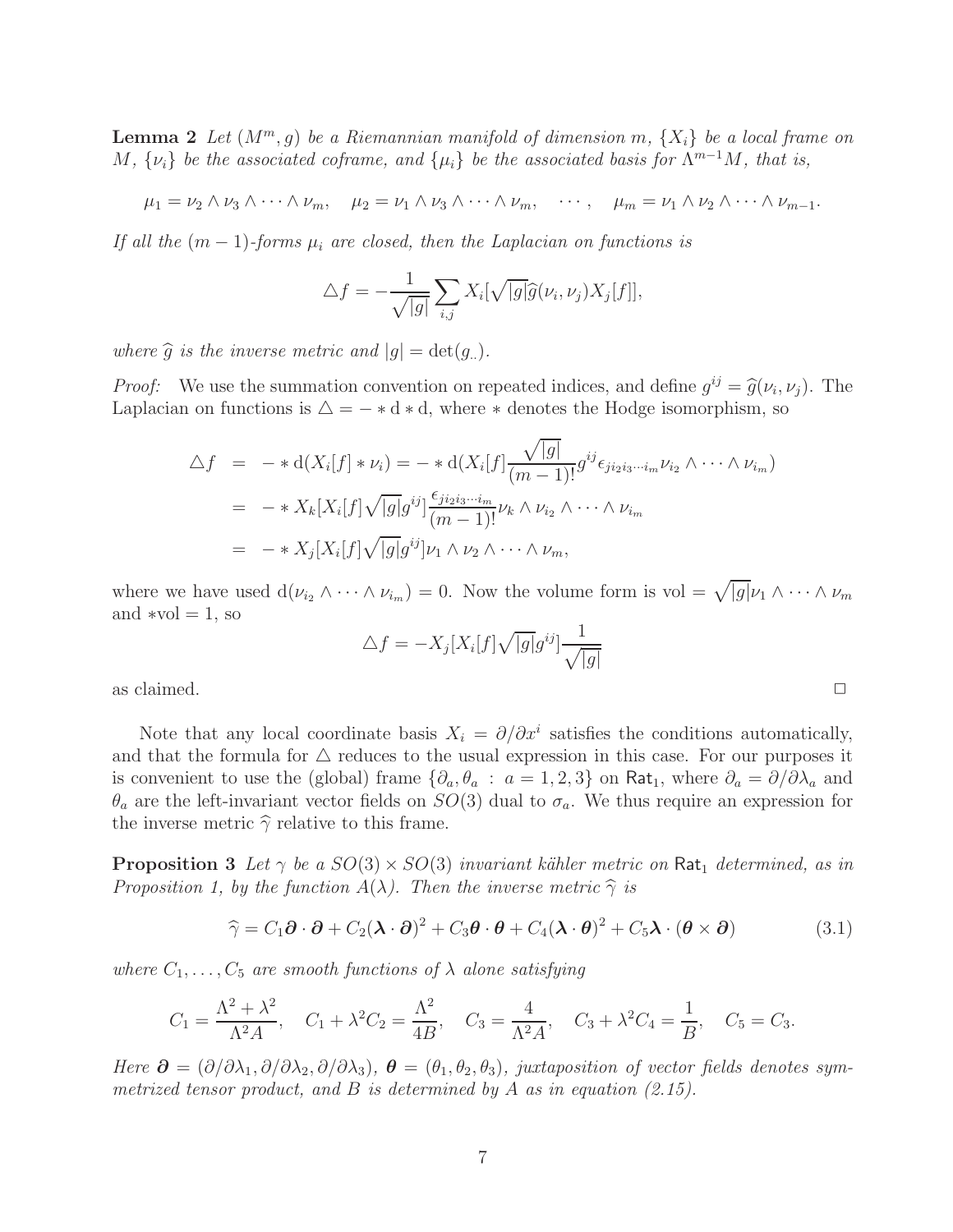*Proof:* The same symmetry argument used to prove Proposition 1 (Proposition 3.1 of [37]) shows that every invariant symmetric  $(2,0)$  tensor is of the above form, with  $C_1, \ldots, C_5$  some functions of  $\lambda$  only. The formulae for  $C_1, \ldots, C_5$  result from explicit computation of  $||d\lambda_a||^2$ ,  $\|\sigma_a\|^2$  and  $\langle d\lambda_a, \sigma_b \rangle$  a,  $b = 1, 2, 3$ , at the point  $([\mathbb{I}], (0, 0, \lambda))$  for general  $\lambda$ , using the unitary frame  $\{e_a, Je_a : a = 1, 2, 3\}$  introduced in section 4.1 of [37]. For example, at  $([\mathbb{I}], (0, 0, \lambda)),$ 

$$
\|\sigma_3\|^2 = C_3 + \lambda^2 C_4 = \sum_{a=1}^3 (\sigma_3(e_a)^2 + \sigma_3(Je_a)^2) = \sigma_3(Je_3)^2 = \frac{1}{B}.
$$

**Proposition** 4 Let  $\gamma$  be a  $SO(3) \times SO(3)$  *invariant kähler metric on* Rat<sub>1</sub> determined as in *Proposition 1 by the function*  $A(\lambda)$ *. Then the Laplacian on*  $(Rat_1, \gamma)$  *is* 

$$
\Delta f = -\frac{4}{\Lambda^2 A} \left\{ \boldsymbol{\theta} \cdot \boldsymbol{\theta} f + \boldsymbol{\lambda} \cdot (\boldsymbol{\partial} \times \boldsymbol{\theta}) f - \frac{1}{\lambda^2} \left[ 1 - \frac{\Lambda^2 A}{4B} \right] (\boldsymbol{\lambda} \cdot \boldsymbol{\theta})^2 f \right\} -\frac{1}{\Lambda \lambda^2 A^2 B} \frac{\partial}{\partial \lambda} \left( \frac{\lambda^2 \Lambda^3 A^2}{4} \frac{\partial f}{\partial \lambda} \right) - \frac{\Lambda^2 + \lambda^2}{\lambda^2 \Lambda^2 A} (\boldsymbol{\lambda} \times \boldsymbol{\partial}) \cdot (\boldsymbol{\lambda} \times \boldsymbol{\partial}) f. \tag{3.2}
$$

*Proof:* We work with the frame  $\{\partial_a, \theta_a : a = 1, 2, 3\}$ . Note that  $d(d\lambda_a) = 0$  and

 $d\sigma_1 = \sigma_2 \wedge \sigma_3$ ,  $d\sigma_2 = \sigma_3 \wedge \sigma_1$ ,  $d\sigma_3 = \sigma_1 \wedge \sigma_2$ ,

so any wedge product of five of these one forms is closed. Hence this frame satisfies the conditions of Lemma 2 which, with Proposition 3, immediately gives

$$
\Delta f = -\frac{1}{\sqrt{|\gamma|}} \left\{ \boldsymbol{\partial} \cdot (\sqrt{|\gamma|} (C_1 \boldsymbol{\partial} f + C_2 \boldsymbol{\lambda} (\boldsymbol{\lambda} \cdot \boldsymbol{\partial} [f])) + \boldsymbol{\partial} \cdot (-\sqrt{|\gamma|} \frac{C_5}{2} \boldsymbol{\lambda} \times \boldsymbol{\theta} [f]) \right. \\ \left. + \boldsymbol{\theta} \cdot (\sqrt{|\gamma|} \frac{C_5}{2} \boldsymbol{\lambda} \times \boldsymbol{\partial} [f]) + \boldsymbol{\theta} \cdot (\sqrt{|\gamma|} (C_3 \boldsymbol{\theta} [f] + C_4 \boldsymbol{\lambda} (\boldsymbol{\lambda} \cdot \boldsymbol{\theta} [f])) ) \right\}.
$$
 (3.3)

Now the volume form on  $(Rat_1, \gamma)$  is [37]

$$
\text{vol} = \frac{\Lambda}{2} A^2 B \, \text{d}\lambda_1 \wedge \text{d}\lambda_2 \wedge \text{d}\lambda_3 \wedge \sigma_1 \wedge \sigma_2 \wedge \sigma_3,\tag{3.4}
$$

whence one sees that  $\sqrt{|\gamma|} = \frac{\Lambda}{2} A^2 B$  for this frame. Substituting this, and the formulae for  $C_1, \ldots, C_5$  (Proposition 3) into equation (3.3) yields, after some straightforward manipulation, the formula claimed.  $\Box$ 

As a check on our formula, we should verify that it is consistent with the  $SO(3) \times SO(3)$ symmetry of  $\gamma$ . That is, the operator  $\Delta$  must commute with all Killing vector fields on (Rat<sub>1</sub>,  $\gamma$ ). There are six independent Killing vector fields on (Rat<sub>1</sub>,  $\gamma$ ), three generating the left  $SO(3)$  action and three generating the right  $SO(3)$  action. Recall that the left action on Rat<sub>1</sub>  $\cong SO(3) \times \mathbb{R}^3$  acts by left translation on  $SO(3)$  and acts trivially on  $\mathbb{R}^3$ . Now left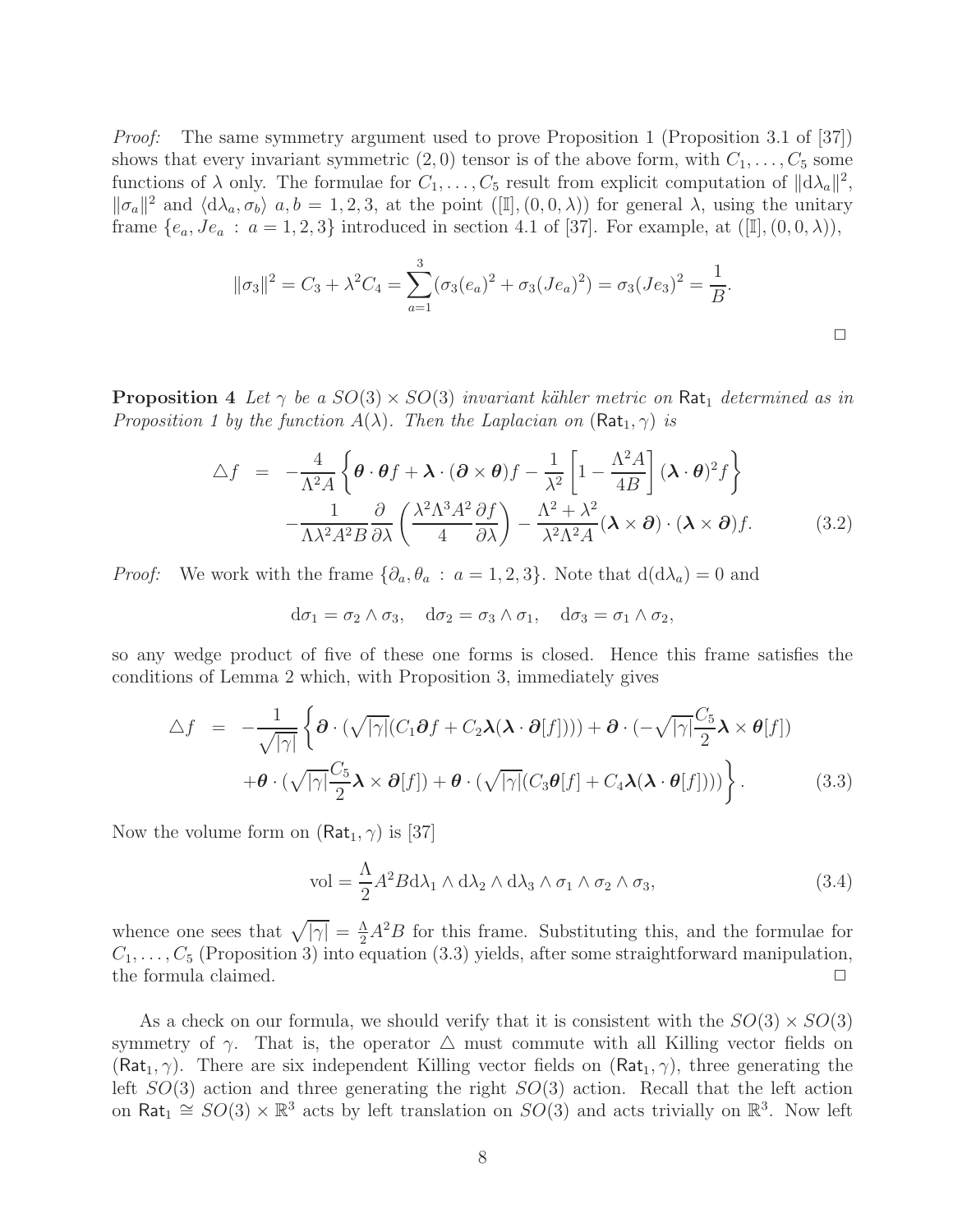translations on a Lie group are generated by *right* invariant vector fields. So, let  $\xi_a$ ,  $a = 1, 2, 3$ , be the right invariant vector fields on  $SO(3)$  coinciding at I with  $\theta_a$ . Since the left and right actions commute,  $[\theta_a, \xi_b] = 0$  for all a, b so we see immediately that  $\Delta$  as in formula (3.2) commutes with each  $\xi_a$ . The right action of  $SO(3)$  on Rat<sub>1</sub>  $\cong SO(3) \times \mathbb{R}^3$  acts by right translation on  $SO(3)$  and by the fundamental representation on  $\mathbb{R}^3$ . Hence the Killing vector fields generating this action are  $X_a = \theta_a + \Phi_a$  where  $\Phi_a = \epsilon_{abc} \lambda_b \partial_c$ . Note that  $\{\theta_a\}, \{\Phi_a\}$  and  ${X_a}$  each satisfy the angular momentum algebra,

$$
[\theta_a, \theta_b] = -\epsilon_{abc}\theta_c, \quad [\Phi_a, \Phi_b] = -\epsilon_{abc}\Phi_c, \quad [X_a, X_b] = -\epsilon_{abc}X_c,\tag{3.5}
$$

and that  $[\theta_a, \Phi_b] = 0$ , so

$$
[X_a, \mathbf{X} \cdot \mathbf{X}] = [X_a, \boldsymbol{\theta} \cdot \boldsymbol{\theta}] = [X_a, \boldsymbol{\Phi} \cdot \boldsymbol{\Phi}] = 0.
$$
 (3.6)

Clearly all these vector fields annihilate functions of  $\lambda$  and commute with  $\partial/\partial\lambda$ . It follows that  $X_a$  commutes with the first, fourth and fifth terms of  $(3.2)$ . To deal with the second term, note that

$$
[X_a, \boldsymbol{\lambda} \cdot (\boldsymbol{\partial} \times \boldsymbol{\theta})] = [X_a, \boldsymbol{\theta} \cdot \boldsymbol{\Phi}] = \frac{1}{2} [X_a, \boldsymbol{X} \cdot \boldsymbol{X} - \boldsymbol{\theta} \cdot \boldsymbol{\theta} - \boldsymbol{\Phi} \cdot \boldsymbol{\Phi}] = 0.
$$
 (3.7)

Finally,  $X_a$  commutes with the third term since

$$
[X_a, \lambda \cdot \theta] = [\theta_a + \epsilon_{abc} \lambda_b \partial_c, \lambda_d \theta_d] = \lambda_d (-\epsilon_{ade} \theta_e) + \epsilon_{abd} \lambda_b \theta_d = 0.
$$
 (3.8)

## 4 Casimir energy

The dominant term in Moss and Shiiki's Hamiltonian arising from the degrees of freedom orthogonal to the moduli space is the Casimir energy  $\mathscr{C}$ , which is formally given by

$$
\mathscr{C} = \frac{1}{2} \sum_{i} \omega_i,\tag{4.1}
$$

where  $\omega_i$  are the frequencies of oscillation of the normal modes of the static solution. In the field theory context, the above sum is infinite and divergent, so we must regularize it in some way. We return to this issue below. First we set about computing the frequencies  $\omega_i$  in the case of interest, a single  $\mathbb{C}P^1$  lump on  $S^2$ . To achieve this, we will make use of some standard results in the stability theory of harmonic maps, which we begin by briefly reviewing. This material is treated in detail in [40, ch. 5].

#### 4.1 The spectrum of the Jacobi operator

Recall that given a map  $\varphi : (M, g) \to (N, h)$  between Riemannian manifolds, its Dirichlet energy is

$$
E = \frac{1}{2} \int_M \|\mathrm{d}\varphi\|^2,\tag{4.2}
$$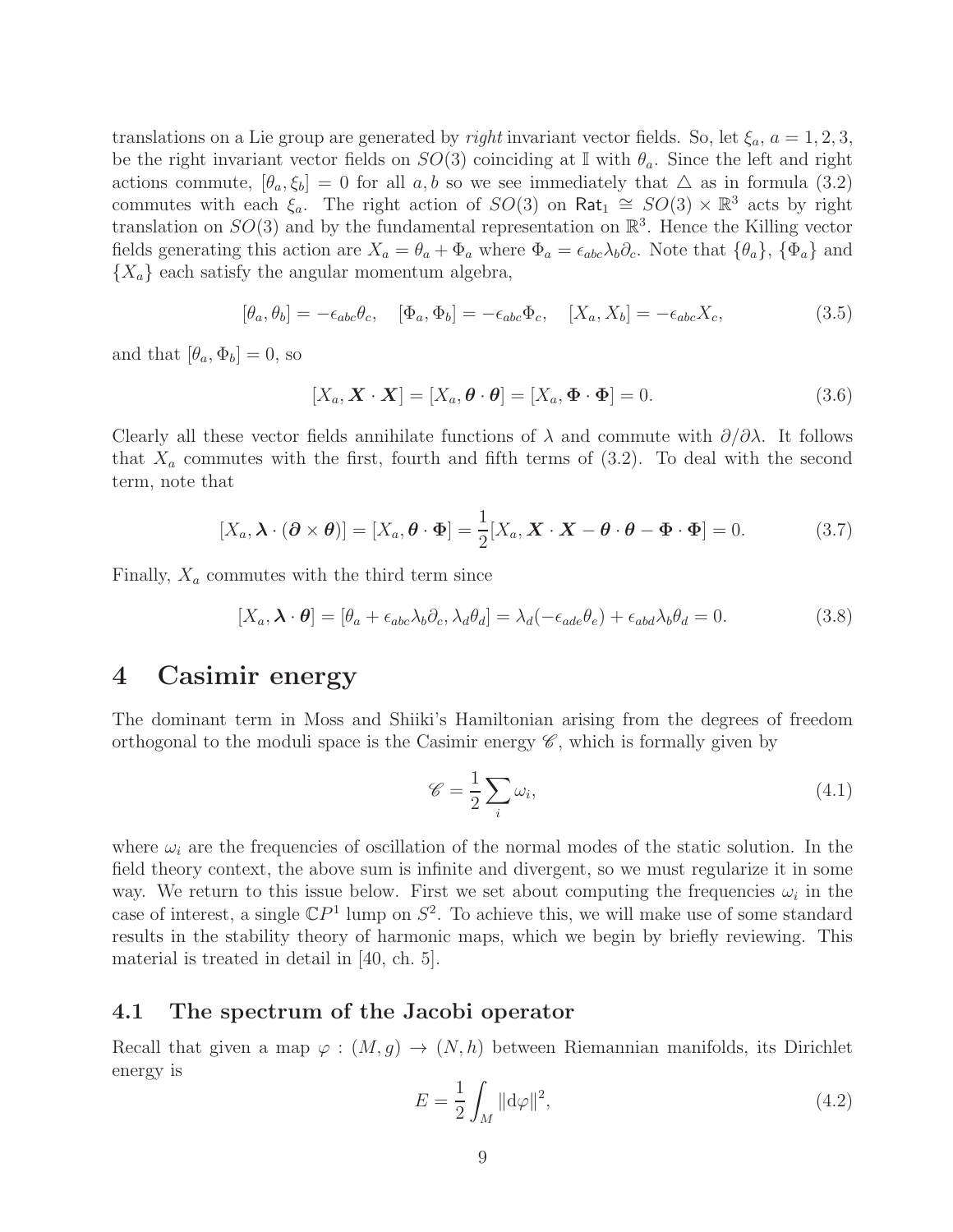and the map is harmonic if it is a critical point of  $E$ . This is directly relevant to us since, with the choice  $(M, g) = (N, h)$  = the round sphere of radius 1, E coincides precisely with V, the  $\mathbb{C}P^1$  model's potential energy functional. Hence,  $\mathbb{C}P^1$  lumps are harmonic maps  $S^2 \to S^2$ . Given a harmonic map  $\varphi : M \to N$ , one defines its Hessian, a symmetric bilinear form on  $\Gamma(\varphi^{-1}TN)$  (the space of smooth sections of the vector bundle over M whose fibre over  $p \in M$ is the tangent space  $T_{\varphi(p)}N$ , as follows. Let  $\varphi_{s,t}: M \to N$  be a smooth two-parameter variation of  $\varphi$  (so  $\varphi_{0,0} = \varphi$ ), with  $\partial_s \varphi_{s,t}|_{s=t=0} = X$ ,  $\partial_t \varphi_{s,t}|_{s=t=0} = Y \in \Gamma(\varphi^{-1}TN)$ . Then

$$
\text{Hess}_{\varphi}(X, Y) = \left. \frac{\partial^2}{\partial s \, \partial t} E(\varphi_{s,t}) \right|_{s=t=0}.
$$
\n(4.3)

One says that  $\varphi$  is *stable* if Hess<sub> $\varphi$ </sub> $(X, X) \geq 0$  for all X. Clearly, if  $\varphi$  minimizes E in its homotopy class, as in our case, it is stable.

Associated with Hess<sub> $\varphi$ </sub>, there is a self-adjoint, elliptic, linear differential operator  $\mathscr{J}_{\varphi}$ :  $\Gamma(\varphi^{-1}TN) \to \Gamma(\varphi^{-1}TN)$ , which is known as the Jacobi operator and is defined by

$$
\text{Hess}_{\varphi}(X, Y) = \langle X, \mathcal{J}_{\varphi} Y \rangle_{L^2} = \int_M h(X, \mathcal{J}_{\varphi} Y). \tag{4.4}
$$

If M is compact, the harmonic map  $\varphi$  is stable if and only if the spectrum of  $\mathscr{J}_{\varphi}$  is nonnegative, and this spectrum is discrete, each eigenvalue having finite multiplicity. Any map  $\psi: M \to N$  which is sufficiently close pointwise to a harmonic map  $\varphi$  can be uniquely written  $\psi = \exp_{\varphi} X$ , where  $||X||$  is pointwise small, and then

$$
E(\psi) = E(\varphi) + \frac{1}{2} \text{Hess}_{\varphi}(X, X) + O(X^3) = E(\varphi) + \frac{1}{2} \langle X, \mathscr{J}_{\varphi} X \rangle_{L^2} + O(X^3),\tag{4.5}
$$

whence it is clear that the eigenvalues of  $\mathscr{J}_{\varphi}$  are precisely  $\omega_i^2$ , the squared frequencies we require to compute  $\mathscr{C}.$ 

There is an explicit formula for the Jacobi operator of a general harmonic map  $\varphi : (M, q) \rightarrow$  $(N, h),$ 

$$
\mathscr{J}_{\varphi} = \Delta_{\varphi} - \mathscr{R}_{\varphi},\tag{4.6}
$$

where  $\Delta_{\varphi}$  is the rough Laplacian on  $\Gamma(\varphi^{-1}TN)$ , and  $\mathscr{R}_{\varphi}$  is a certain section of End $(\varphi^{-1}TN)$ constructed from the curvature tensor  $R^N$  on N. Explicitly, given a choice of local orthonormal frame  $E_1, E_2, \ldots, E_m$  on  $M$ ,

$$
\Delta_{\varphi} Y = -\text{tr}\,\nabla^{\varphi}\nabla^{\varphi} Y = -\sum_{i=1}^{m} \left\{ \nabla_{E_i}^{\varphi} (\nabla_{E_i}^{\varphi} Y) - \nabla_{\nabla_{E_i}^M E_i}^{\varphi} Y \right\},\tag{4.7}
$$

$$
\mathcal{R}_{\varphi} Y = \sum_{i=1}^{m} R^{N}(Y, d\varphi E_{i}) d\varphi E_{i}, \qquad (4.8)
$$

where  $\nabla^M$ ,  $\nabla^N$  are the Levi-Civita connexions of M, N respectively, and  $\nabla^\varphi$  is the pullback to  $\varphi^{-1}TN$  of  $\nabla^N$ . In the case of interest to us,  $\mathscr{R}_{\varphi}$  is somewhat easier to handle than  $\Delta_{\varphi}$ , owing to the following proposition: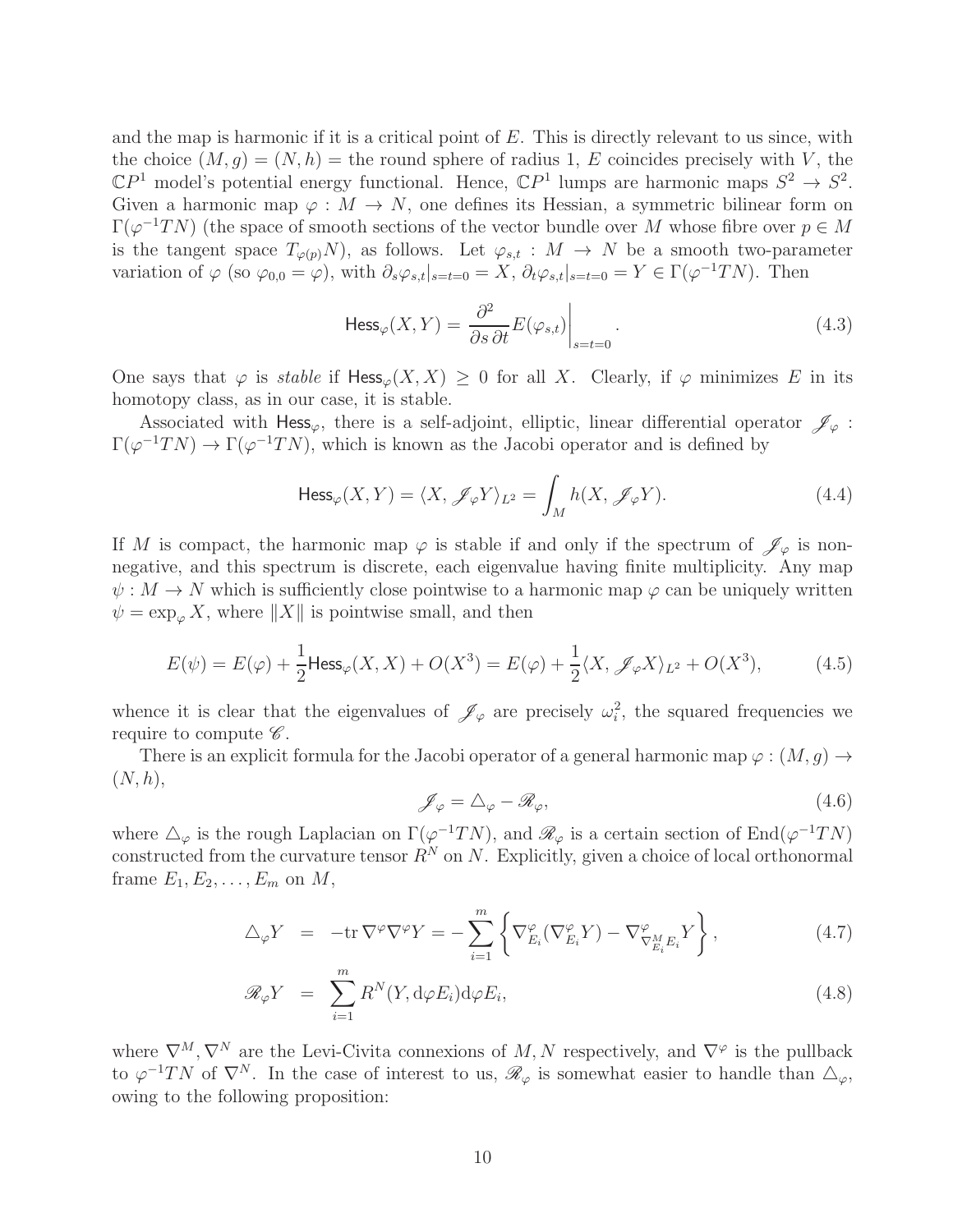**Proposition 5** Let  $\varphi : (M^n, g) \to (N^n, h)$  be a weakly conformal mapping between Rieman $nian$  manifolds of equal dimension, and  $(N<sup>n</sup>, h)$  be Einstein with scalar curvature  $\kappa$  (necessarily *constant). Then*

$$
\mathscr{R}_{\varphi} = \frac{2\kappa}{n^2} \mathcal{E} \operatorname{Id},
$$

*where*  $\mathcal{E} = \frac{1}{2}$  $\frac{1}{2} \|\mathrm{d}\varphi\|^2 \in C^\infty(M)$  *is the Dirichlet energy density of*  $\varphi$ .

*Proof:* Recall that  $\varphi$  is weakly conformal if there exists a smooth function  $f : M \to \mathbb{R}$  such that  $h(\mathrm{d}\varphi X,\mathrm{d}\varphi Y) = f^2g(X,Y)$  for all vector fields  $X,Y$  on M. Let  $E_1,\ldots,E_n$  be a local orthonormal frame on M. At all points  $p \in M$  where  $f(p) = 0$ ,  $d\varphi = 0$  so the desired equality holds trivially (both  $\mathcal{R}_{\varphi}$  and  $\mathcal E$  vanish). At all other points,  $||d\varphi E_i||^2 = \frac{2}{n}$  $\frac{2}{n}\mathcal{E} > 0$  independent of *i* and  $h(\mathrm{d}\varphi E_i, \mathrm{d}\varphi E_j) = 0$  for  $i \neq j$ , so

$$
\hat{E}_i = \sqrt{\frac{n}{2\mathcal{E}}} \mathrm{d}\varphi E_i, \qquad i = 1, 2, \dots, n
$$

form an orthonormal basis for  $T_{\varphi(p)}N$ . Hence, for all  $X, Y \in T_{\varphi(p)}N$ ,

$$
h(X, \mathcal{R}_{\varphi} Y) = \sum_{i=1}^{n} h(X, R^{N}(Y, d\varphi E_{i}) d\varphi E_{i}) = \frac{2\mathcal{E}}{n} \sum_{i=1}^{n} h(X, R^{N}(Y, \hat{E}_{i}) \hat{E}_{i})
$$

$$
= -\frac{2\mathcal{E}}{n} \sum_{i=1}^{n} h(\hat{E}_{i}, R^{N}(Y, \hat{E}_{i}) X) = \frac{2\mathcal{E}}{n} \text{Ric}(Y, X) = \frac{2\mathcal{E}}{n} \frac{\kappa}{n} h(X, Y) \qquad (4.9)
$$

by a standard symmetry of  $R^N$  [41, p. 58] and the Einstein property of  $(N, h)$ .

Note that every  $\varphi \in \text{Rat}_1$  is holomorphic, hence conformal, and the unit two-sphere is Einstein with  $\kappa = 2$ . Hence

$$
\mathcal{R}_{\varphi} = \mathcal{E} \operatorname{Id} \tag{4.10}
$$

in this case. Thinking of  $\mathscr{J}_{\varphi}$  as a quantum Hamiltonian acting on "wavefunctions" on the two-sphere (sections of  $\varphi^{-1}TN$ , really), the effect of the curvature term is to add a potential well equal to minus the classical energy density of the lump. What is this energy density? By  $SO(3)\times SO(3)$  invariance, the spectrum of  $\mathscr{J}_{\varphi}$  can depend only on  $\lambda$ , so it suffices to consider only the one-parameter family of rational maps

$$
\varphi: z \mapsto W = \mu(\lambda)z = \frac{\Lambda + \lambda}{\Lambda - \lambda}z \tag{4.11}
$$

corresponding to the curve  $([\mathbb{I}_2], (0, 0, \lambda)), \lambda \geq 0$ , in  $PU(2) \times \mathbb{R}^3$ . It is convenient to parametrize these by  $\mu \in [1,\infty)$  rather than  $\lambda \in [0,\infty)$ . In terms of the usual polar coordinates on both domain and codomain spheres, the map (4.11) is

$$
\varphi : (\theta, \phi) \mapsto (f_{\mu}(\theta), \phi), \quad \text{where} \quad f_{\mu}(\theta) = 2 \cot^{-1} \left( \mu \cot \frac{\theta}{2} \right). \tag{4.12}
$$

The pair  $E_1 = \partial/\partial \theta$ ,  $E_2 = \csc \theta \partial/\partial \phi$  is orthonormal on  $S^2$ , whence, by conformality, one sees that

$$
\mathcal{E} = \|\mathrm{d}\varphi E_2\|^2 = \frac{\sin^2 f_\mu(\theta)}{\sin^2 \theta}.
$$
\n(4.13)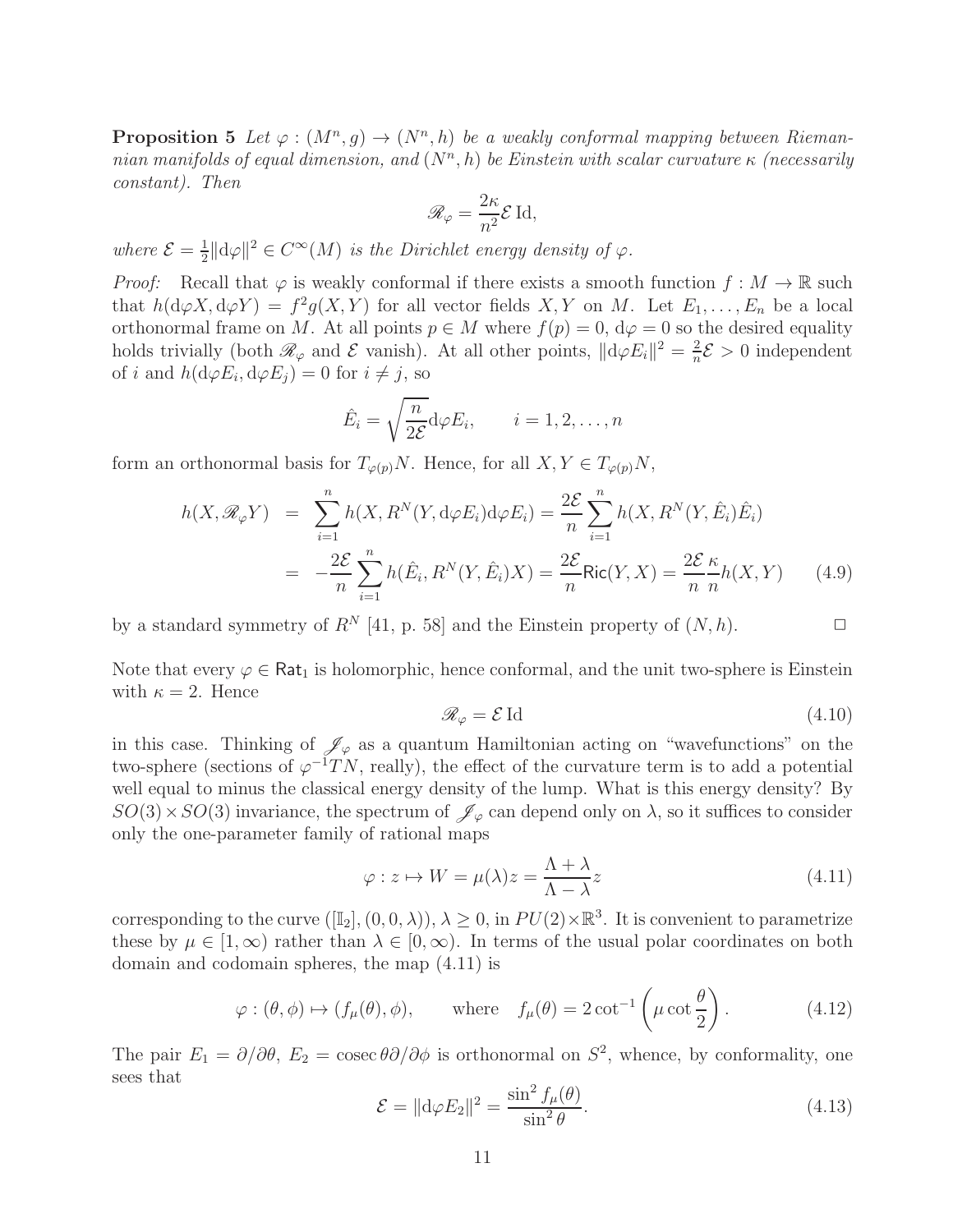We turn now to the explicit computation of the rough Laplacian  $\Delta_{\varphi}$ , for  $\varphi$  of the form (4.11). Note that  $E_1 = E_1 \circ \varphi$ ,  $E_2 = E_2 \circ \varphi$  gives an orthonormal pair of sections of  $\varphi^{-1}TN$ . Any section Y of  $\varphi^{-1}TN$  can be uniquely written  $Y = Y_1(\theta, \phi)E_1 + Y_2(\theta, \phi)E_2$ . We seek an expression for  $\Delta_{\varphi}$  as a differential operator acting on the pair of smooth functions  $(Y_1, Y_2)$ . In fact, we can deduce all we need once we know how  $\Delta_{\varphi}$  acts on sections of the form  $a(\theta)$  cos  $m\phi E_1$ where  $m \in \mathbb{N}$ . A straightforward but lengthy computation, presented in the appendix, shows that

$$
\Delta_{\varphi}(a(\theta)\cos m\phi \widetilde{E}_1) = (\mathscr{D}_m a)\cos m\phi \widetilde{E}_1 + Q_m a \sin m\phi \widetilde{E}_2 \tag{4.14}
$$

where 
$$
\mathcal{D}_m = -\frac{d^2}{d\theta^2} - \cot\theta \frac{d}{d\theta} + \frac{m^2 + \cos^2 f_\mu}{\sin^2 \theta}
$$
 (4.15)

$$
Q_m = 2m \frac{\cos f_\mu}{\sin^2 \theta}.
$$
\n(4.16)

Since N is kähler,  $\nabla^N$  commutes with  $J^N$ , the almost complex structure on N, namely  $[\nabla^{\varphi}, J^N] = 0$ , and hence  $[\Delta_{\varphi}, J^N] = 0$  also. So we conclude immediately that

$$
\Delta_{\varphi}(a(\theta)\cos m\phi\widetilde{E}_2) = \Delta_{\varphi}(J^Na(\theta)\cos m\phi\widetilde{E}_1) = J^N\Delta_{\varphi}(a(\theta)\cos m\phi\widetilde{E}_1)
$$
  
= 
$$
-Q_ma\sin m\phi\widetilde{E}_1 + (\mathscr{D}_ma)\cos m\phi\widetilde{E}_2.
$$
 (4.17)

Consider now the  $SO(2)$  action on  $C^{\infty}(S^2, S^2)$  given by

$$
\varphi \mapsto \varphi_{\alpha} = R_{\alpha} \circ \varphi \circ R_{-\alpha} \quad \text{where} \quad R_{\alpha} = \begin{pmatrix} \cos \alpha & -\sin \alpha & 0 \\ \sin \alpha & \cos \alpha & 0 \\ 0 & 0 & 1 \end{pmatrix}, \quad \alpha \in \mathbb{R}.
$$
 (4.18)

Note that  $E(\varphi_{\alpha}) \equiv E(\varphi)$  and each of the maps (4.11) is fixed under this  $SO(2)$  action. It follows that  $\mathscr{J}_{\varphi}$ , and hence, by Proposition 5,  $\Delta_{\varphi}$ , commute with the induced action on  $\Gamma(\varphi^{-1}TN),$ 

$$
Y \mapsto \mathsf{R}_{\alpha}(Y) = \mathrm{d}R_{\alpha} \circ Y \circ R_{-\alpha},\tag{4.19}
$$

or, in terms of polar coordinates,

$$
\mathsf{R}_{\alpha}(Y_1(\theta,\phi)\widetilde{E}_1 + Y_2(\theta,\phi)\widetilde{E}_2) = Y_1(\theta,\phi-\alpha)\widetilde{E}_1 + Y_2(\theta,\phi-\alpha)\widetilde{E}_2.
$$
 (4.20)

Hence

$$
\Delta_{\varphi}(a(\theta)\sin m\phi\widetilde{E}_2) = \Delta_{\varphi}(\mathsf{R}_{\frac{\pi}{2m}}a(\theta)\cos m\phi\widetilde{E}_2) = \mathsf{R}_{\frac{\pi}{2m}}\Delta_{\varphi}(a(\theta)\cos m\phi\widetilde{E}_2)
$$
  
\n
$$
= \mathsf{R}_{\frac{\pi}{2m}}(-Q_m a\sin m\phi\widetilde{E}_1 + (\mathscr{D}_m a)\cos m\phi\widetilde{E}_2)
$$
  
\n
$$
= Q_m a\cos m\phi\widetilde{E}_1 + (\mathscr{D}_m a)\sin m\phi\widetilde{E}_2,
$$
 (4.21)

and similarly

$$
\Delta_{\varphi}(a(\theta)\sin m\phi\widetilde{E}_1) = (\mathscr{D}_m a)\sin m\phi\widetilde{E}_1 - Q_m a\cos m\phi\widetilde{E}_2.
$$
\n(4.22)

To summarize,  $\mathscr{J}_{\varphi}$  leaves each infinite dimensional subspace  $I_m \subset \Gamma(\varphi^{-1}TN)$ ,  $m \in \mathbb{N}$ ,

$$
I_m = \{a_1(\theta)\cos m\phi \widetilde{E}_1 + a_2(\theta)\sin m\phi \widetilde{E}_2 + a_3(\theta)\cos m\phi \widetilde{E}_2 + a_4(\theta)\sin m\phi \widetilde{E}_1 : a \in C^\infty((0, \pi), \mathbb{R}^4)\}
$$
(4.23)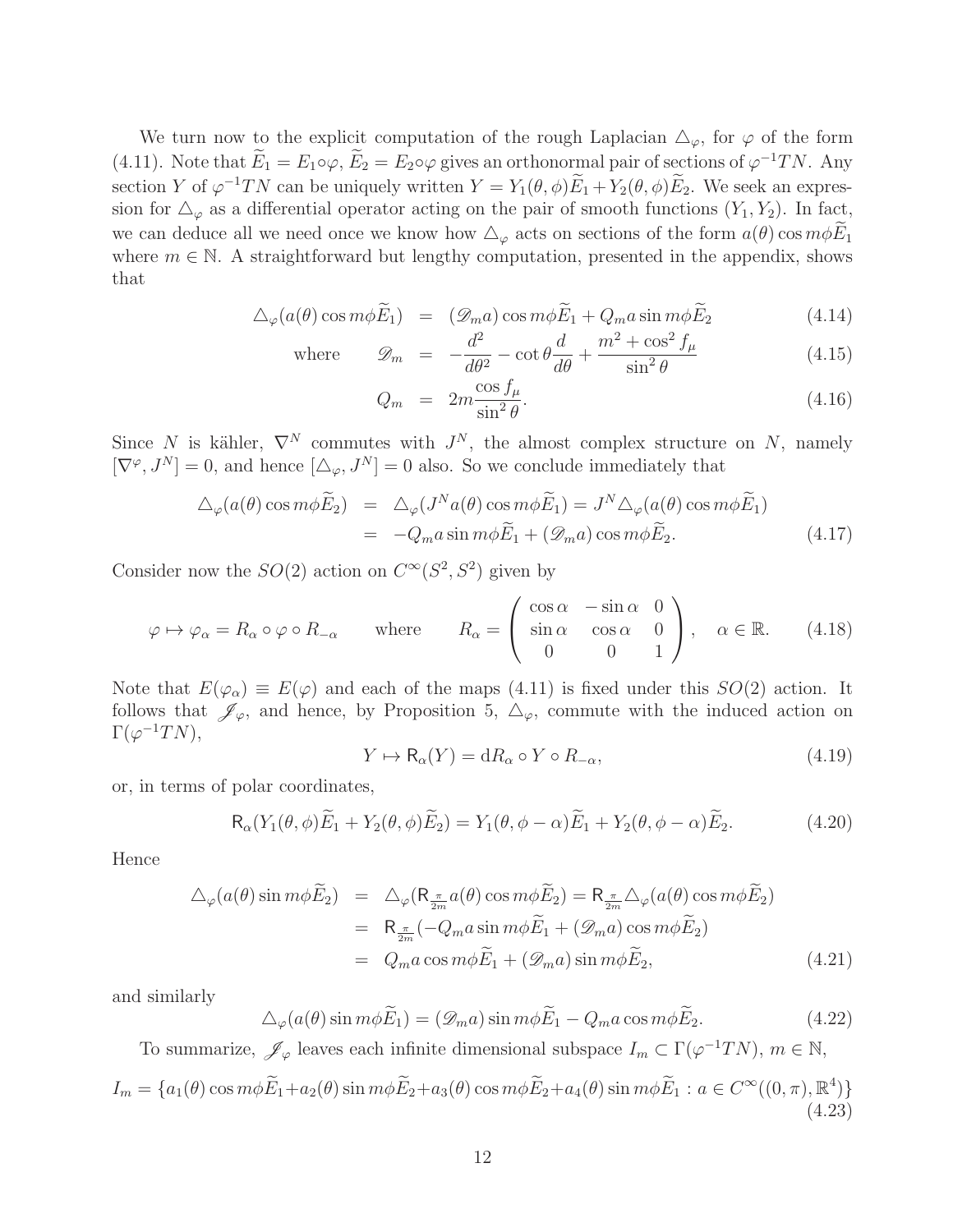invariant, these spaces span  $\Gamma(\varphi^{-1}TN)$ , and on  $I_m$ ,

$$
\mathscr{J}_{\varphi}\left(\begin{array}{c} a_{1} \\ a_{2} \\ a_{3} \\ a_{4} \end{array}\right) = \left(\begin{array}{cccc} \mathscr{D}_{m} - \mathcal{E} & Q_{m} & 0 & 0 \\ Q_{m} & \mathscr{D}_{m} - \mathcal{E} & 0 & 0 \\ 0 & 0 & \mathscr{D}_{m} - \mathcal{E} & -Q_{m} \\ 0 & 0 & -Q_{m} & \mathscr{D}_{m} - \mathcal{E} \end{array}\right) \left(\begin{array}{c} a_{1} \\ a_{2} \\ a_{3} \\ a_{4} \end{array}\right). \tag{4.24}
$$

This diagonalizes after a simple change of coordinates. Let  $\alpha_1 = a_1 + a_2$ ,  $\alpha_2 = a_3 + a_4$ ,  $\alpha_3 = a_1 - a_2$  and  $\alpha_4 = a_3 - a_4$ . Then

$$
\mathscr{J}_{\varphi}\left(\begin{array}{c} \alpha_1\\ \alpha_2\\ \alpha_3\\ \alpha_4 \end{array}\right) = \left(\begin{array}{cccccc} \mathscr{D}_m + Q_m - \mathcal{E} & 0 & 0 & 0\\ 0 & \mathscr{D}_m + Q_m - \mathcal{E} & 0 & 0\\ 0 & 0 & \mathscr{D}_m - Q_m - \mathcal{E} & 0 & 0\\ 0 & 0 & 0 & \mathscr{D}_m - Q_m - \mathcal{E} \end{array}\right) \left(\begin{array}{c} \alpha_1\\ \alpha_2\\ \alpha_3\\ \alpha_4 \end{array}\right). \tag{4.25}
$$

Note that  $\mathscr{D}_{-m} = \mathscr{D}_m$  and  $Q_{-m} = -Q_m$ , so spec  $\mathscr{J}_{\varphi}$  is the union of the spectra of the Sturm-Liouville operators

$$
S_m = \mathcal{D}_m + Q_m - \mathcal{E} = -\frac{d^2}{d\theta^2} - \cot\theta \frac{d}{d\theta} + U_m(\theta), \qquad m \in \mathbb{Z},
$$
 (4.26)

where

$$
U_m(\theta) = \frac{m^2 - 1 + 2\cos^2 f_\mu(\theta) + 2m\cos f_\mu(\theta)}{\sin^2 \theta}
$$
 (4.27)

and each eigenvalue occurs with double multiplicity. In terms of physics, we may think of this as the energy spectrum for "spin 0" (i.e.  $\phi$  independent) states of a point particle moving on  $S^2$  in the  $SO(2)$  invariant potential well  $U_m(\theta)$ . The spectrum of each  $S_m$  may be computed numerically using the shooting method described in [14].

There is one value of  $\mu$  for which spec  $\mathscr{J}_{\varphi}$  may be computed exactly, namely  $\mu = 1$ . Here things simplify considerably, because the corresponding rational map is the identity map  $S^2 \to S^2$ . The Jacobi operator for the identity map on a general Riemannian manifold  $(M^n, g)$  was studied in detail by Smith [35]. The key simplification is that one has a canonical identification Id<sup>-1</sup> $TN \equiv T^*M$ , obtained by identifying the section Y of Id<sup>-1</sup> $TN = TM$  with the one form  $\nu Y = g(Y, \cdot)$ . This is useful because there is a Weitzenböck formula relating the rough Laplacian  $\Delta_{\text{Id}}$  to the Hodge Laplacian  $\Delta$  on one-forms [40, p. 161]

$$
\triangle_{\text{Id}} Y = \sharp (\triangle b \, Y - \text{Ric}(Y, \cdot)). \tag{4.28}
$$

In the case where  $M^n$  is Einstein, with (constant) scalar curvature  $\kappa$ ,

$$
\sharp \operatorname{Ric}(Y, \cdot) \equiv \frac{\kappa}{n} Y,\tag{4.29}
$$

which together with Proposition 5 and the observation that  $\mathcal{E} = \frac{n}{2}$  $\frac{n}{2}$ , constant, for Id, gives the following formula for  $\mathscr{J}_{Id}$  on an Einstein manifold, originally due to Smith,

$$
\mathscr{J}_{\text{Id}} = \sharp \triangle b - \frac{2\kappa}{n}.\tag{4.30}
$$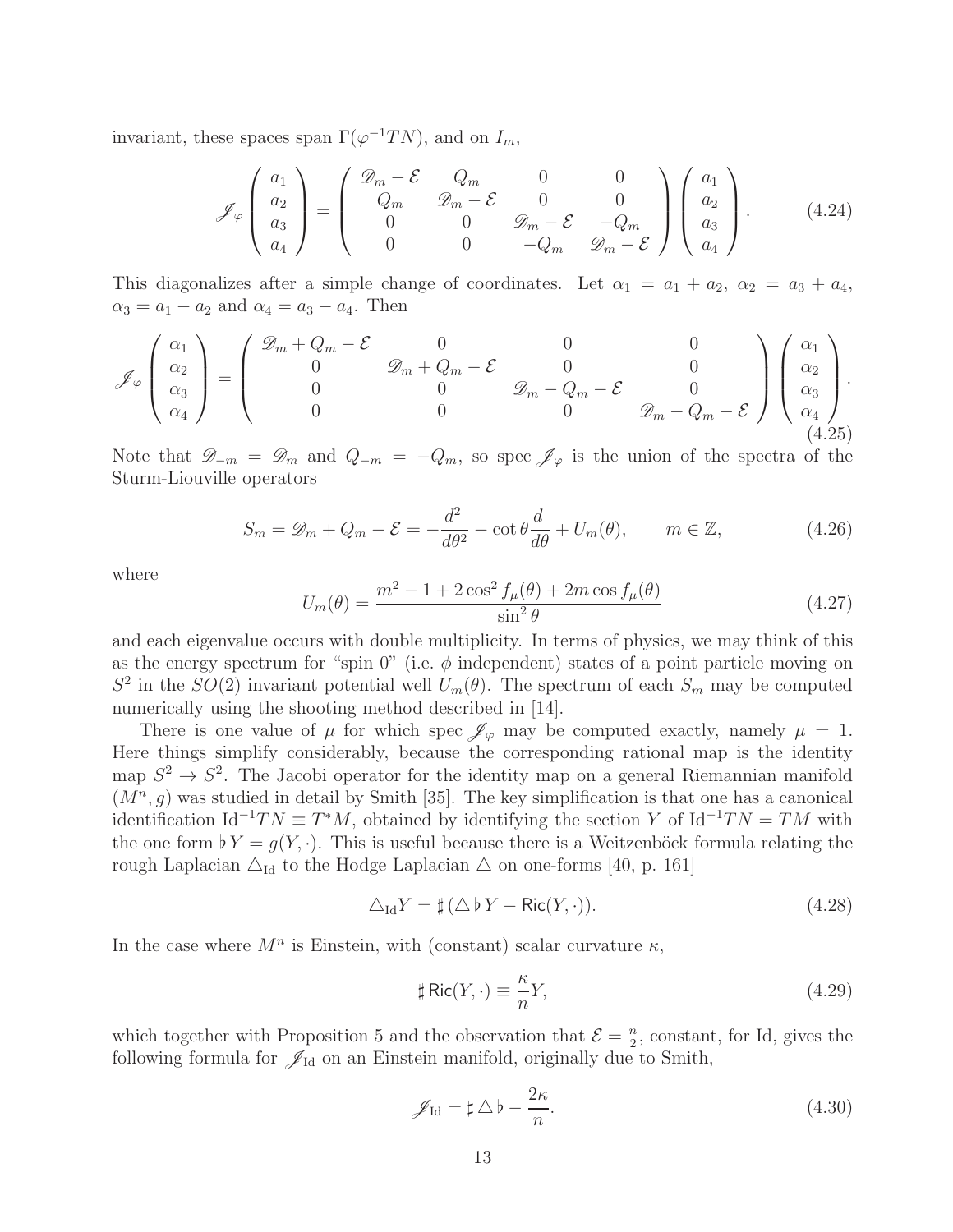In our case,  $n = \kappa = 2$ , so  $\mathscr{J}_{Id} = \sharp \Delta b - 2$ , that is, the spectrum of  $\mathscr{J}_{\varphi}$  in the special case  $\mu = 1$  is the spectrum of the Hodge Laplacian on one-forms on  $S^2$ , shifted down by 2. This, in turn, can be related to the spectrum of the Laplacian on functions on  $S^2$ , as follows.

Let  $\Omega_p$  denote the space of smooth p-forms on  $S^2$ , and  $\delta : \Omega_p \to \Omega_{p-1}$  denote the coderivative, so that the Hodge Laplacian is  $\Delta = \delta d + d\delta$ . Every one-form on  $S^2$  has a unique Hodge decomposition

$$
Y_1 = dY_0 + \delta Y_2 \tag{4.31}
$$

into exact and coexact components (the harmonic component vanishes as  $H^1(S^2) = 0$ ). Now  $d\Omega_0$  and  $\delta\Omega_2$  are  $L^2$  orthogonal subspaces of  $\Omega_1$  and  $[\Delta, d] = [\Delta, \delta] = 0$ , so the spectral problem for  $\Delta_{\Omega_1}$  decomposes into two sub-problems, for  $\Delta|_{d\Omega_0}$  and  $\Delta|_{\delta\Omega_2}$ . Since  $Y_1$  is coexact if and only if \*Y<sub>1</sub> is exact, and \*:  $\Omega_1 \to \Omega_1$  is a  $L^2$  isometry, the spectra of  $\Delta|_{d\Omega_0}$  and  $\Delta|_{\delta\Omega_2}$ coincide. Hence spec  $\Delta_{\Omega_1}$  is spec  $\Delta|_{d\Omega_0}$  with double multiplicity. In fact,

$$
\operatorname{spec} \Delta|_{d\Omega_0} = \operatorname{spec} \Delta_{\Omega_0} \setminus \{0\}. \tag{4.32}
$$

To see this, let  $\nu \in \text{spec} \,\Delta_{\Omega_0}$  and  $Y_0$  be the corresponding eigenfunction. Then

$$
\Delta dY_0 = d\Delta Y_0 = d\nu Y_0 = \nu dY_0 \tag{4.33}
$$

so if  $dY_0 \neq 0$  (that is,  $\nu \neq 0$ ), then  $\nu \in \text{spec } \triangle|_{d\Omega_0}$ . Conversely, let  $\nu \in \text{spec } \triangle|_{d\Omega_0}$  and  $dY_0$  be the corresponding eigenform. Then  $\nu \neq 0$  (since there is no harmonic one-form on  $S^2$ ), so

$$
0 = \triangle dY_0 - \nu dY_0 = d(\triangle Y_0 - \nu Y_0)
$$
  
\n
$$
\Rightarrow \triangle Y_0 - \nu Y_0 = c, \text{ constant}
$$
  
\n
$$
\Rightarrow \triangle Y'_0 - \nu Y'_0 = 0, \text{ where } Y'_0 = Y_0 + \frac{c}{\nu}
$$
 (4.34)

and hence  $\nu \in \text{spec } \Delta_{\Omega_0}$ . The spectrum of  $\Delta_{\Omega_0}$  is well known.

We conclude that, at  $\mu = 1$  (equivalently  $\lambda = 0$ ),

$$
\text{spec } \mathscr{J}_{\varphi} = \{ \ell(\ell+1) - 2 \, : \, \ell \in \mathbb{Z}^+ \}
$$
\n
$$
\text{multiplicity}(\ell(\ell+1) - 2) = 4\ell + 2. \tag{4.35}
$$

Since we know the eigenvalues (and eigensections) of  $\mathscr{J}_{\varphi}$  at  $\lambda = 0$ , we can use these as seed data for the numerical shooting method, starting at  $\lambda = 0$  and increasing  $\lambda$  in small steps. In this way we can numerically construct curves  $\omega_i^2(\lambda)$  showing how the different eigenvalues vary with lump sharpness  $\lambda$ . Figure 1 shows such curves for the lowest 48 eigenvalues. Recall that the eigenvalue 0 has multiplicity 6 (the dimension of the moduli space), and that other eigenvalues always have multiplicity (at least) 2 due to the symmetry under  $J<sup>N</sup>$  (or, equivalently, due to the block structure of  $\mathscr{J}_{\varphi}$  on  $I_m$ ).

It is interesting to examine the  $\lambda \to \infty$  behaviour of  $\omega_i^2(\lambda)$ . The pointwise limit of  $\varphi$ :  $S^2 \to S^2$  as  $\lambda \to \infty$  is

$$
\varphi_{\infty}(p) = \begin{cases} (0,0,1) & p \neq (0,0,-1) \\ (0,0,-1) & p = (0,0,-1) \end{cases}
$$
(4.36)

that is,  $\varphi_{\infty}$  is constant almost everywhere. A sensible guess for the limiting spectrum would, therefore, be the spectrum of the Jacobi operator at a constant map, which is known to coincide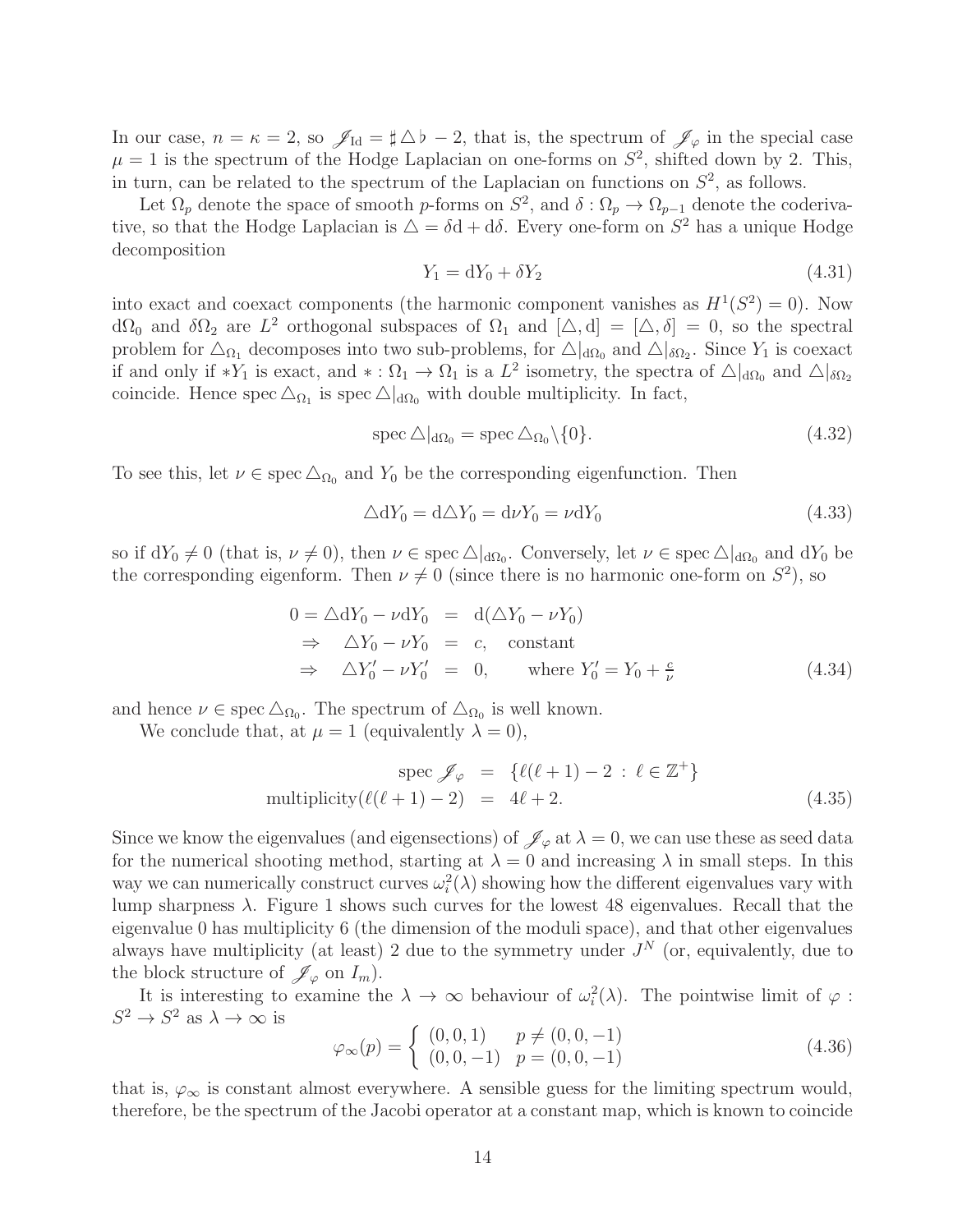

Figure 1: The dependence of the eigenvalues of the Jacobi operator  $\mathscr{J}_{\varphi}$  on the lump sharpness λ. Note that the eigenvalues interpolate between  $\ell(\ell+1) - 2$ ,  $\ell \in \mathbb{Z}^+$ , at λ = 0 and  $\ell(\ell+1)$ ,  $\ell \in \mathbb{N}$  as  $\lambda \to \infty$ .

with n copies of the spectrum of the Laplacian on functions, where  $n$  is the dimension of the codomain [40, p160]. In this case

$$
spec \mathcal{J}_{const} = \{ \ell(\ell+1) : \ell \in \mathbb{N} \}
$$
  
multiplicity $(\ell(\ell+1)) = 4\ell+2.$  (4.37)

The numerics suggest that this guess for the limiting spectrum is very nearly correct. Specifically, the eigenvalues do tend, as  $\lambda \to \infty$  to eigenvalues of  $\mathscr{J}_{\text{const}}$ , and, apart from the eigenvalues 0 and 2, those eigenvalues tending to  $\ell(\ell+1)$  have total multiplicity  $4\ell+2$ . So the guess is wrong only in that it predicts the multiplicity of the limiting eigenvalue 0 to be 2 rather than 6 (as it must be given the dimension of  $\text{Rat}_1$ ) and the multiplicity of 2 to be 6 rather than 4 (as found numerically).

#### 4.2 The regularized Casimir energy

Having computed spec  $\mathscr{J}_{\varphi}$ , we must now try to make sense of the Casimir energy  $\mathscr{C}(\lambda)$  in (4.1) which, as it stands, is divergent. It is conventional to reset the zero of potential energy so that the total zero-point energy of the vacuum is 0. For our purposes,  $\varphi_{\infty}$  is (almost everywhere) the vacuum, so it is convenient to define

$$
\mathscr{C}_k(\lambda) = \frac{1}{2} \sum_{i=1}^k (\omega_i(\lambda) - \omega_i(\infty)),
$$
\n(4.38)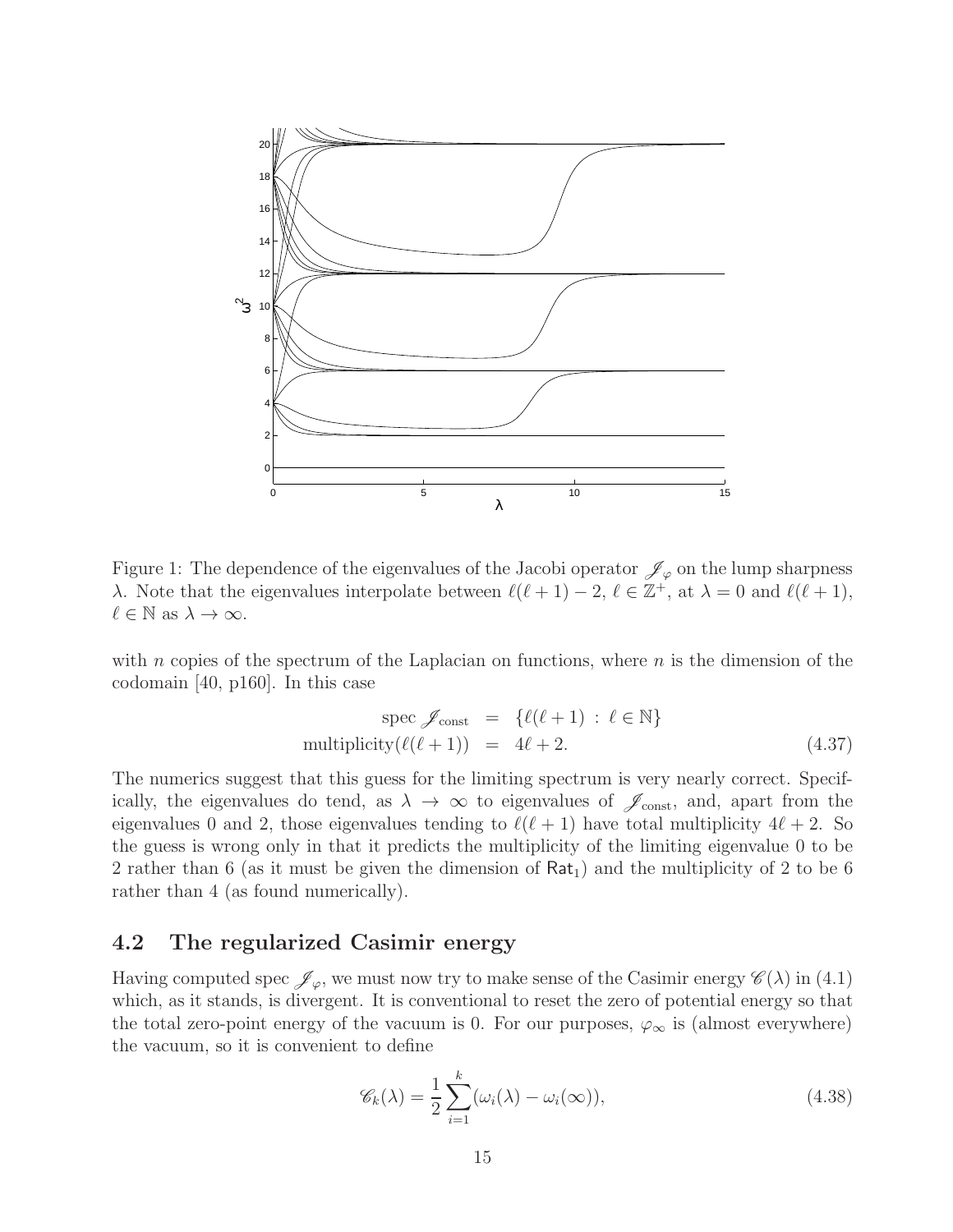where the eigenvalues  $\omega_i(\lambda)^2 > 0$  are arranged in such a way that  $\omega_i(0)^2$  is nondecreasing.

One option would be to renormalize the spectrum (4.38) numerically, using for example the heat kernel approach. Here, we will employ a different semi-analytical approach. We first discuss the finite sums  $\mathscr{C}_k$  for special values of k and then describe how we regularize the diverging sum as  $k \to \infty$ . We choose  $k = 10$ ,  $k = 24$  and  $k = 42$ , which include the lowest 1, 2 and 3 eigenvalues of  $\mathscr{J}_{Id}$  respectively. Note that, since we have eigenvalue crossings in figure 1, this amounts to the lowest k normal modes at  $\lambda = 0$ , but not at large  $\lambda$  (where the eigenvalue ordering has changed). If we were to define  $\mathscr{C}_k(\lambda)$  as the sum of the frequencies of the lowest k normal modes at each  $\lambda$ , the function  $\mathscr{C}_k$  would not be smooth (it would have corners where eigenvalues cross). In effect, we are making a large but finite-dimensional approximation to the quantum field theory, in which the wavefunction is a function on a vector bundle over Rat<sub>1</sub>, whose fibre over  $\varphi$  is a union of low-lying eigenspaces of  $\mathscr{J}_{\varphi}$ . We are choosing these eigenspaces so that they vary smoothly over  $\text{Rat}_1$ . The price for this is that they are, towards the boundary of  $\text{Rat}_1$ , not quite the lowest energy eigenspaces available up to dimension k.



Figure 2: The one-lump Casimir energy as a function of lump sharpness  $\lambda$  for three different cut-offs: solid curve  $\mathcal{C}_{10}(\lambda)$ , dashed curve  $\frac{1}{2}\mathcal{C}_{24}(\lambda)$ , dotted curve  $\frac{1}{3}\mathcal{C}_{42}(\lambda)$ , where  $\mathcal{C}_k$  is defined in (4.38). The values  $k = 10$ ,  $k = 24$  and  $k = 42$  correspond to the lowest 1, 2, and 3 eivenvalues of  $\mathcal{J}_{\text{Id}}$ , respectively.

Plots of  $\mathcal{C}_{10}$ ,  $\mathcal{C}_{24}$  and  $\mathcal{C}_{42}$  are presented in figure 2. The curves for  $\mathcal{C}_{24}$  and  $\mathcal{C}_{42}$  have been rescaled vertically, by a factor of  $\frac{1}{2}$  and  $\frac{1}{3}$  respectively, to make comparison with  $\mathscr{C}_{10}$  easier. Note that these three functions are qualitatively very similar. In fact, the Casimir curves  $\mathscr{C}_{10}$ ,  $\mathscr{C}_{24}$  and  $\mathscr{C}_{42}$  are approximately self-similar up to a factor which diverges as  $k \to \infty$ . We have opted to use the self-similarity and regularize the diverging factor (the depth of the well at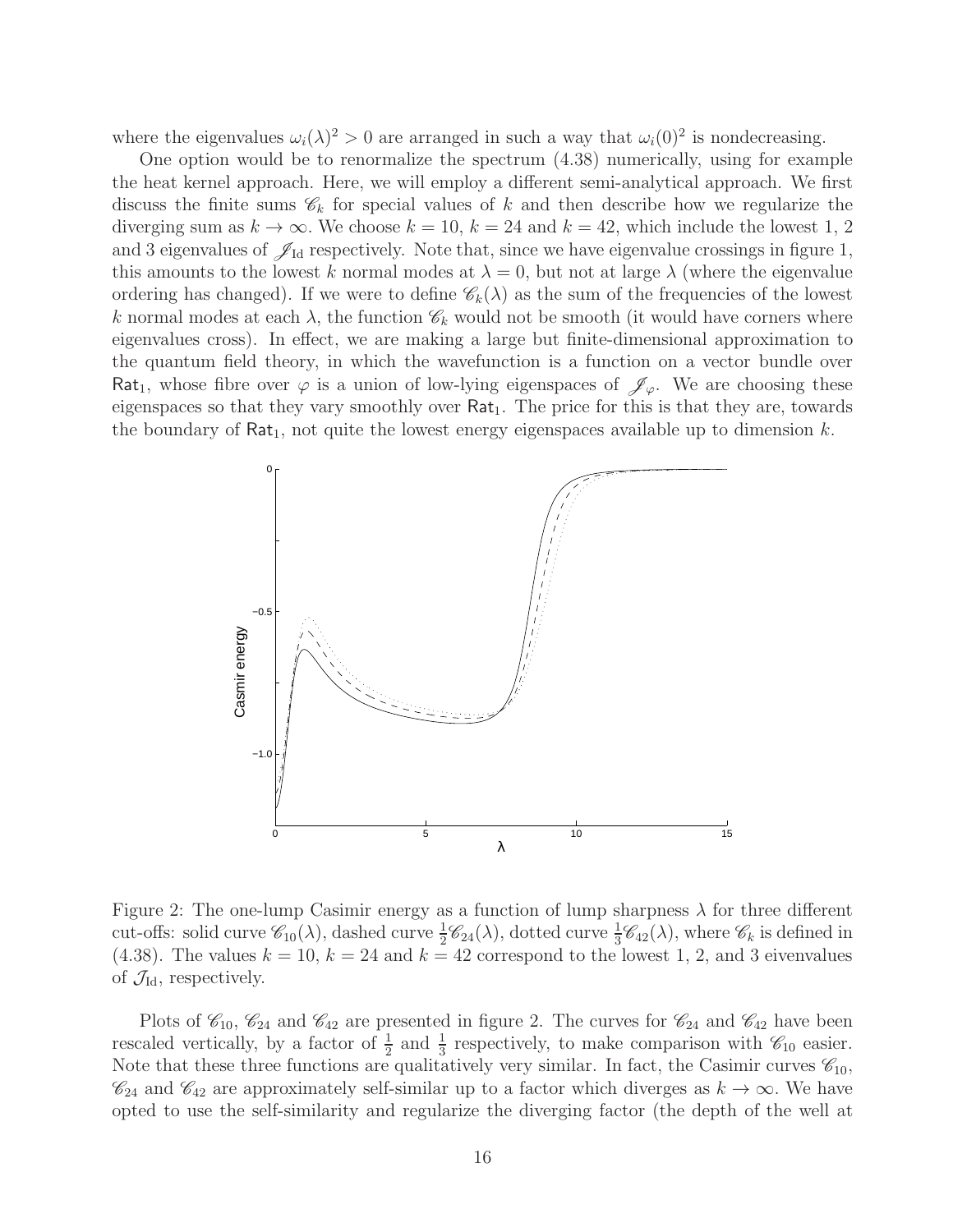$\lambda = 0$ . So we define the approximate renormalized Casimir energy  $\mathscr{C}(\lambda)$  to be

$$
\mathscr{C}(\lambda) = C_* \frac{\mathscr{C}_{10}(\lambda)}{|\mathscr{C}_{10}(0)|}
$$
(4.39)

where  $C_*$  is the renormalized Casimir energy of the  $\lambda = 0$  lump. This can be computed exactly using zeta function regularization, because, as we have seen the spectra of the Jacobi operator for the identify map  $(\lambda = 0 \text{ lump})$  and the constant map (the vacuum) are known exactly.

#### 4.3 Zeta function regularization

For  $\lambda = 0$ , the spectrum of the Jacobi operator is known explicitly, namely  $\omega_0^2 = 0$  with multiplicity  $\mu_0 = 6$  and  $\omega_l^2 = l(l+3)$  with multiplicity  $\mu_l = 4l + 6$  for  $l = 1, 2, \dots$  This enables us to calculate the Casimir energy using zeta function regularization. The key idea is to write down the corresponding zeta function

$$
\zeta(s) = \sum_{l=1}^{\infty} \mu_l \left(\omega_l^2\right)^{-s},\tag{4.40}
$$

leaving out the zero modes. The zeta function (4.40) is absolutely convergent as long as the real part of s is sufficiently large. In this region,  $\zeta(s)$  can be viewed as an analytic function of s. We are interested in the Casimir energy which corresponds to the value  $s = -\frac{1}{2}$  $\frac{1}{2}$ . In this case, the formal sum in (4.40) is divergent, however,  $\zeta(s)$  defined as analytic continuation is well-defined. It is convenient to rewrite  $\zeta(s)$  as the following sum:

$$
\zeta(s) = \sum_{l=1}^{\infty} 2l(l(l+3))^{-s} + \sum_{l=1}^{\infty} 2(l+3)(l(l+3))^{-s}
$$
\n(4.41)

then we can use formula  $(5.8)$  in [9, p. 122] to obtain

$$
\zeta(-\frac{1}{2}) = -2.373.
$$

The corresponding calculation for the vacuum, whose spectrum is  $\omega_l^2 = l(l+1)$  with multiplicity  $\mu_l = 4l + 2$ , leads to the zeta function

$$
\zeta(s) = \sum_{l=1}^{\infty} 2l(l(l+1))^{-s} + \sum_{l=1}^{\infty} 2(l+1)(l(l+1))^{-s}
$$
\n(4.42)

and yields

$$
\zeta_{\text{vac}}(-\frac{1}{2}) = -0.530.
$$

See also equation (5.34) in [9, p. 126]. Hence, the Casimir energy of the  $\lambda = 0$  lump on the unit two-sphere can be evaluated using

$$
\frac{1}{2} \left( \zeta(-\frac{1}{2}) - \zeta_{\text{vac}}(-\frac{1}{2}) \right) = -0.921.
$$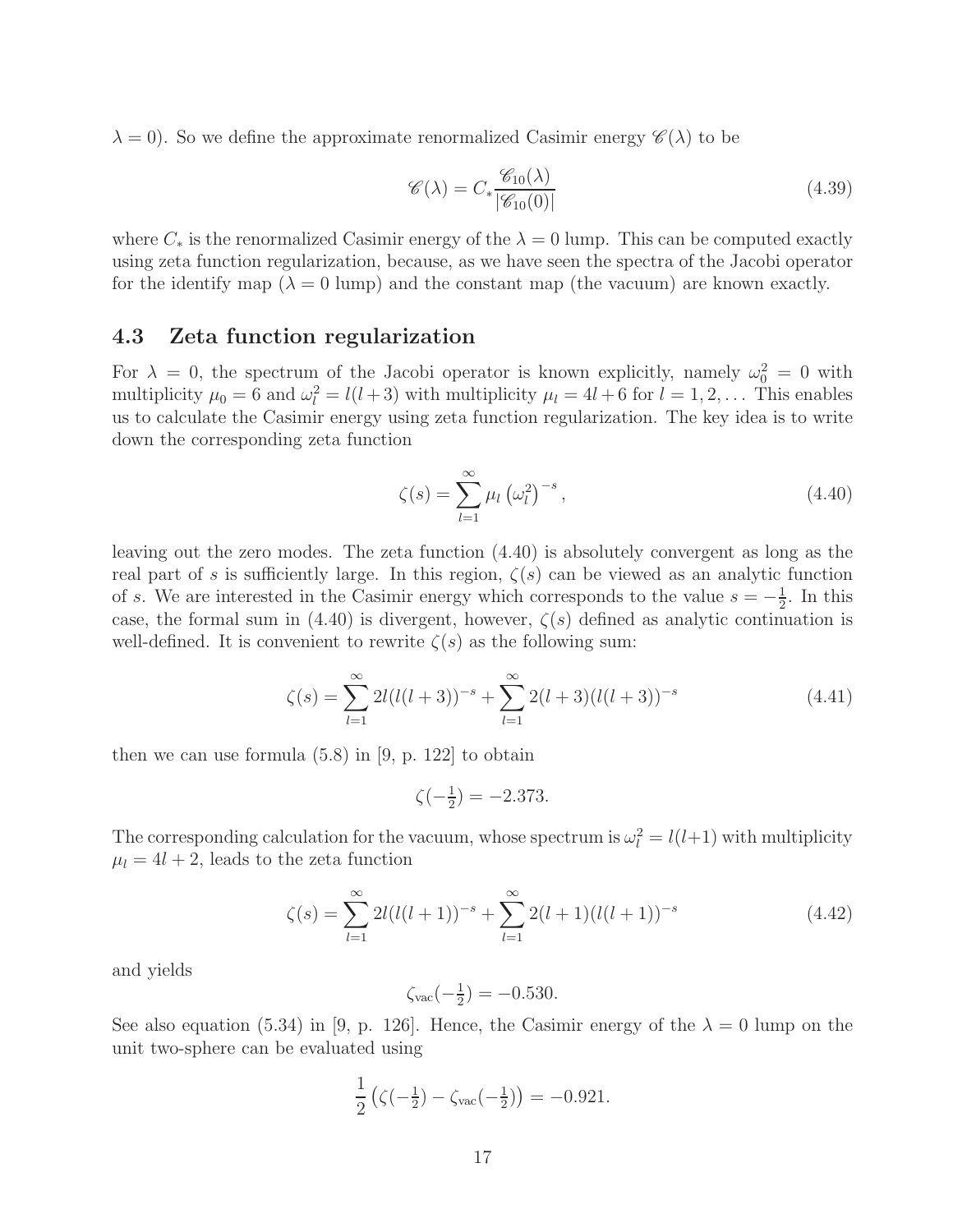Hence

$$
C_* = |\mathscr{C}(0)| = 0.921.
$$

This is the energy scale we used to set the renormalized energy scale for our numerically generated Casimir energy function  $\mathscr{C}(\lambda)$  in (4.39).

Our approximation to the Casimir energy  $\mathscr{C}(\lambda)$  is now given by the rescaled and shifted curve  $\mathscr{C}_{10}(\lambda)$  in figure 2. It is non-singular and appears to be smooth. It is worth summarizing the approximations involved. Our calculation relies on a conjectured self-similarity of the curves in figure 2. We also assume that we can neglect the effects of crossing modes. In particular, we assume that the zeta-function regularization can be performed pointwise when we regularize the Casimir energy at  $\lambda = 0$  and  $\lambda = \infty$ . Furthermore, we assume that the  $\mathscr{C}(\lambda) \to 0$  as  $\lambda \to 0$  because the lumps converge almost everywhere to the vacuum in that limit.

The obvious alternative to our approach, namely a numerical evaluation using heat kernel or zeta function regularization as in [29, 27], is beyond the scope of this paper.

#### 5 The energy spectra

In the following, we describe how to calculate the spectrum of the Laplacian (3.2). In order to make use of the physics literature on this topic we rewrite the Laplacian using angular momentum operators. Note that the operators  $J = -i\theta$ ,  $L = -i\lambda \times \partial$ ,  $T = J + L$  and  $\mathbf{K} = -i\boldsymbol{\xi}$  all satisfy the canonical commutation relations for angular momenta, namely,

$$
[X_1, X_2] = iX_3, \qquad \mathbf{X} = \mathbf{J}, \mathbf{K}, \mathbf{L}, \mathbf{T}
$$

and cyclic permutations. Recall that  $i\mathbf{K}$  generates the left  $SO(3)$  action, on the target  $S^2$ , and iT generates the right  $SO(3)$  action, on the physical  $S^2$ , so we refer to these operators as isospin and spin respectively. Making use of these operators, one sees that the Laplacian (3.2) is

$$
\Delta \psi = -\frac{1}{\Lambda \lambda^2 A^2 B} \frac{\partial}{\partial \lambda} \left( \frac{\lambda^2 \Lambda^3 A^2}{4} \frac{\partial \psi}{\partial \lambda} \right) + \frac{1}{\lambda^2 \Lambda^2 A} \mathbf{L}^2 \psi + \frac{2}{\Lambda^2 A} \left\{ \mathbf{J}^2 \psi + \mathbf{T}^2 \psi - \frac{2}{\lambda^2} \left[ 1 - \frac{\Lambda^2 A}{4B} \right] (\mathbf{\lambda} \cdot \mathbf{T})^2 \psi \right\}.
$$
 (5.1)

Here, we replaced the  $L \cdot J$  term using the convenient operator identity

$$
2\mathbf{L} \cdot \mathbf{J} = \mathbf{T}^2 - \mathbf{L}^2 - \mathbf{J}^2. \tag{5.2}
$$

We have already shown that  $\triangle$  commutes with **T** and **K**, as it must, by  $SO(3) \times SO(3)$ invariance. In fact, the operators  $\triangle$ ,  $|\mathbf{T}|^2$ ,  $T_3$ ,  $|\mathbf{K}|^2$ ,  $K_3$ , P, where  $P : \lambda \mapsto -\lambda$  is the parity operator, all mutually commute, so we can seek simultaneous eigenstates of these six operators.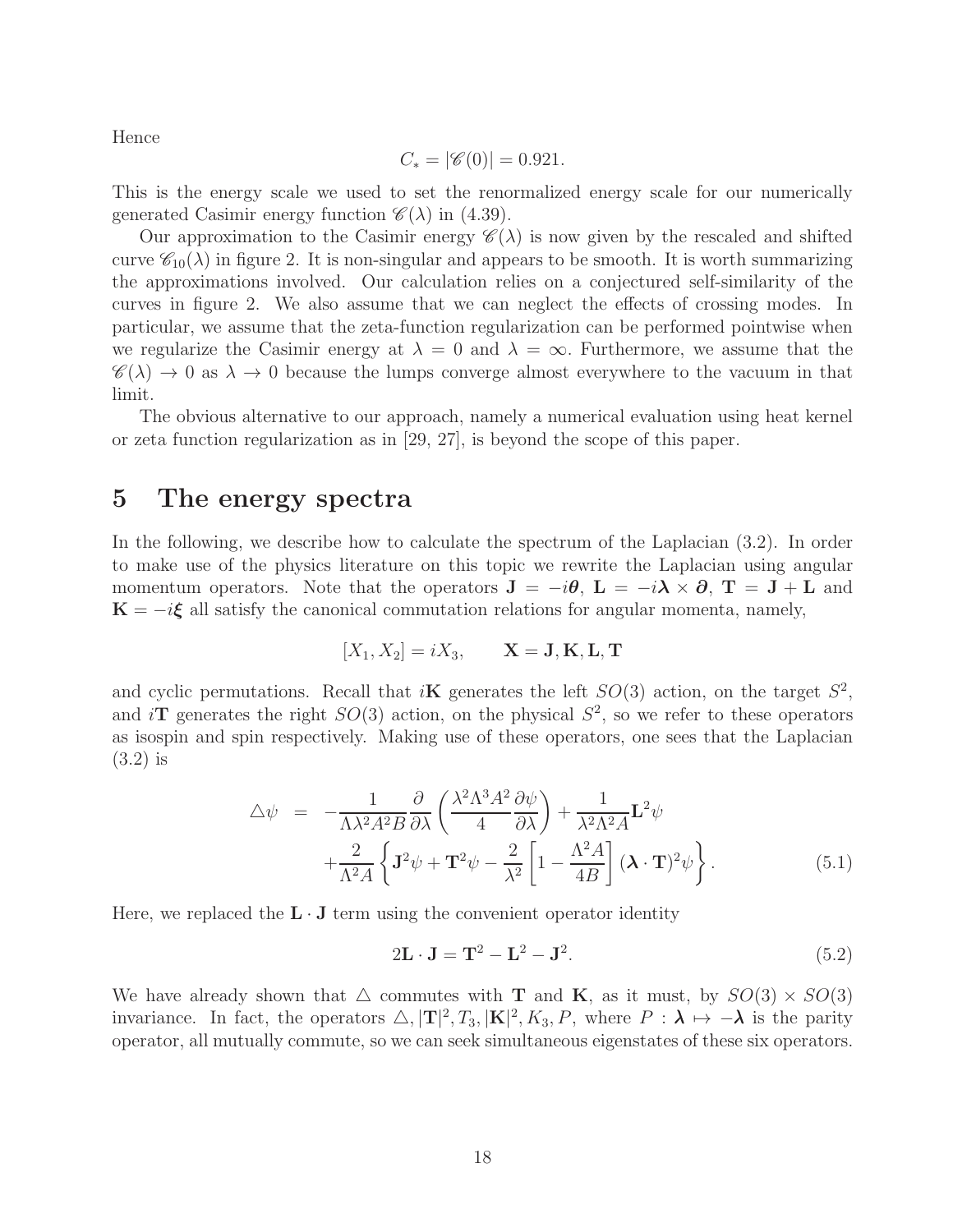#### 5.1 Spin-isospin interchange symmetry

Let  $t(t+1)$  and  $k(k+1)$  be the eigenvalues of  $|\mathbf{T}|^2$  and  $|\mathbf{K}|^2$ . It is a somewhat surprising fact that the spectrum of  $\triangle$  is invariant under interchange of t and k. Even more surprising is that this remains true even if we give the physical and target spheres different radii. The key to seeing this is the following isometry of any  $SO(3) \times SO(3)$  invariant kähler metric on Rat<sub>1</sub>.

**Proposition 6** *Identify*  $\textsf{Rat}_1 \cong SO(3) \times \mathbb{R}^3$  *with*  $TSO(3)$  *via*  $(R, \lambda) \equiv (\lambda \cdot \theta)(R) \in T_RSO(3)$ *. The mapping*  $f : SO(3) \rightarrow SO(3)$ ,  $f(R) = R^{-1}$  *induces a mapping df* :  $TSO(3) \rightarrow TSO(3)$ *. Then* df *is an isometry of any*  $SO(3) \times SO(3)$  *invariant kähler metric on*  $TSO(3)$ *.* 

*Proof:* The identification Rat<sub>1</sub>  $\equiv TSO(3)$  amounts to thinking of  $\lambda$  as a vector in the Lie algebra  $\mathfrak{so}(3)$  (skew  $3 \times 3$  real matrices) and identifying  $T_RSO(3)$  with  $\mathfrak{so}(3) = T_eSO(3)$  by left translation. Hence, the map in question is

$$
df: (R, \lambda) \mapsto (R^{-1}, -Ad_R\lambda).
$$

Let  $q(t) = (R(t), \lambda(t))$  be a curve in Rat<sub>1</sub> with  $\dot{q}(0) = (R(0)\Omega, v)$ ,  $\Omega, v \in \mathfrak{so}(3)$ . Then, with respect to the  $SO(3) \times SO(3)$  invariant kähler metric determined by the functions  $A_i(\lambda)$ , as in Proposition 1,

$$
\|\dot{q}(0)\|^2 = A_1 |\mathbf{v}|^2 + A_2 (\mathbf{\lambda} \cdot \mathbf{v})^2 + A_3 |\mathbf{\Omega}|^2 + A_4 (\mathbf{\lambda} \cdot \mathbf{\Omega})^2 + A_1 \mathbf{v} \cdot (\mathbf{\lambda} \times \mathbf{\Omega}).
$$

The image of this curve under  $df$  is  $\tilde{q}(t) = (R^{-1}(t), -R(t)\lambda(t)R^{-1}(t))$ , which has  $\dot{\tilde{q}}(0) = (R^{-1}(t), -R(t)\lambda(t)R^{-1}(t))$  $(R^{-1}(0)\Omega, \tilde{\boldsymbol{v}})$ , where

$$
(\widetilde{\Omega},\widetilde{\boldsymbol{v}})=-(Ad_R\Omega,Ad_R(\boldsymbol{v}-[\boldsymbol{\lambda},\Omega]_{\mathfrak{so}(3)})).
$$

Recalling that the Lie bracket on  $\mathfrak{so}(3)$  coincides with minus the vector product on  $\mathbb{R}^3$  under the natural identification  $\mathfrak{so}(3) \equiv \mathbb{R}^3$ , and the adjoint action of  $SO(3)$  on  $\mathfrak{so}(3)$  coincides with the fundamental action on  $\mathbb{R}^3$ , we find that

$$
\|\dot{\tilde{q}}(0)\|^2 = A_1 |\boldsymbol{v} + \boldsymbol{\lambda} \times \boldsymbol{\Omega}|^2 + A_2 (\boldsymbol{\lambda} \cdot \boldsymbol{v})^2 + A_3 |\boldsymbol{\Omega}|^2 + A_4 (\boldsymbol{\lambda} \cdot \boldsymbol{\Omega})^2 - A_1 (\boldsymbol{v} + \boldsymbol{\lambda} \times \boldsymbol{\Omega}) \cdot (\boldsymbol{\lambda} \times \boldsymbol{\Omega}).
$$
  
=  $||\dot{q}(0)||^2$ .

Hence  $df$  is an isometry, as claimed.  $\Box$ 

**Proposition 7** *Given*  $E \in \mathbb{R}$  *and*  $k, t \in \mathbb{N}$ *, denote by*  $X_{E,k,t}$  *the simultaneous eigenspace of* 

$$
H = \frac{1}{2}\triangle + V, \qquad |\mathbf{K}|^2, \qquad |\mathbf{T}|^2
$$

*with eigenvalues* E,  $k(k+1)$  *and*  $t(t+1)$ *, where*  $V : \text{Rat}_1 \to \mathbb{R}$  *is any*  $SO(3) \times SO(3)$  *invariant potential. Then*  $X_{E,k,t}$  *and*  $X_{E,t,k}$  *have equal dimension.* 

*Proof:* Under the identification Rat<sub>1</sub>  $\equiv TSO(3)$ , the left and right actions of  $SO(3)$  on Rat<sub>1</sub> coincide with the natural left and right actions of  $SO(3)$  on  $TSO(3)$ . Denote by  $df^*$  the induced map on  $L^2(TSO(3),\mathbb{C}), df^*\psi = \psi \circ df$ . Then, since df is an isometry and preserves the length of  $\lambda$ ,  $Hdf^* = df^*H$ . Furthermore, df interchanges the left and right  $SO(3)$  actions on  $TSO(3)$ ,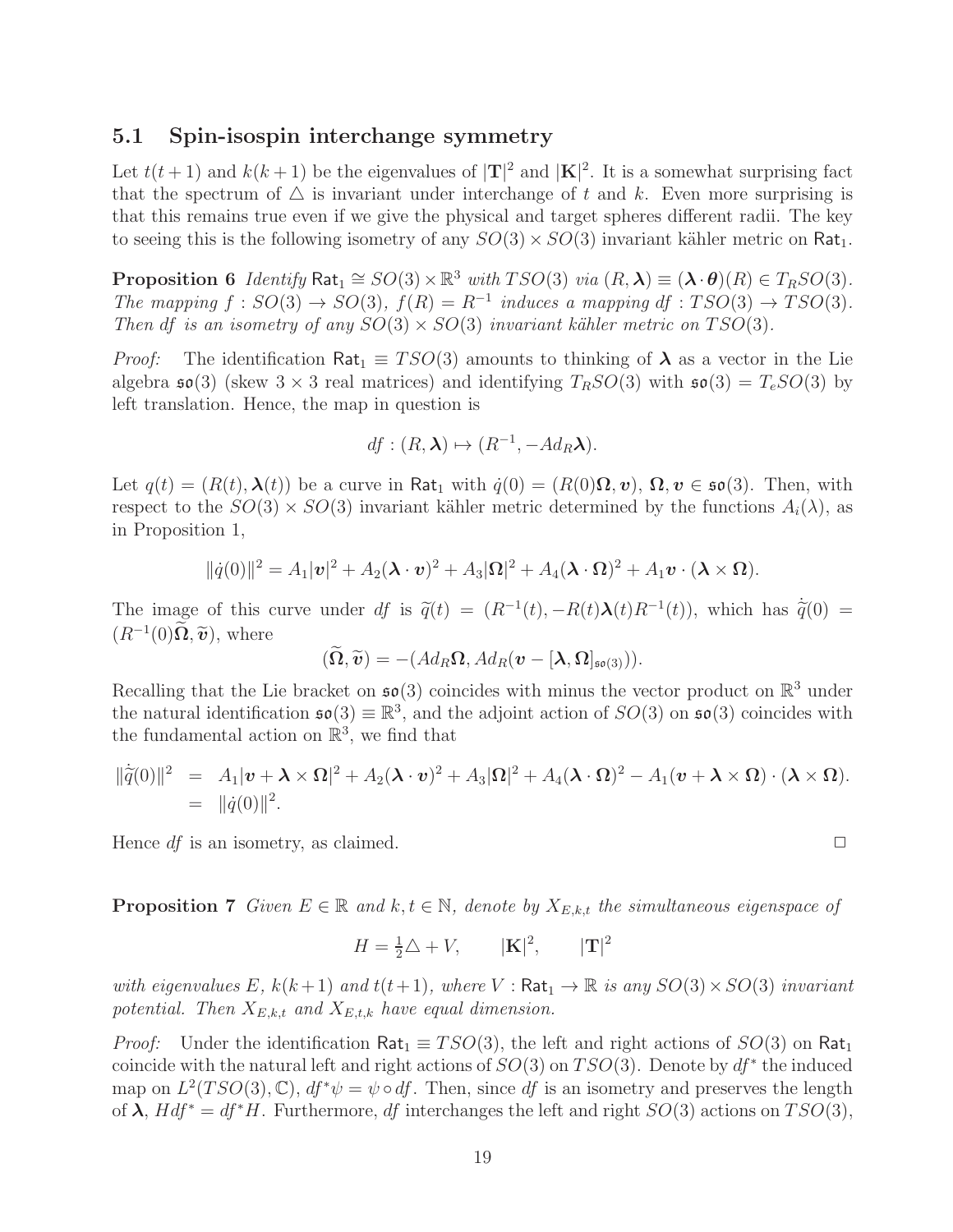so  $\mathbf{K} df^* = -df^* \mathbf{T}$  and  $\mathbf{T} df^* = -df^* \mathbf{K}$ . Hence,  $df^* : X_{E,k,t} \to X_{E,t,k}$  and  $df^* : X_{E,t,k} \to X_{E,k,t}$ for all  $E, k, t$ . Now  $df^2 = Id$ , so  $(df^*)^2 = Id$ , and hence  $df^*$  is invertible, so the eigenspaces  $X_{E,k,t}$  and  $X_{E,t,k}$  are isomorphic.

Note that this  $k, t$  interchange symmetry holds for *any* invariant kähler metric on  $\text{Rat}_1$ , so is not special to the case where the domain and target two-spheres have equal radius. Also note that it relies heavily on the kähler property of the metric, and does not follow from  $SO(3)\times SO(3)$  invariance alone (or, indeed, just invariance and hermiticity). This is a "hidden" symmetry which one cannot see directly from the field theory. It is an interesting question whether a direct physical argument can be given to explain this symmetry. A construction involving a supersymmetric extension of the model would be a natural candidate.

#### 5.2 Reduction to a Sturm-Liouville problem

The wavefunction is a function  $\psi : SO(3) \times \mathbb{R}^3 \to \mathbb{C}$ . According to the Peter-Weyl theorem [16], the matrix elements of all irreducible unitary representations of the group  $SO(3)$ form an orthonormal basis for  $L^2(SO(3), \mathbb{C})$ . Recall that such representations are labelled by  $k \in \{0, 1, 2, \ldots\}$ , and that the matrix elements of the k representation are functions  $\pi_{i_2,j}^{(k)}$  $j_{3,k_3}^{(k)}$  :  $SO(3) \rightarrow \mathbb{C}$  where  $-k \leq j_3, k_3 \leq k$ . We have chosen the symbol k to label the representations because

$$
|\mathbf{K}|^2 \pi_{j_3, k_3}^{(k)} = |\mathbf{J}|^2 \pi_{j_3, k_3}^{(k)} = k(k+1) \pi_{j_3, k_3}^{(k)}.
$$
\n(5.3)

Further, we may choose the basis for  $\mathbb{C}^{2k+1}$  so that

$$
K_3 \pi_{j_3, k_3}^{(k)} = k_3 \pi_{j_3, k_3}^{(k)}, \qquad J_3 \pi_{j_3, k_3}^{(k)} = j_3 \pi_{j_3, k_3}^{(k)}, \tag{5.4}
$$

which is why we have labelled the matrix elements with  $j_3, k_3$ . For the  $\mathbb{R}^3$  dependence of  $\psi$  we use spherical polar coordinates and expand the angular dependence in spherical harmonics. Hence we may express the wavefunction as follows,

$$
\psi = \sum_{k=0}^{\infty} \sum_{l=0}^{\infty} \sum_{j_3=-k}^{k} \sum_{k_3=-k}^{k} \sum_{l_3=-l}^{l} a_{j_3,k_3,l_3}^{k,l}(\lambda) |k, l, j_3, k_3, l_3\rangle, \tag{5.5}
$$

where

$$
|k, l, j_3, k_3, l_3\rangle = \pi_{j_3, k_3}^{(k)} Y_{l, l_3},
$$
\n(5.6)

and  $Y_{l,l_3}: S^2 \to \mathbb{C}$  denote spherical harmonics.

Recall that  $H, |\mathbf{K}|^2, K_3, |\mathbf{T}|^2, T_3$  are mutually commuting, so we may solve the eigenvalue problem for H on each simultaneous eigenspace of  $|\mathbf{K}|^2$ ,  $K_3$ ,  $|\mathbf{T}|^2$ ,  $T_3$  separately. Clearly, H is independent of  $k_3$  and  $t_3$  so we may, and henceforth will, without loss of generality, set  $k_3 = t_3 = 0$ , remembering to multiply all degeneracies by  $(2k+1)(2t+1)$  to account for the other values of  $(k_3, t_3)$ . Furthermore, by Proposition 7 we may, without loss of generality, assume that  $k \leq t$ , doubling the multiplicity if  $k < t$ . Recall that  $T = J + L$  and that J and L satisfy the angular momentum algebra. Hence a basis  $\{|k, t, l\rangle : |k - t| \leq l \leq k + t\}$  for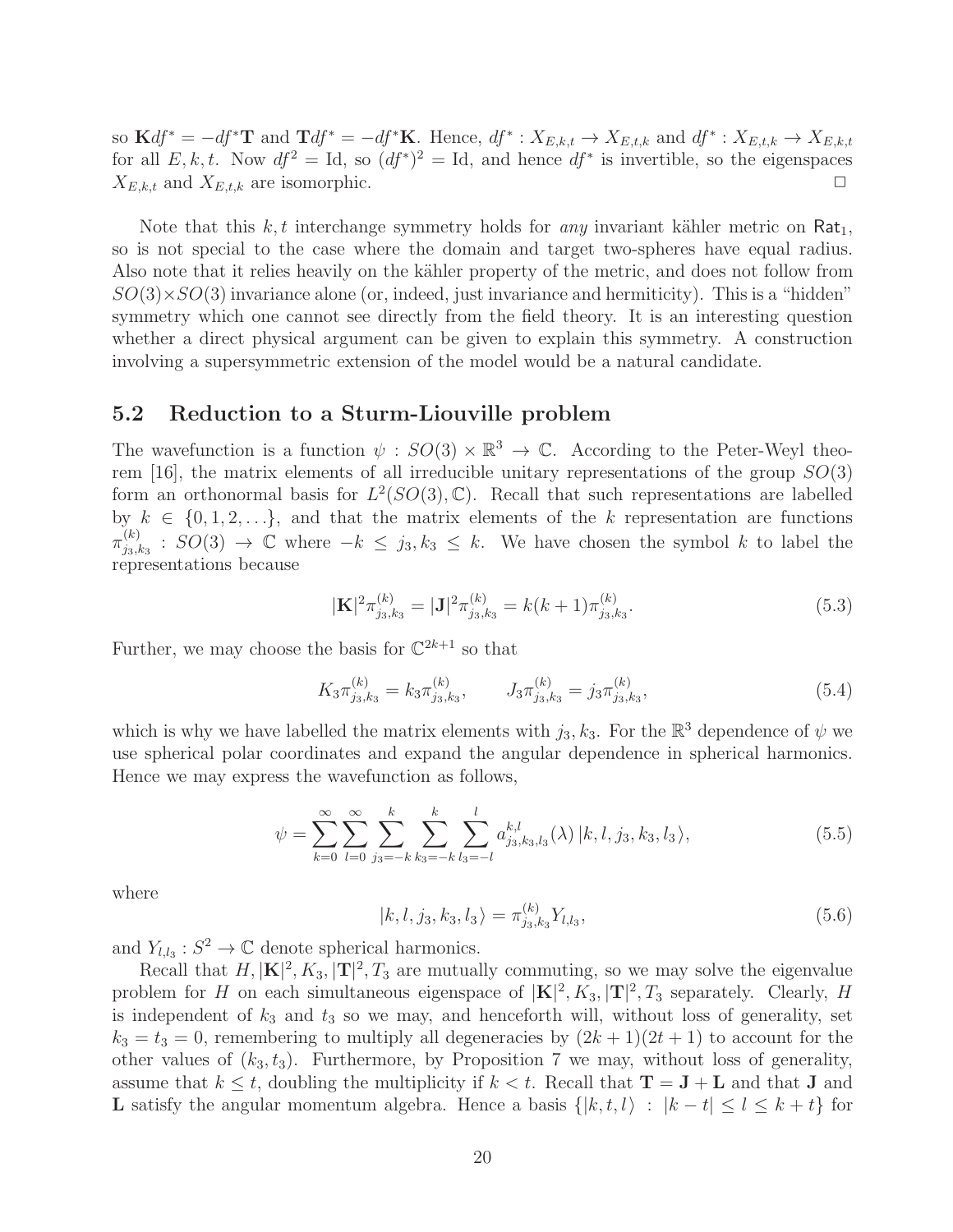the  $(k, 0, t, 0)$  eigenspace can be constructed, using Clebsch-Gordon coefficients, on which the operators  $|\mathbf{J}|^2 = |\mathbf{K}|^2$ ,  $|\mathbf{T}|^2$ ,  $|\mathbf{L}|^2$  act naturally

$$
|\mathbf{J}|^2 |k, t, l\rangle = k(k+1) |k, t, l\rangle \tag{5.7}
$$

$$
|\mathbf{T}|^2 |k, t, l\rangle = t(t+1) |k, t, l\rangle \tag{5.8}
$$

$$
|\mathbf{L}|^2 |k, t, l\rangle = l(l+1) |k, t, l\rangle, \qquad (5.9)
$$

see Appendix B for details.

By expanding the wavefunction as  $\psi = \sum_{l=|k-t|}^{k+t} a_l(\lambda) |k, t, l\rangle$ , we may express the Hamiltonian  $H = \frac{1}{2}\triangle + V$  as a  $m \times m$  matrix of differential operators acting on the vector function  $a: [0, \infty) \to \mathbb{C}^m$ , where  $m = 2 \min(k, t) + 1$ . Its structure is

$$
Ha = -p_1(\lambda) \frac{d}{d\lambda} \left( p_2(\lambda) \frac{da}{d\lambda} \right) + p_3(\lambda)M_1a + p_4(\lambda)(k(k+1) + t(t+1))a + p_5(\lambda)M_2a + V(\lambda)a \tag{5.10}
$$

where  $p_i(\lambda)$  are rather complicated but explicitly known functions of  $\lambda$  (see Proposition 4) and  $M_1$ ,  $M_2$  are  $m \times m$  matrices corresponding to  $\mathbf{L}^2$  and  $(\mathbf{\lambda} \cdot \mathbf{T})^2$  respectively. By our choice of basis,  $M_1$  is diagonal and has entries  $l(l + 1)$  with l running from  $|k - t|$  (top left) to  $k + t$ (bottom right). The matrix  $M_2$  corresponding to operator  $({\bf \lambda} \cdot {\bf T})^2$  is the only non-diagonal term in the Hamiltonian and is discussed in more detail in appendix B. It mixes states of different l, which differ by 2. This leads to a natural chess board structure. Hence, by a reordering of the basis vectors, the operator can be written in block diagonal form with one block corresponding to the states with even  $l$  and the other block to odd  $l$ . These blocks correspond to the decompostion of the  $(k, 0, t, 0)$  eigenspace into  $P = +1$  (even l) and  $P = -1$ (odd l) parity eigenspaces noting that  $PY_{l,m} = (-1)^l Y_{l,m}$ . In summary, for fixed  $(k, t)$ , the eigenvalue problem for any Hamiltonian of the form  $H = \frac{1}{2}\Delta + V(\lambda)$  reduces to a matrixvalued Sturm-Liouville problem on  $[0, \infty)$  of dimension  $m = 2 \min(k, t) + 1$ .

#### 5.3 Boundary conditions

We can now address the eigenvalue equations

$$
H_i a = E a,\t\t(5.11)
$$

where E is the energy eigenvalue, and the Hamiltonians  $H_0$ ,  $H_1$  and  $H_2$  are given by (1.3). As just explained, the spectral problem reduces to a sequence of matrix-valued Sturm-Liouville problems indexed by  $t \in \{0, 1, 2, \ldots\}$  and  $k \in \{0, 1, \ldots, t\}$ , where each subproblem has dimension  $2 \min(k, t) + 1$ . In order to calculate the spectrum of the Hamiltonians  $H_0$ ,  $H_1$  and  $H_2$  we have to derive not only the relevant differential equations but also the appropriate boundary conditions. For many important examples in mathematical physics, the boundary conditions are determined solely by the requirement that the wavefunction be  $L^2$  finite. However, in our case,  $L^2$  finiteness is not always sufficient, and we have to apply the theory of singular Sturm-Liouville equations, following [30].

The asymptotic behaviour of the  $L^2$  metric on  $\text{Rat}_1$  can be obtained by direct calculation:

$$
A(\lambda) \sim \frac{32\pi}{3}
$$
 as  $\lambda \to 0$ ,  $A(\lambda) \sim \frac{8\pi}{\lambda^2}$  as  $\lambda \to \infty$ ,  
\n $B(\lambda) \sim \frac{8\pi}{3}$  as  $\lambda \to 0$ ,  $B(\lambda) \sim \frac{4\pi \log \lambda}{\lambda^4}$  as  $\lambda \to \infty$ . (5.12)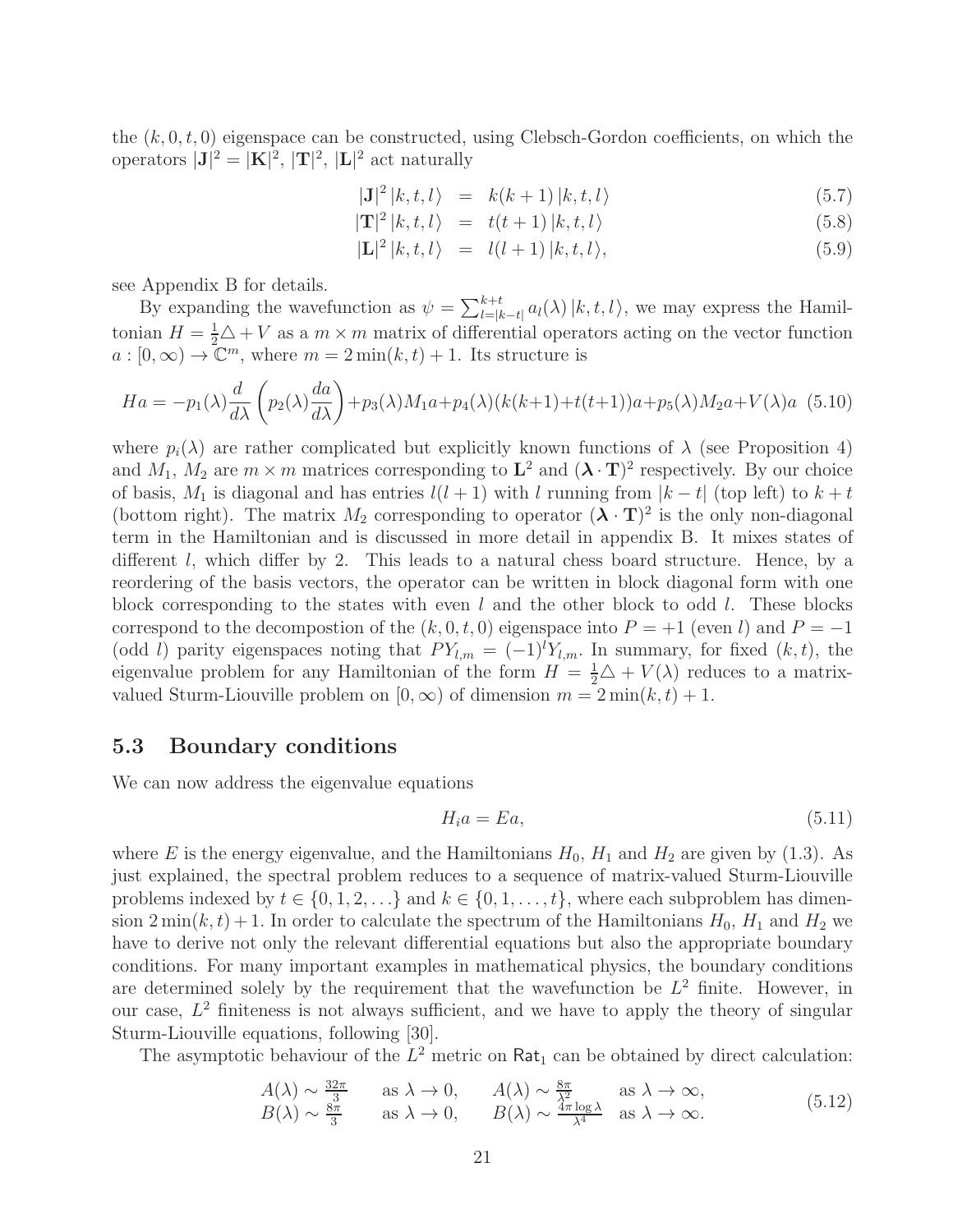Using the above limits, we obtain the leading order equation for  $(H_0 - E)f = 0$  as  $\lambda \to \infty$ ,

$$
\frac{\partial^2 f}{\partial \lambda^2} + \frac{1}{\lambda} \frac{\partial f}{\partial \lambda} - \frac{4}{\lambda^2} \left( \hat{\lambda} \cdot \mathbf{T} \right)^2 f = 0, \text{ with } \hat{\lambda} = \frac{\lambda}{\lambda}, \tag{5.13}
$$

and the leading order equation for  $(H_0 - E)f = 0$  as  $\lambda \to 0$ ,

$$
\frac{\partial^2 f}{\partial \lambda^2} + \frac{2}{\lambda} \frac{\partial f}{\partial \lambda} - \frac{l(l+1)}{\lambda^2} f = 0.
$$
\n(5.14)

For  $\lambda \to 0$  equation (5.11) for  $H_0$  has a regular singular point. The asymptotic form of the solutions can be derived from  $(5.14)$  and is given by<sup>1</sup>

$$
f(\lambda) = c_1 \lambda^l + c_2 \lambda^{-l-1}.
$$
\n(5.15)

Note that the leading order asymptotic behaviour is independent of the energy eigenvalue E. We are interested in solutions that are  $L^2$  finite which leads to the condition

$$
\int f^2 \text{vol} < \infty. \tag{5.16}
$$

Using polar coordinates for (3.4) we obtain the two asymptotic behaviours,

$$
f^2
$$
vol  $\sim \tilde{c}_1 \lambda^{2l+2}$  and  $f^2$ vol  $\sim \tilde{c}_2 \lambda^{-2l}$ ,

for suitable constants  $\tilde{c}_1$  and  $\tilde{c}_2$ . Hence  $l > 0$  corresponds to the limit-point case, since only the first solution is  $L^2$  finite, see e.g. [30] for further details. However, for  $l = 0$  the situation is slightly more subtle. Both asymptotic solutions are  $L^2$  finite. This is known as the limit-circle case.<sup>2</sup> The Hamiltonians  $H_1, H_2$  lead to the same asymptotic behaviour since the curvature and Casimir energy are finite as  $\lambda \to 0$ .

For  $\lambda \to \infty$  it is convenient to analyse the boundary conditions in a different basis so that the operator  $({\hat{\lambda}} \cdot {\bf T})$  is diagonal,

$$
\left(\hat{\lambda} \cdot \mathbf{T}\right)^2 f = p^2 f,
$$

where the integer k satisfies  $-\min(k, t) \leq p \leq \min(k, t)$ , see appendix B. Then the asymptotic solution follows from (5.13) and is given by

$$
f(\lambda) = c_1 \lambda^{-2p} + c_2 \lambda^{2p},\tag{5.17}
$$

for  $p \neq 0$  and

$$
f(\lambda) = c_1 + c_2 \log(\lambda),\tag{5.18}
$$

for  $p = 0$ . Again the leading order behaviour is independent of the energy eigenvalue E.

Both  $H_1$  and  $H_2$  contain the scalar curvature function  $\kappa(\lambda)$  which is known to diverge to infinity as  $\lambda \to \infty$ . In fact, using the formula obtained in [37], and accounting for the change

<sup>&</sup>lt;sup>1</sup>Higher order terms in the expansions for  $\lambda \to 0$  and  $\lambda \to \infty$  have been calculated in [24] for  $H_0$  with  $k = 0$ .

<sup>&</sup>lt;sup>2</sup>The same subtlety occurs when solving the Schrödinger equation for the hydrogen atom in spherical polar coordinates.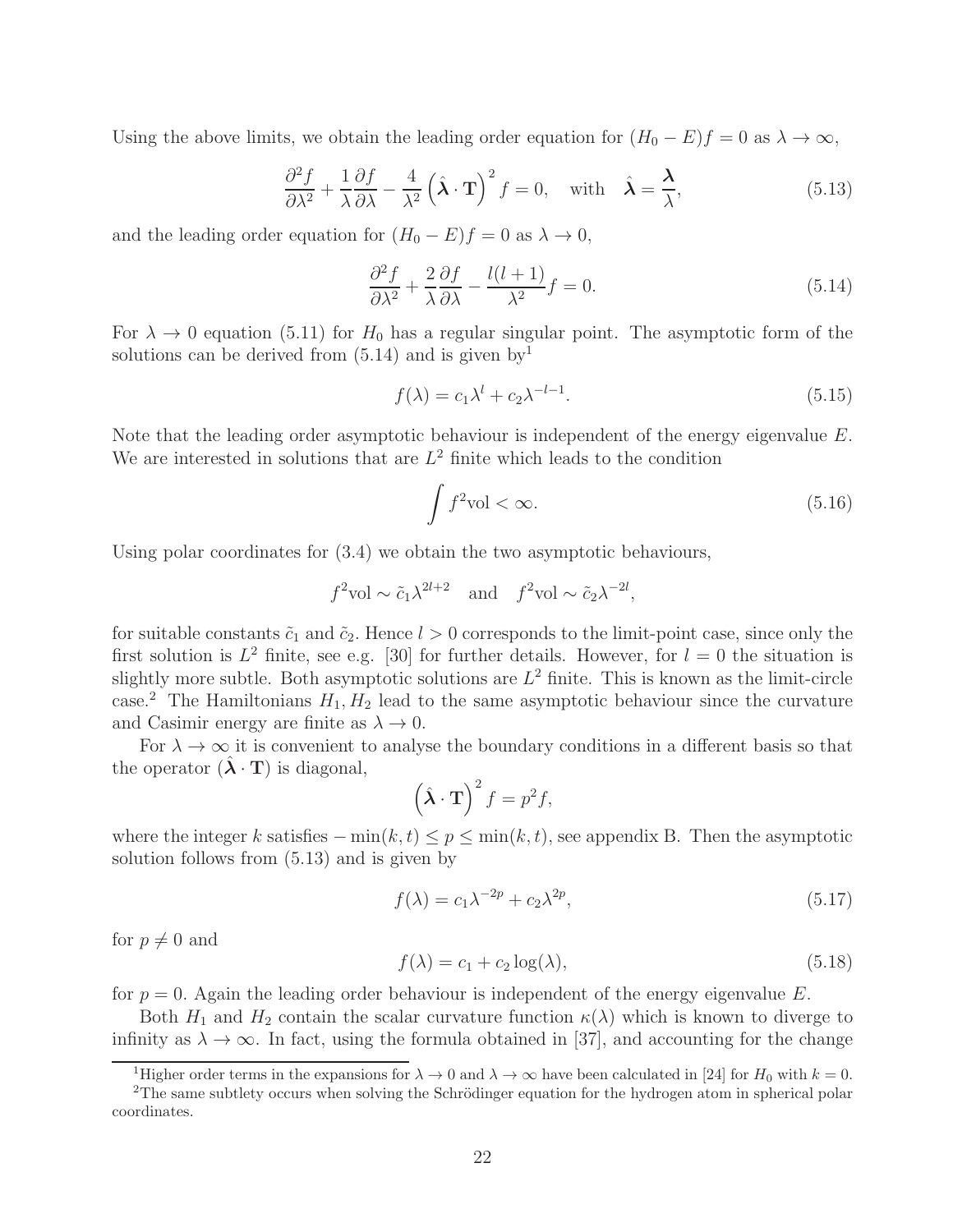in normalizations (recall we are giving the domain and target spheres unit radius), we find the asymptotic formula

$$
\kappa(\lambda) \sim \frac{1}{16\pi} \frac{\lambda^4}{\log \lambda} \qquad \text{as } \lambda \to \infty.
$$
 (5.19)

This adds a term to (5.13), namely,

$$
\frac{\partial^2 f}{\partial \lambda^2} + \frac{1}{\lambda} \frac{\partial f}{\partial \lambda} - \frac{1}{\lambda^2} \left( 4 \left( \hat{\lambda} \cdot \mathbf{T} \right)^2 + \frac{1}{2 \log(\lambda)^2} \right) f = 0. \tag{5.20}
$$

For  $p \neq 0$  we can solve (5.20) in terms of modified Bessel functions

$$
f(\lambda) = c_1 \sqrt{\log \lambda} K_{\sqrt{3}/2} \left( 2p \log(\lambda) \right) + c_2 \sqrt{\log \lambda} I_{\sqrt{3}/2} \left( 2p \log(\lambda) \right). \tag{5.21}
$$

With the help of asymptotic expansions, see e.g. [1], it can be shown that the leading order is identical to  $(5.17)$ . For  $p = 0$  we obtain

$$
f(\lambda) = c_1 \log(\lambda)^{\frac{1}{2} - \frac{1}{2}\sqrt{3}} + c_2 \log(\lambda)^{\frac{1}{2} + \frac{1}{2}\sqrt{3}}.
$$
 (5.22)

Since the Casimir energy is bounded, the asymptotic behaviour of  $H_2$  as  $\lambda \to \infty$  is the same as  $H_1$ .

As  $\lambda \to \infty$  the  $L^2$  finite condition (5.16) again leads to two asymptotic behaviours,

$$
f^2
$$
vol  $\sim \tilde{c}_1 \log(\lambda) \lambda^{-2p-5}$  and  $f^2$ vol  $\sim \tilde{c}_2 \log(\lambda) \lambda^{2p-5}$ ,

for suitable constants  $\tilde{c}_1$  and  $\tilde{c}_2$  in the case  $p > 0$ . For  $p = 0$ , the curvature term has an influence on the asymptotic behaviour. For  $H_0$ , we obtain

$$
f^2
$$
vol  $\sim \tilde{c}_1 \log(\lambda) \lambda^{-5}$  and  $f^2$ vol  $\sim \tilde{c}_2 \log(\lambda)^2 \lambda^{-5}$ ,

whereas for  $H_1$  and  $H_2$  the asymptotic behaviour is

$$
f^2 \text{vol} \sim \tilde{c}_1 \log(\lambda)^{\frac{3}{2}-\frac{\sqrt{3}}{2}} \lambda^{-5}
$$
 and  $f^2 \text{vol} \sim \tilde{c}_2 \log(\lambda)^{\frac{3}{2}+\frac{\sqrt{3}}{2}} \lambda^{-5}$ .

Hence for  $p < 2$  both solutions lead to  $L^2$  finite solutions, resulting in a limit-circle case.

In summary, for all values of  $k$  and  $t$  the boundary conditions are either of limit-circle or of limit-point type. Furthermore, both end points are non-oscillatory and independent of the energy eigenvalue E. This allows us to apply theorem 7.5 in [30] which ensures that the spectrum is purely discrete, bounded below and unbounded above.

If limit-circle endpoints are present, a Sturm-Liouville problem is not self-adjoint unless boundary conditions are imposed. For a non-oscillatory endpoint a there is always one solution which is "small", known as the subdominant solution. More precisely, the subdominant solution  $u(\lambda)$ , unique up to a scalar factor, satisfies

$$
\lim_{\lambda \to a} \frac{u(\lambda)}{v(\lambda)} = 0,
$$
\n(5.23)

where  $v(\lambda)$  is any linearly independent solution, see theorem 7.15(i) in [30]. In our case, the subdominant solution is the non-singular solution, e.g.  $c_1 \lambda^l$  as  $\lambda \to 0$ . A natural boundary condition is defined by the subdominance condition, i.e. always taking the non-singular solution. Theorem 7.21 in [30] then guarantees that the subdominance condition defines a valid self-adjoint problem known as the Friedrichs extension.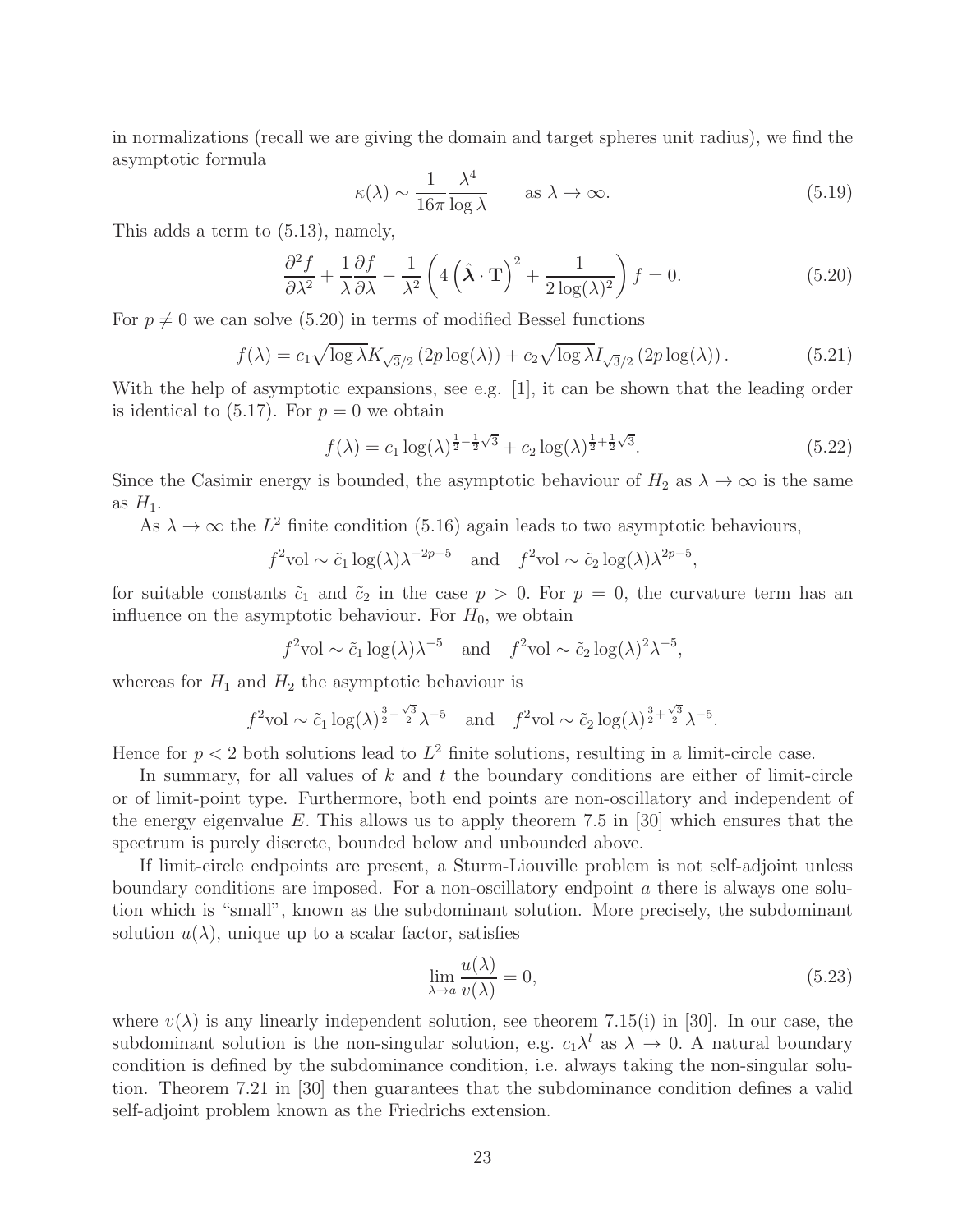#### 5.4 Numerical results

In the following, we briefly sketch our numerical scheme for  $H_0$  with k and t fixed. The equations for  $H_1$  and  $H_2$  require minor, but straightforward modifications. We are using a multi-component shooting method which solves a collection of initial value problems (for the eigenvalue equation at fixed  $E$ ) numerically with a standard adaptive Runge-Kutta method. The first initial value problem has initial values at  $\lambda_0 \approx 0$  and the solution  $a(\lambda)$  of the differential equation (5.11) is evaluated at a matching point  $\lambda_m \gg \lambda_0$ . Allowing the initial data to span the  $m = 2 \min(k, t) + 1$  dimensional space specified by the boundary condition at 0, this produces a  $2m \times m$  matrix  $\phi$  whose columns consist of  $a(\lambda_m)$  above  $a'(\lambda_m)$ . The second initial value problem has initial values at  $\lambda_{\infty} \gg \lambda_m$  and is again evaluated at  $\lambda_m$ , resulting, as the initial data span the boundary condition, in a  $2m \times m$  matrix  $\eta$  constructed similarly. By construction, a general solution satisfying the boundary condition at 0 lies, at  $\lambda_m$ , in the column span of  $\phi$ , while a general solution satisfying the boundary condition at  $\infty$  lies, at  $\lambda_m$ in the column span of  $\eta$ . Hence, E is an eigenvalue if these spans have nontrivial intersection, that is, if

$$
d(E) = \det(\phi \eta) = 0. \tag{5.24}
$$

Having constructed  $d(E)$  numerically, we find its roots using a bisection method. Typical values of our constants are  $\lambda_0 = 0.001$ ,  $\lambda_m = 3$  and  $\lambda_\infty = 30$ .

Table 1 shows the lowest energy levels for  $H_0 = \frac{1}{2}\triangle$  which corresponds to the Laplacian for the  $L^2$  metric, for  $H_1 = \frac{1}{2}\triangle + \frac{1}{4}$  $\frac{1}{4}\kappa$  which also includes the curvature corrections, and for  $H_2 = \frac{1}{2}\triangle + \frac{1}{4}$  $\frac{1}{4}\kappa + \mathscr{C}$  which includes curvature corrections and Casimir energy. Energy levels are rounded to two decimal places. The energy levels are ordered according to their respective energy, and are labelled by isospin quantum number  $k$ , total angular momentum quantum number t and parity P. Curly brackets indicate that the states  $(k, t)$  and  $(t, k)$ have the same energy. States with the same quantum numbers but different energies form sequences of radially excited states. We have chosen to display levels with an energy not greater than the second excited  $(k = 0, t = 0)$  state, which are 19 energy levels in total. The columns "degeneracy" give the number of different states with the same energy. For  $k = t$ , the degeneracy is given by  $(2k+1)^2$ , whereas for  $k \neq t$  it is  $2(2k+1)(2t+1)$ , where the extra factor of 2 arises from the  $(k, t) \rightarrow (t, k)$  symmetry of the spectrum.

The spectra of  $H_0$  and  $H_1$  are remarkably similar. The order of the energy levels remains the same apart from two exceptions which are marked with a ∗ in table 1 and which will be discussed in more detail later. The Casimir energy leads to significant changes, nevertheless the spectrum still shares some similarities. The ground state of  $H_0$  has energy  $E_0^{(0)} = 0.00$ . The curvature term increases the energy of the ground state of  $H_1$  to  $E_0^{(1)} = 0.22$ , whereas the renormalised Casimir energy leads to a decrease in the ground state of  $H_2$  to  $E_0^{(2)} = -0.41$ .

In order to compare the energies of the excited states, we shift the spectrum of the ground states of  $H_1$  and  $H_2$  to 0.00 and then calculate the relative difference of the corresponding energy levels. Hence, the relative difference in energy between the *n*th excited state  $E_n^{(0)}$  of  $H_0$  and the *n*th excited state  $E_n^{(1)}$  of  $H_1$  is given by

$$
\frac{E_n^{(0)} - \left(E_n^{(1)} - E_0^{(1)}\right)}{E_n^{(0)}}.
$$
\n(5.25)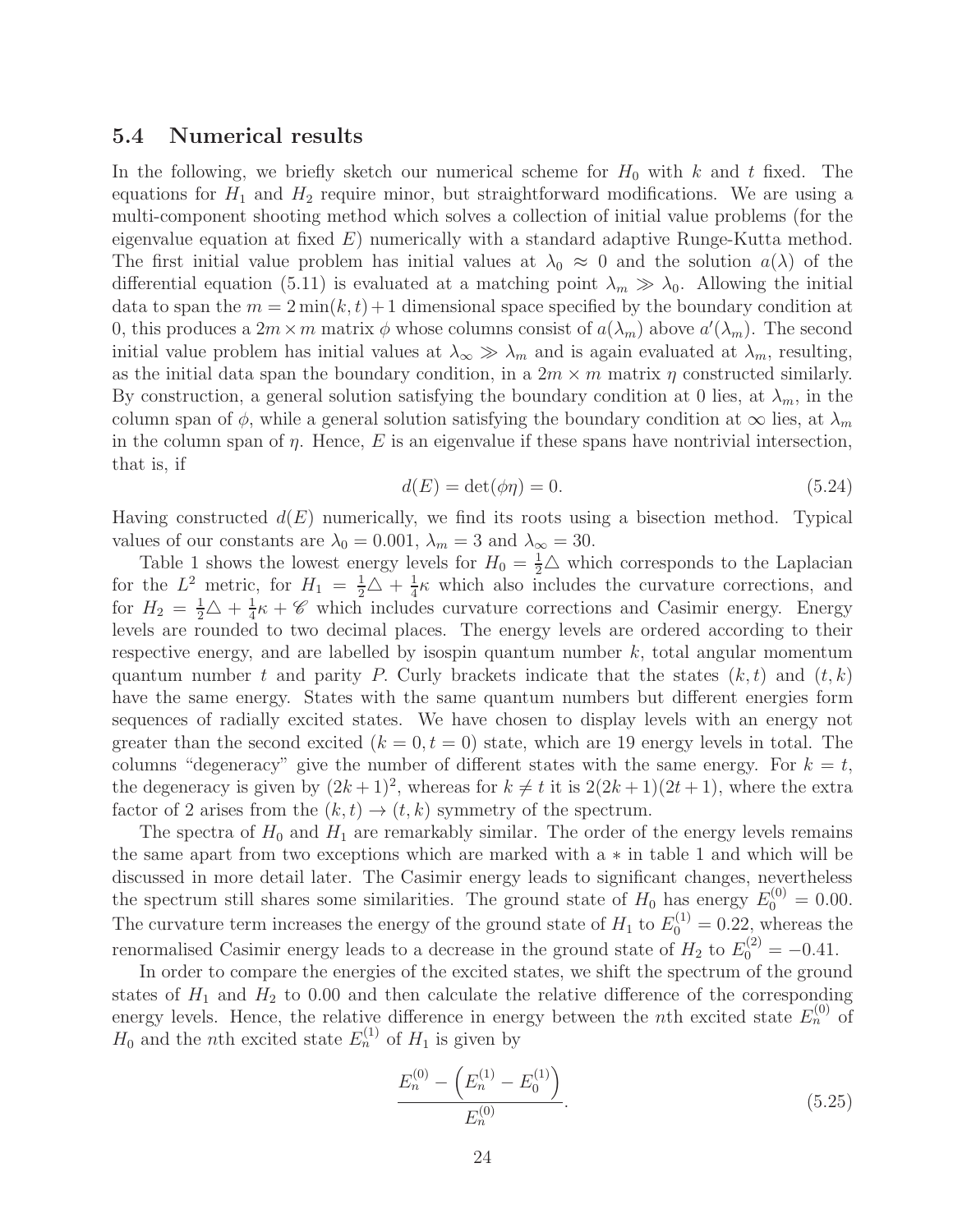|        | $H_0 = \frac{1}{2}\triangle$ |             | $H_1 = \frac{1}{2}\triangle + \frac{1}{4}\kappa$ |                  |             | $H_2 = \frac{1}{2}\triangle + \frac{1}{4}\kappa + \mathscr{C}$ |                  |             |
|--------|------------------------------|-------------|--------------------------------------------------|------------------|-------------|----------------------------------------------------------------|------------------|-------------|
| energy | degeneracy                   | ${k, t}^P$  | energy                                           | degeneracy       | ${k, t}^P$  | energy                                                         | degeneracy       | ${k, t}^P$  |
| 0.00   | $\mathbf{1}$                 | $\{0,0\}^+$ | 0.22                                             | 1                | $\{0,0\}^+$ | $-0.41$                                                        | 1                | $\{0,0\}^+$ |
| 0.13   | 6                            | ${0,1}^-$   | 0.38                                             | 6                | $\{0,1\}^-$ | $-0.26*$                                                       | 9                | $\{1,1\}^+$ |
| 0.18   | $\overline{9}$               | $\{1,1\}^+$ | 0.40                                             | $\boldsymbol{9}$ | $\{1,1\}^+$ | $-0.19*$                                                       | 6                | $\{0,1\}^-$ |
| 0.29   | 1                            | $\{0,0\}^+$ | 0.53                                             |                  | $\{0,0\}^+$ | $-0.12$                                                        | $\mathbf 1$      | $\{0,0\}^+$ |
| 0.34   | $\boldsymbol{9}$             | $\{1,1\}^+$ | 0.58                                             | 9                | $\{1,1\}^+$ | $-0.01*$                                                       | $\boldsymbol{9}$ | $\{1,1\}^-$ |
| 0.35   | 10                           | $\{0,2\}^+$ | $0.59*$                                          | 9                | $\{1,1\}^-$ | $0.00*$                                                        | $\overline{9}$   | $\{1,1\}^+$ |
| 0.38   | 9                            | $\{1,1\}^-$ | $0.61*$                                          | 10               | $\{0,2\}^+$ | $0.01*$                                                        | 25               | $\{2,2\}^+$ |
| 0.40   | $30\,$                       | ${1,2}^-$   | 0.63                                             | $30\,$           | ${1,2}^-$   | 0.06                                                           | $30\,$           | $\{1,2\}^-$ |
| 0.49   | 25                           | ${2,2}^+$   | 0.70                                             | $25\,$           | ${2,2}^+$   | $0.06*$                                                        | 10               | $\{0,2\}^+$ |
| 0.54   | $\,6$                        | $\{0,1\}^-$ | 0.80                                             | $\sqrt{6}$       | $\{0,1\}^-$ | 0.15                                                           | 6                | $\{0,1\}^-$ |
| 0.62   | 9                            | $\{1,1\}^+$ | 0.83                                             | 9                | $\{1,1\}^+$ | 0.22                                                           | 9                | $\{1,1\}^+$ |
| 0.63   | $30\,$                       | $\{1,2\}^-$ | 0.87                                             | $30\,$           | $\{1,2\}^-$ | 0.29                                                           | 30               | $\{1,2\}^-$ |
| 0.64   | 14                           | ${0,3}^-$   | $0.88*$                                          | $30\,$           | $\{1,2\}^+$ | $0.32*$                                                        | 30               | $\{1,2\}^+$ |
| 0.67   | 30                           | $\{1,2\}^+$ | $0.91*$                                          | 14               | ${0,3}^-$   | $0.33*$                                                        | $25\,$           | ${2,2}^-$   |
| 0.68   | 25                           | $\{2,2\}^+$ | 0.93                                             | $25\,$           | ${2,2}^+$   | 0.34                                                           | 25               | $\{2,2\}^+$ |
| 0.69   | 42                           | $\{1,3\}^+$ | 0.95                                             | $42\,$           | $\{1,3\}^+$ | $0.37*$                                                        | 14               | ${0,3}^-$   |
| 0.76   | 25                           | ${2,2}^-$   | 0.96                                             | $25\,$           | ${2,2}^-$   | $0.40*$                                                        | 42               | $\{1,3\}^+$ |
| 0.79   | 70                           | ${2,3}^-$   | 1.01                                             | $70\,$           | ${2,3}^-$   | $0.41*$                                                        | $\mathbf{1}$     | $\{0,0\}^+$ |
| 0.81   | 1                            | ${0,0}^+$   | 1.07                                             | $\mathbf{1}$     | ${0,0}^+$   | $0.41*$                                                        | 49               | $\{3,3\}^+$ |

Table 1: This table shows the lowest energy eigenvalues of  $H_0$ ,  $H_1$  and  $H_2$ . Each energy eigenvalue is labelled with its degeneracy and its quantum numbers k and t and parity  $P$ . Energy eigenvalues marked with a ∗ occur in a different order than their counterpart in the  $H_0$  spectrum.

The relative difference of the  $\{0, 1\}^-$  states of  $H_0$  and  $H_1$  is 15%, and 7.7% for the first excited  $\{0,0\}^+$  state. All the remaining states have a relative difference of less than 7%.

As mentioned earlier, some energy levels change order. Therefore, it is useful to calculate the relative error of states with the same quantum numbers  $\{j, t\}^P$ . The first transposition occurs for the first  $\{0,2\}^+$  state and the first  $\{1,1\}^-$  state. The relative difference between the energy of the  $\{0,2\}^+$  state between  $H_0$  and  $H_1$  is 10.4%. The second transposition occurs for the first  $\{0,3\}^-$  and the first even  $\{1,2\}^+$  state, and the  $\{0,3\}^-$  state has a relative differences of 8.0%. This leads to the observation that the difference between positive and negative parity states with the same  $\{k, t\}$  is reduced for  $H_1$  compared to  $H_0$ . Furthermore,  $H_1$  seem to favour states with  $k \approx t$ .

As can be seen in table 1 the spectrum of  $H_2$  is shows many transpositions compared to the spectra of  $H_0$  and  $H_1$ . However, these transpositions occur for states which are close in energy, and the relative positions of the  $\{0,0\}^+$  state and the  $\{0,0\}^+$  excited states remain almost unchanged. Calculating the relative differences as in formula (5.25) shows that all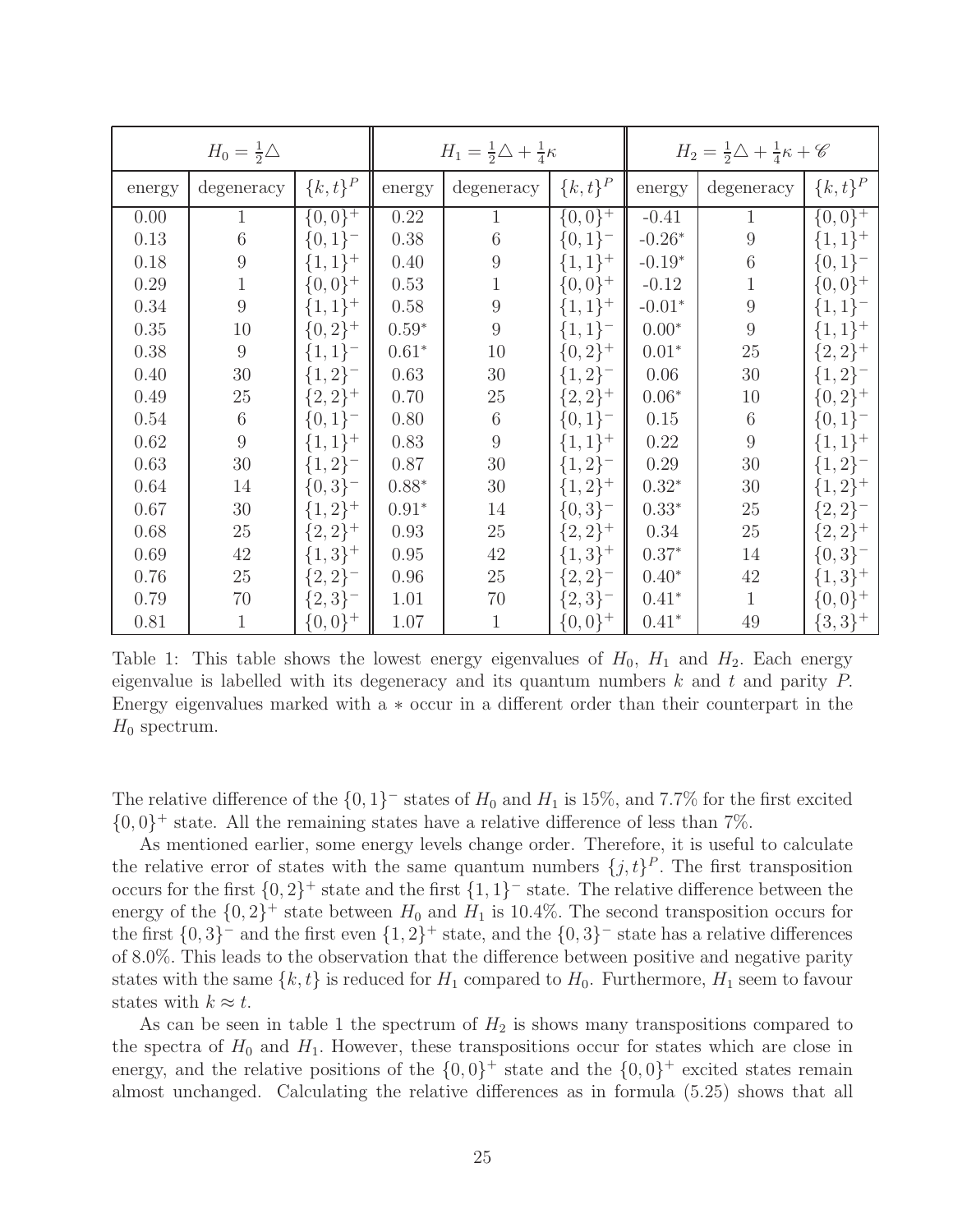relative differences are less than 24%.

#### 5.5 Changing the radii

It is interesting to consider how our results change if the radii  $R_1, R_2$  of the domain and target spheres are altered. We adopt the convention that a tilde signifies the case of general  $R_1, R_2$ while undecorated variables refer to the case  $R_1 = R_2 = 1$ . It is immediate from (2.4) that the  $L^2$  metric on Rat<sub>n</sub> scales as  $\tilde{\gamma} = R_1^2 R_2^2 \gamma$ , and hence, from (3.2), we see that the Laplacian scales as  $\Delta = (R_1R_2)^{-2}\Delta$ . Now scalar curvature scales in the same way as the Laplacian (as can easily be seen, in this case, from the formula for  $\kappa$  in [37], for example). Hence, the Hamiltonians  $H_0$  and  $H_1$ , scale homogeneously,  $H_i = (R_1 R_2)^{-2} H_i$ , and so their spectra can be obtained from table 1 by a simple rescaling. Now the energies shown in this table are quantum *corrections* to the classical energy, which, by the Lichnerowicz bound is  $4\pi R_2^2$ . Hence, for  $H_0$ ,  $H_1$ , the total energy of the kth energy level is

$$
\widetilde{E}_{k}^{\text{total}} = 4\pi R_{2}^{2} + \frac{E_{k}}{R_{1}^{2}R_{2}^{2}} \tag{5.26}
$$

where  $E_k$  is the eigenvalue of  $H_i$ . It is interesting to note that the quantum correction becomes (naively) dominant in the case of small target space  $(R_2 \text{ small})$ .

The behaviour of  $H_2$  is more subtle because the Casmir energy scales differently from the other terms. To see this, we determine how the Jacobi operator for a harmonic map  $\phi: M \to N$  scales under homotheties of M and N.

**Proposition 8** Let  $\varphi : (M^m, g) \to (N^n, h)$  be harmonic with Jacobi operator  $\mathscr{J}$ . If  $\widetilde{g} = R_1^2 g$ ,  $\hat{h} = R_2^2 h$ , where  $R_1, R_2 > 0$  are constants, then the Jacobi operator of  $\varphi$  as a harmonic map  $(M, \tilde{g}) \rightarrow (N, h)$  *is* 

$$
\widetilde{\mathscr{J}} = R_1^{-2} \mathscr{J}.
$$

*Proof:* Let  $\varphi_{s,t} : M \to N$  be a smooth two-parameter variation of  $\varphi = \varphi_{0,0}$ , with  $\partial_s \varphi_{s,t}|_{s=t=0}$ X,  $\partial_t \varphi_{s,t} |_{s=t=0} = Y \in \Gamma(\varphi^{-1}TN)$ . We have, in obvious notation,

$$
\widetilde{E}(\varphi_{s,t}) = R_1^{m-2} R_2^2 E(\varphi_{s,t})
$$
\n
$$
\Rightarrow \widetilde{\text{Hess}}(X,Y) = \frac{\partial^2}{\partial s \partial t} \widetilde{E}(\varphi_{s,t}) \Big|_{s=t=0} = R_1^{m-2} R_2^2 \text{Hess}(X,Y)
$$
\n
$$
= R_1^{m-2} R_2^2 \int_M h(X, \mathscr{J}Y) \text{vol} = \int_M \widetilde{h}(X, R_1^{-2} \mathscr{J}Y) \text{vol}.
$$

Since  $\mathscr C$  is (formally) a sum of *square roots* of eigenvalues of  $\mathscr J$ , we see that it scales as  $\widetilde{\mathscr{C}} = R_1^{-1}\mathscr{C}$ . Hence, the scaling behaviour of  $H_2$  is inhomogeneous, and, except in the special case that  $R_1 R_2^{-2} = 1$ , the spectrum of  $H_2$  cannot be deduced directly from the spectrum of  $H_2$ . Since  $\mathscr C$  is independent of the radius  $R_2$  whereas the spectra of  $H_0$  and  $H_1$  scale like  $1/R_2^2$ , the effect of the Casimir energy becomes less important for small  $R_2$ . We have also numerically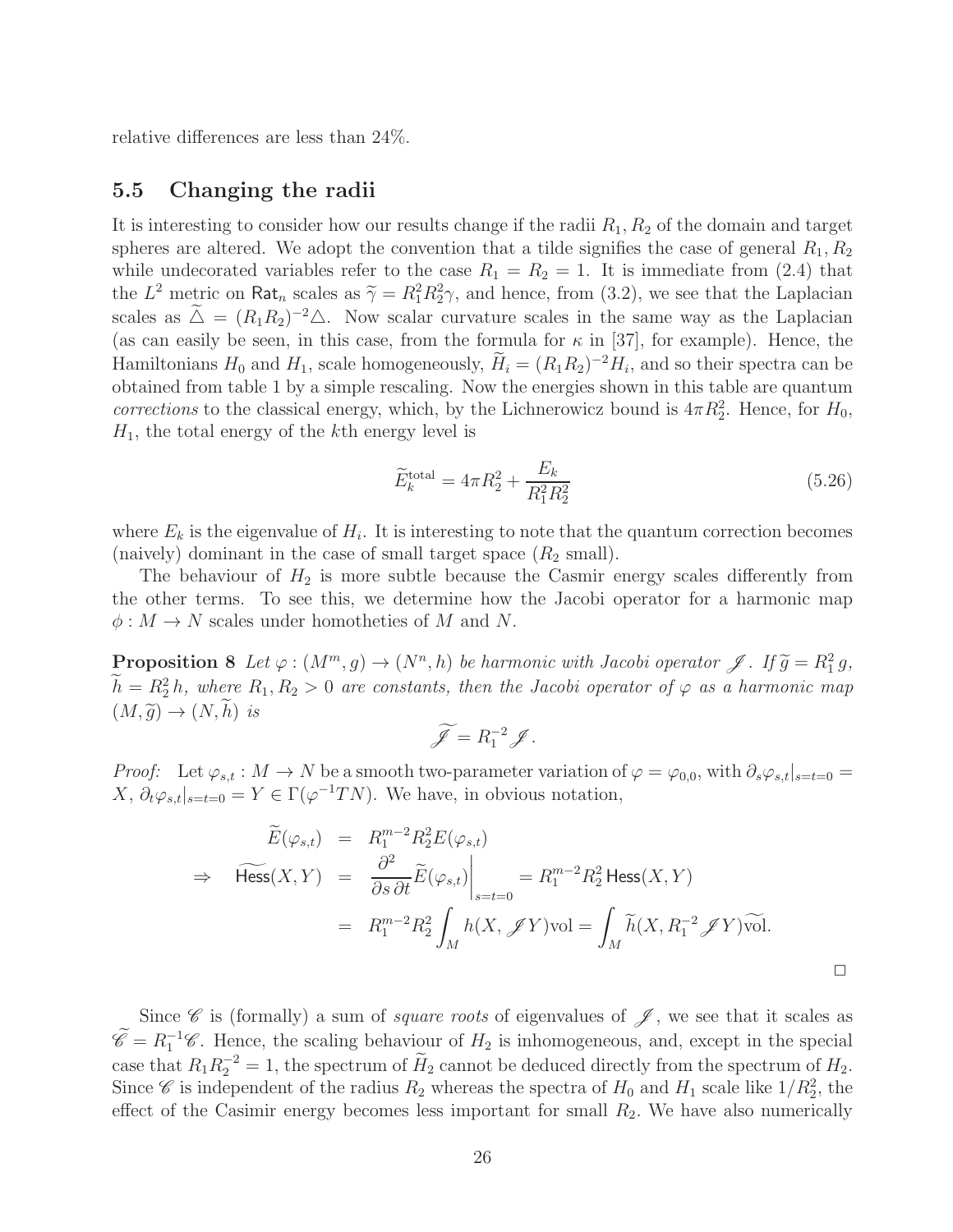checked that a smaller radius of the target sphere reduces the effect of the Casimir energy term significantly. For example for  $R_1 = 1$  and  $R_2 = \frac{1}{4}$  $\frac{1}{4}$ , there is only one transposition, compared to the  $H_1$  spectrum.

Throughout this paper we have used the convention that  $\hbar = 1$ . If we reinstate the parameter  $\hbar$  then the classical energy scales like  $\hbar^0$ , the Casimir energy scales like  $\hbar^1$  whereas the Laplacian and curvature terms scale like  $\hbar^2$ . Hence,  $\hbar$  can be removed by redefining  $R_1 \mapsto R_1/\hbar$ , so the semi-classical limit  $\hbar \to 0$  coincides (formally) with the planar limit  $R_1 \to \infty$ .



Figure 3: Energy levels interpolating between the  $L^2$  metric and the  $\mathbb{C}P^3$  metric. Here solid lines correspond to positive and dashed lines to negative parity.

#### 5.6 Deformation to the Fubini-Study metric

As a nontrivial test of our calculations we calculate how the spectrum changes as the metric is smoothly deformed from the  $L^2$  metric to the well-known Fubini-Study metric of  $\mathbb{C}P^3$ , where the spectrum and degeneracy of the Laplace operator have been calculated explicitly. We consider the one-parameter family of  $SO(3) \times SO(3)$  invariant kähler metrics defined, as in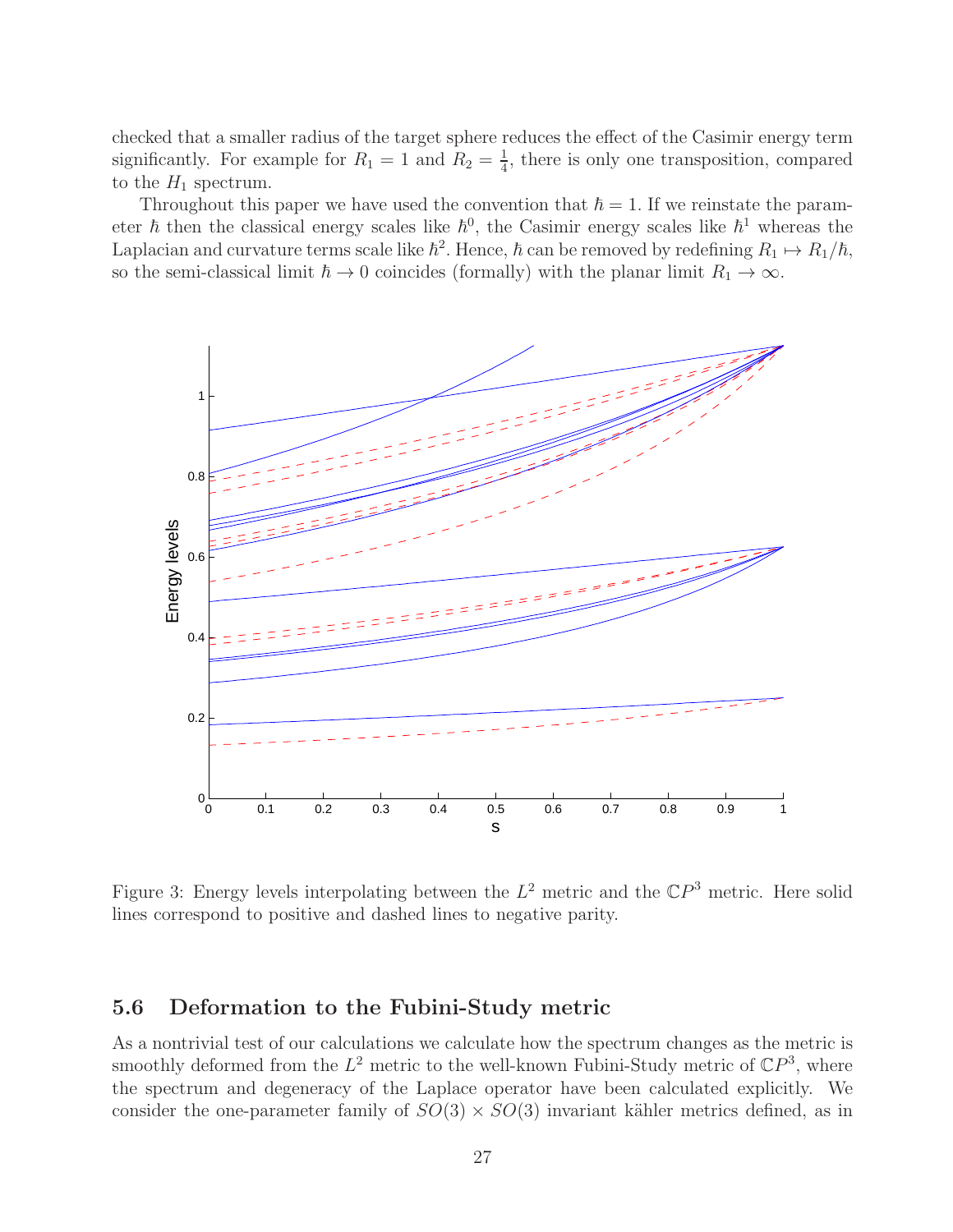Proposition 1, by the functions

$$
A_s(\lambda) = 32s A_{FS}(\lambda) + (1 - s)A_{L^2}(\lambda), \qquad 0 \le s \le 1,
$$
\n(5.27)

where  $A_{FS}$  and  $A_{L^2}$  are given in (2.14) and (2.12), respectively, and the factor of 32 ensures that the eigenvalues of the two Laplacians are of the same order of magnitude. The pth eigenvalue of the Laplacian for the Fubini-Study metric on  $\mathbb{C}P^3$  with constant holomorphic sectional curvature 4 (and hence coefficient function  $A_{FS}$ ) is

$$
E_p = 4p(3+p)
$$
 (5.28)

with degeneracy

$$
\deg(E_p) = \frac{3}{4}(3+2p)(p+1)^2(p+2)^2,
$$
\n(5.29)

for  $p \ge 1$  [6]. Although it is not made clear in [6], the degeneracy of  $E_0 = 0$  must be 1 by the Hodge isomorphism theorem, since  $\mathbb{C}P^3$  is connected, hence dim  $H^0(\mathbb{C}P^3) = 1$  which equals the dimension of the space of harmonic 0-forms. Note that  $deg(E_p)$  for  $p \geq 1$  is an integer divisible by 9. In figure 3 we show how the energy levels change as the parameter  $s$  in  $(5.27)$ is increased from 0 (the  $L^2$  metric) to 1 (the Fubini-Study metric). We distinguish between states with even and odd parity. The ground state is  $E_0 = 0$  for both metrics. In figure 3 we follow all the energy levels of table 1, and it can be seen how the different energy levels become degenerate at  $s = 1$ , the Fubini-Study limit. Our numerically computed energy levels agree with the exact result to at least two decimal places, when we take into acount the factor 1  $\frac{1}{2}$  in  $H_0$  and normalize the Fubini-Study energy by a factor of 32, which arises from the factor 32 in (5.27).

Our numerical scheme at  $s = 1$  does not find all eigenfunctions of  $\triangle$  on  $\mathbb{C}P^3$ , because, except for the ground state, we impose a boundary condition which forces the wavefunction to vanish on  $\partial_{\infty}$ Rat<sub>1</sub>, the boundary of Rat<sub>1</sub> at infinity. It is known [37] that  $\partial_{\infty}$ Rat<sub>1</sub> coincides with the image of the inclusion  $\mathbb{C}P^1 \times \mathbb{C}P^1 \hookrightarrow \mathbb{C}P^3$ ,  $([a_0, a_1], [b_0, b_1]) \mapsto [a_0b_1, a_1b_1, a_1b_1, a_1b_0]$ . The stabilizer of this subset of  $\mathbb{C}P^3$  in  $SU(4)$ , the isometry group of  $\mathbb{C}P^3$ , is isomorphic to  $SU(2) \times SU(2)$  (the isometry group of Rat<sub>1</sub> itself). So, given an eigenfunction vanishing on  $\partial_{\infty}$ Rat<sub>1</sub>, the SU(4) action generates a 9-dimensional orbit of degenerate eigenfunctions which do not vanish on  $\partial_{\infty}$ Rat<sub>1</sub> (because dim  $SU(4) = 15$  and dim  $SU(2) \times SU(2) = 6$ ). Hence, we expect the degeneracies found by our numerics (at  $s = 1$ ) to be a factor 9 smaller than the degeneracies of the true Laplacian on  $\mathbb{C}P^3$ . This is precisely what we find in our numerics. For example, the degeneracy of the second  $\mathbb{C}P^3$  eigenvalue is  $\deg(E_1)/9 = 15$ , which corresponds to the levels  $\{0, 1\}$  and  $\{1, 1\}$  with degeneracy  $2 * 3 + 3 * 3 = 15$ , see table 1. Similarly,  $\deg(E_2)/9 = 84$ , corresponds to  $\{0,0\}$ ,  $\{1,1\}$ ,  $\{0,2\}$ ,  $\{1,1\}$ ,  $\{1,2\}$ , and  $\{2,2\}$  with  $1+3*3+2*5+3*3+2*3*5+5*5=84$ . Further,  $\deg(E_3)/9=300$ , which corresponds to  $\{0, 1\}, \{1, 1\}, \{1, 2\}, \{0, 3\}, \{1, 2\}, \{2, 2\}, \{1, 3\}, \{2, 2\}, \{2, 3\}, \text{and } \{3, 3\}, \text{whose degenercies}$ add up to 300, as expected. To display all the levels which contribute to the fourth energy eigenvalue of  $\mathbb{C}P^3$  we have also included the  $\{3,3\}$  level in figure 3. Note that the second excited  $\{0,0\}$  state contributes to the fifth energy eigenvalue of  $\mathbb{C}P^3$ .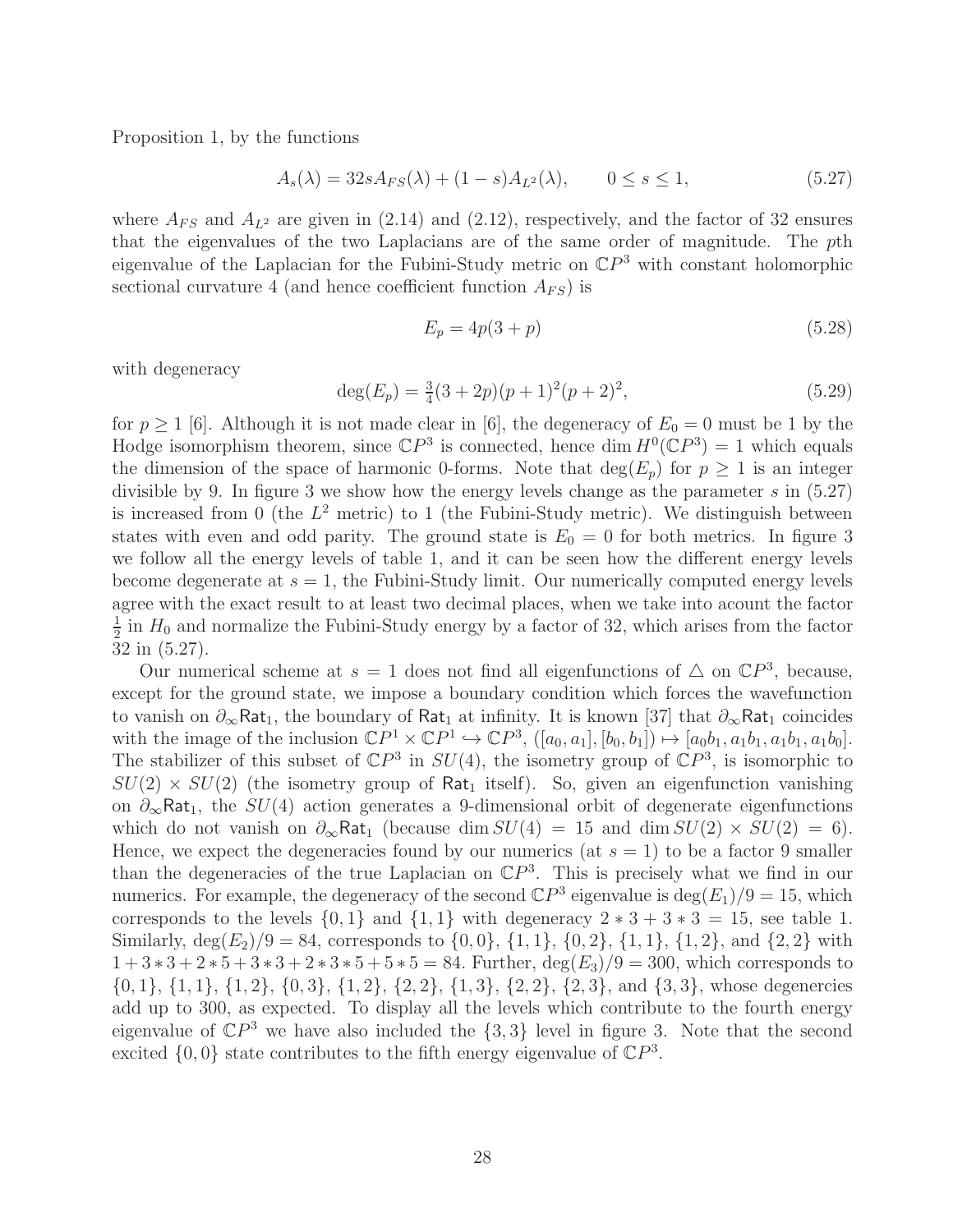## 6 Concluding remarks

In this paper we discussed the semi-classical quantization of soliton dynamics for  $\mathbb{C}P<sup>1</sup>$  lumps moving on a 2-sphere. We followed Moss and Shiiki [28] who derived a Born-Oppenheimer approximation to the quantum dynamics based on the moduli space approximation. We were able to evaluate three different truncations of the Born-Oppenheimer Hamiltonian  $H_{BO}$ , namely the geometric Laplacian  $H_0 = \frac{1}{2}\triangle$ , the first geometric correction  $H_1$  given by the scalar curvature  $\kappa$  of the moduli space, and the Hamiltonian  $H_2$  which consists of  $H_1$  together with the Casimir energy. The Casimir energy is notoriously difficult to evaluate. At  $\lambda = 0$  and  $\lambda = \infty$  the spectrum of the Jacobi operator is known explicitly. Our approach is to calculate the regularized Casimir energy using zeta-function regularization for  $\lambda = 0$  and  $\lambda = \infty$ . Then the intermediate values are calculated using an approximate self-similarity of the eigenvalue spectrum. We calculated the first 19 energy levels for  $H_0$ ,  $H_1$  and  $H_2$ , and found that the first two spectra are remarkably similar whereas the inclusion of the Casimir energy leads to significant changes. There is an overall shift of the spectrum of  $H_1$  and  $H_2$ . The relative errors between  $H_0$  and  $H_1$  are 15% for the first excited state and less that 8% for other excited states. By contrast, the relative errors between  $H_0$  and  $H_2$  are as high as 24% for some excited states. There are only two transpositions of states where energy levels of  $H_1$  do not have the same order compared to the  $H_0$  spectrum. However, the spectrum of  $H_2$  shows many transpositions.

We proved that all the spectra enjoy a rather sursprising spin-isospin exchange symmetry. The proof rested on the identification of a hidden isometry of  $Rat_1$  which becomes manifest only after one identifies  $\text{Rat}_1 \cong TSO(3)$ . As a non-trivial check of our calculations we calculated how the energy levels change when we interpolate between the  $L^2$  metric and the Fubini-Study metric on  $\mathbb{C}P^3$ . We reproduced the known spectrum for  $\mathbb{C}P^3$  and discussed the degeneracies of the energy levels.

Our approach allows us to calculate the spectrum of the Laplacian for any  $SO(3) \times SO(3)$ invariant kähler metric on Rat<sub>1</sub>. One interesting choice is  $A = c/\Lambda$ , for which the coefficient of  $({\bf \lambda} \cdot {\bf T})^2$  vanishes in (5.1). In this case, the angular momentum operator  ${\bf L}^2$  also commutes with the Hamiltonian and l becomes an additional quantum number.

The lump dynamics serves as a toy model for other solitons. For example in three spatial dimensions, two physically relevant models are the Skyrme model [34] and the Faddeev-Hopf model [10, 11]. In both models, the solitons can be quantized as fermions due to so-called Finkelstein-Rubinstein constraints [12]. Adkins, Nappi and Witten first quantized the  $B = 1$ Skyrmion in [2]. The effects of the Casimir energy on the predictions of the Skyrme model in the  $B = 1$  sector have been discussed in great detail in [26]. The authors calculated the 1-loop corrections to various physical quantities using phase-shift techniques to evaluate the Casimir energy. For higher topological charge the ground and lowest excited states in the Skyrme model and the Faddeev-Hopf model were calculated in [15, 18, 4] and [19] using zero-mode quantization and Finkelstein-Rubinstein constraints. The results of this paper suggest that the order of the states would remain the same, with minor changes, if the curvature correction in the Born-Oppenheimer approximation was taken into account. However, the Casimir energy could lead to significant changes in the order of states. A more careful analysis of higher order terms in these models, and in particular, of the Casimir energy, would be very useful.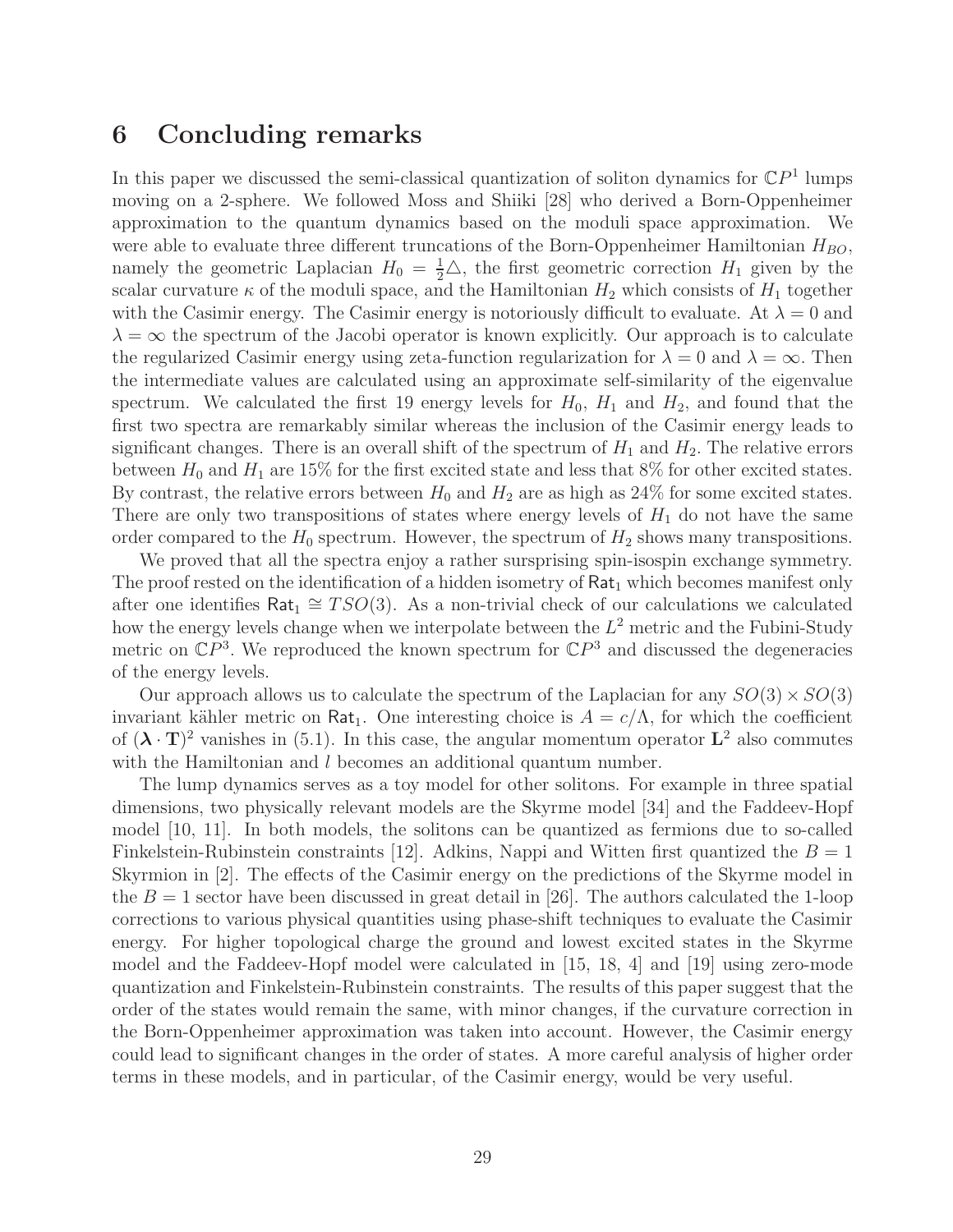## Acknowledgments

SK is grateful to NS Manton for interesting discussions at various stages of the project. The authors would like to thank James McGlade for useful discussions. McGlade derived the spectrum for zero isospin in his thesis [24].

## Appendix

## A The rough Laplacian

In this appendix we will compute in detail the action of the rough Laplacian  $\Delta_{\varphi}$  on sections Y of  $\varphi^{-1}TN$  of the form

$$
Y = a(\theta) \cos m\phi \widetilde{E}_1. \tag{A.1}
$$

Recall that  $(M, g) = (N, h)$  = the unit sphere,  $(\theta, \phi)$  are the usual polar coordinates on M or N,  $E_1 = \partial/\partial\theta$ ,  $E_2 = \csc \theta \partial/\partial\phi$  is an orthonormal frame on M or N,  $\widetilde{E}_1 = E_1 \circ \varphi$ ,  $\widetilde{E}_2 \circ \varphi$ , and  $\varphi : M \to N$  is a map of the form  $\varphi(\theta, \phi) = (f(\theta), \phi)$  in polar coordinates. Now, given a map between Riemannian manifolds  $\varphi: M \to N$ , the pullback connexion  $\nabla^{\varphi}$  is the unique connexion on the vector bundle  $\varphi^{-1}TN$  satisfying the axioms

$$
\nabla_X^{\varphi}(Y_1 + Y_2) = \nabla_X^{\varphi} Y_1 + \nabla_X^{\varphi} Y_2 \tag{A.2}
$$

$$
\nabla_X^{\varphi}(fY_1) = X[f]Y_1 + f \nabla_X^{\varphi} Y_1 \tag{A.3}
$$

$$
\nabla_X^{\varphi}(Y \circ \varphi) = (\nabla_{\mathbf{d}\varphi X}^N Y) \circ \varphi \tag{A.4}
$$

for all  $X \in \Gamma(TM)$ ,  $Y_1, Y_2 \in \Gamma(\varphi^{-1}TN)$ ,  $f \in C^{\infty}(M)$  and  $Y \in \Gamma(TM)$ , where  $\nabla^N$  is the Levi-Civita connexion on  $(N, h)$ . In our case  $\nabla^N$  (which coincides with  $\nabla^M$ ) is determined by its action on the frame  ${E_1, E_2}$ ,

$$
\nabla^N E_1 = \cot \theta \, e_2 \otimes E_2, \qquad \nabla^N E_2 = -\cot \theta \, e_2 \otimes E_1,\tag{A.5}
$$

where  $\{e_1, e_2\}$  is the coframe dual to  $\{E_1, E_2\}$ . From this we may deduce how  $\nabla^\varphi$  acts on  $\widetilde{E}_1, \widetilde{E}_2$ . By property (A.4) and (A.5),

$$
\nabla_{E_1}^{\varphi} \widetilde{E}_1 = (\nabla_{f'(\theta)E_1}^N E_1) \circ \varphi = 0 \tag{A.6}
$$

$$
\nabla_{E_1}^{\varphi} \widetilde{E}_2 = (\nabla_{f'(\theta)E_1}^N E_2) \circ \varphi = 0 \tag{A.7}
$$

$$
\nabla_{E_2}^{\varphi} \widetilde{E}_1 = (\nabla_{\frac{\sin f}{\sin \theta} E_2}^N E_1) \circ \varphi = \frac{\cos f}{\sin \theta} \widetilde{E}_2 \tag{A.8}
$$

$$
\nabla_{E_2}^{\varphi} \widetilde{E}_2 = (\nabla_{\frac{\sin f}{\sin \theta} E_2}^N E_2) \circ \varphi = -\frac{\cos f}{\sin \theta} \widetilde{E}_1.
$$
\n(A.9)

The rough Laplacian has 4 terms,

$$
\Delta_{\varphi} Y = -\nabla_{E_1}^{\varphi} (\nabla_{E_1}^{\varphi} Y) - \nabla_{E_2}^{\varphi} (\nabla_{E_2}^{\varphi} Y) + \nabla_{\nabla_{E_1}^M E_1}^{\varphi} Y + \nabla_{\nabla_{E_2}^M E_2}^{\varphi} Y. \tag{A.10}
$$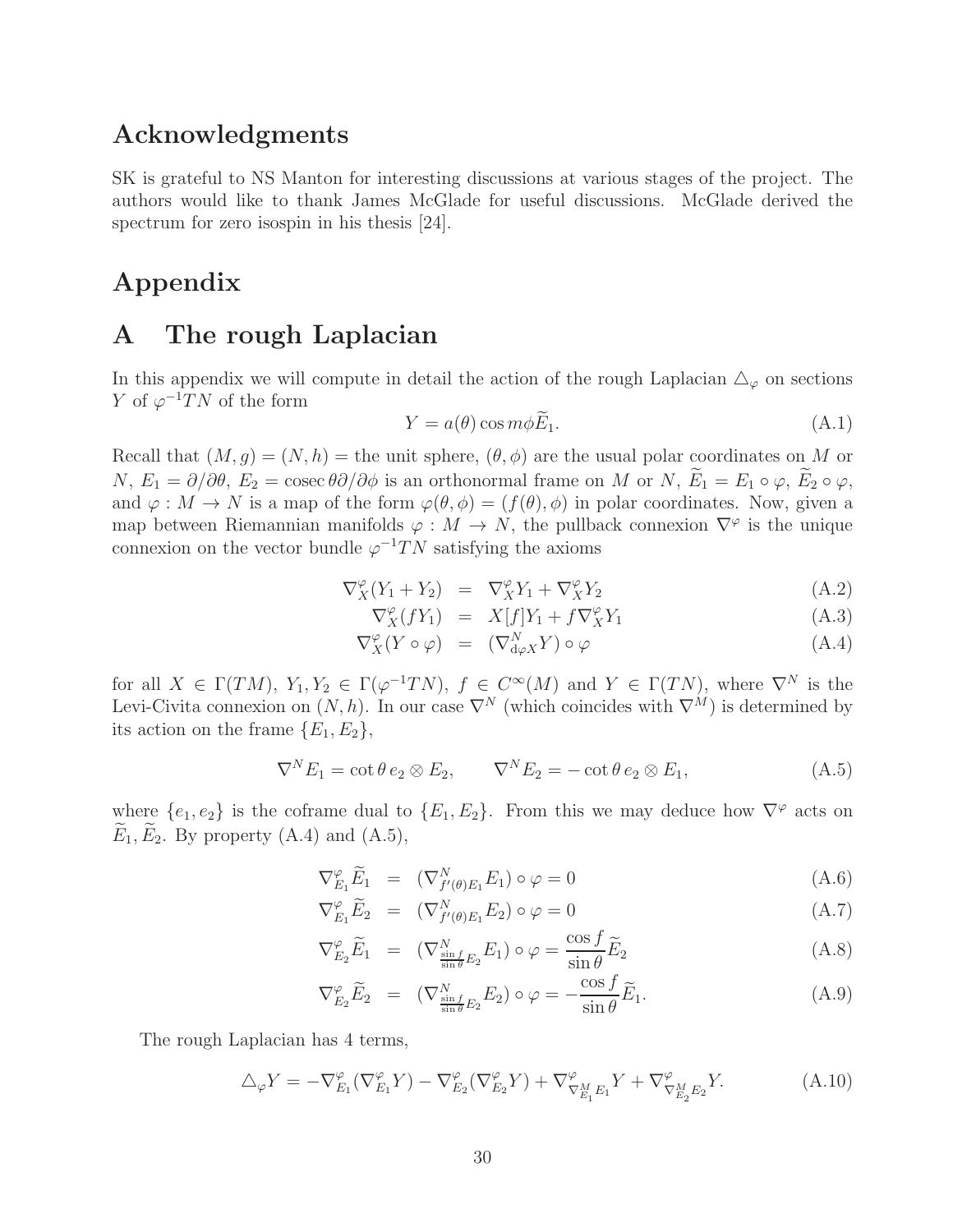We evaluate these in turn, for  $Y = a(\theta) \cos m\phi \widetilde{E}_1$ . First

$$
\nabla_{E_1}^{\varphi} (\nabla_{E_1}^{\varphi} a \cos m\phi \widetilde{E}_1) = \frac{\partial^2}{\partial \theta^2} (a \cos m\phi) \widetilde{E}_1 = a'' \cos m\phi \widetilde{E}_1.
$$
 (A.11)

The second term is more involved:

$$
\nabla_{E_2}^{\varphi}(a\cos m\phi\widetilde{E}_1) = aE_2[\cos m\phi]\widetilde{E}_1 + a\cos m\phi\nabla_{E_2}^{\varphi}\widetilde{E}_1
$$
  
= 
$$
-ma\frac{\sin m\phi}{\sin\theta}\widetilde{E}_1 + a\frac{\cos m\phi\cos f}{\sin\theta}\widetilde{E}_2
$$
(A.12)

$$
\Rightarrow \nabla_{E_2}^{\varphi} (\nabla_{E_2}^{\varphi} a \cos m\phi \widetilde{E}_1) = -m^2 a \frac{\cos m\phi}{\sin^2 \theta} \widetilde{E}_1 - 2ma \frac{\sin m\phi \cos f}{\sin^2 \theta} \widetilde{E}_2
$$

$$
-a \frac{\cos m\phi \cos^2 f}{\sin^2 \theta} \widetilde{E}_1.
$$
(A.13)

The third term vanishes since  $\nabla_{E_1}^M E_1 = 0$ , while the fourth term is

$$
\nabla^{\varphi}_{\nabla^M_{E_2} E_2}(a\cos m\phi \widetilde{E}_1) = -\cot\theta \nabla^{\varphi}_{E_1}(a\cos m\phi \widetilde{E}_1) = -a'\cot\theta\cos m\phi \widetilde{E}_1.
$$
 (A.14)

Assembling the pieces, one sees that

$$
\Delta_{\varphi}(a\cos m\phi\widetilde{E}_1) = \left(-a'' - a'\cot\theta + \frac{m^2}{\sin^2\theta}a + \frac{\cos^2 f}{\sin^2\theta}a\right)\cos m\phi\widetilde{E}_1 + \left(\frac{2m\cos f}{\sin^2\theta}a\right)\sin m\phi\widetilde{E}_2, \tag{A.15}
$$

as claimed in equation (4.14).

## B Angular momentum calculations

In this appendix we briefly describe the evaluation of the operator  $({\bf \lambda} \cdot {\bf T})^2$ . We closely follow the notation in [8]. Note the spin quantum number j satisfies  $j = k$  since  $\mathbf{J}^2 = \mathbf{K}^2$ . We choose the following convention for the spherical harmonics,

$$
Y_{l,m}(\theta,\phi) = (-1)^m \sqrt{\frac{(2l+1)}{4\pi} \frac{(l-m)!}{(l+m)!}} P_l^m(x) \exp(im\phi), \tag{B.16}
$$

where the associated Legendre polynomials are given by

$$
P_l^m(x) = \frac{(1-x^2)^{m/2}}{2^l l!} \frac{d^{l+m}}{dx^{l+m}} (x^2 - 1)^l.
$$
 (B.17)

Note that  $Y_{l,m}^* = (-1)^m Y_{l,-m}$  and

$$
\int_{0}^{2\pi} \int_{0}^{\pi} Y_{l,m}^{*}(\theta,\phi) Y_{l',m'}(\theta,\phi) \sin\theta \,d\theta d\phi = \delta_{ll'} \delta_{mm'}.
$$
\n(B.18)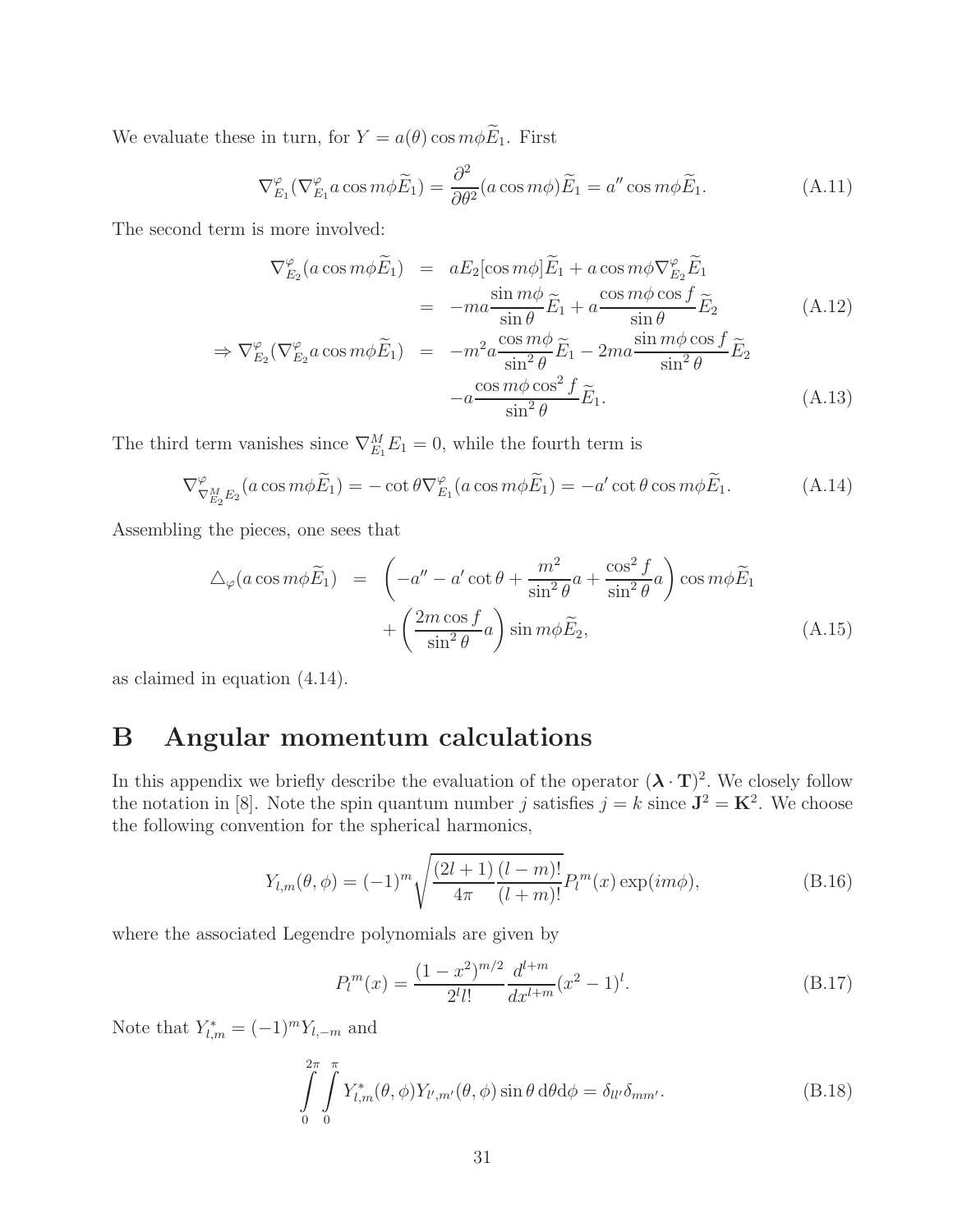It is easy to show that  $({\bf \lambda} \cdot {\bf T}) = ({\bf \lambda} \cdot {\bf J})$ , and we showed in section 3 that this operator commutes with **T** and  $\mathbf{J}^2$ . Hence, the operator does not change the quantum numbers t, k,  $k_3$ and  $t_3$ . Furthermore, the matrix elements are independent of  $t_3$  and  $k_3$ , hence we can choose without loss of generality  $t_3 = 0$  and  $k_3 = 0$ . We need to evaluate

$$
M \equiv (M_{\tilde{u}}) = \langle k, \tilde{l}, t, 0 | \mathbf{\lambda} \cdot \mathbf{J} | k, l, t, 0 \rangle,
$$
 (B.19)

which is a  $(2 \min(k, t) + 1)$  by  $(2 \min(k, t) + 1)$  matrix, because the angular momentum quantum numbers satisfy  $\min(k, t) \leq l, l \leq k + t$ . Since  $\lambda \cdot J$  is a Hermitian operator the matrix M is Hermitian, namely

$$
M_{\tilde{u}} = M_{\tilde{u}}^{\dagger}.
$$
 (B.20)

Using Clebsch-Gordan coefficients (B.19) can be rewritten as

$$
M = \sum_{m_1, m_2} (k, \tilde{l}, t, 0 | k, m_1, \tilde{l}, -m_1) \langle k, m_1, \tilde{l}, -m_1 | \mathbf{\lambda} \cdot \mathbf{J} | k, m_2, l, -m_2 \rangle (k, m_2, l, -m_2 | k, l, t, 0).
$$
\n(B.21)

The operator  $\lambda \cdot J$  can be written in terms of spherical harmonics as

$$
\lambda \cdot \mathbf{J} = \frac{2\sqrt{\pi}\lambda}{\sqrt{3}} \left( -\frac{1}{\sqrt{2}} Y_{1,1} J_{-} + \frac{1}{\sqrt{2}} Y_{1,-1} J_{+} + Y_{1,0} J_{3} \right). \tag{B.22}
$$

Hence, we only need to evaluate

$$
\langle k, m_1 | J_+ | k, m_2 \rangle = \delta_{m_1, m_2 + 1} \sqrt{(k - m_2)(k + m_2 + 1)},
$$
\n(B.23)

$$
\langle k, m_1 | J_- | k, m_2 \rangle = \delta_{m_1, m_2 - 1} \sqrt{(k + m_2)(k - m_2 + 1)},
$$
\n(B.24)

$$
\langle k, m_1 | J_3 | k, m_2 \rangle = \delta_{m_1, m_2} m_2, \tag{B.25}
$$

and

$$
\langle \tilde{l}, m_1 | Y_{l,m} | l, m_2 \rangle, \tag{B.26}
$$

which can be calculated using (4.6.3) in [8], namely,

$$
\int_{0}^{2\pi} \int_{0}^{\pi} Y_{l_1,m_1}(\theta,\phi) Y_{l_2,m_2}(\theta,\phi) Y_{l_3,m_3}(\theta,\phi) \sin\theta \, d\theta \, d\phi \tag{B.27}
$$

$$
= \sqrt{\frac{(2l_1+1)(2l_2+1)(2l_3+1)}{4\pi}} \left( \begin{array}{ccc} l_1 & l_2 & l_3 \\ 0 & 0 & 0 \end{array} \right) \left( \begin{array}{ccc} l_1 & l_2 & l_3 \\ m_1 & m_2 & m_3 \end{array} \right), \tag{B.28}
$$

where the two matrices in  $(B.28)$  correspond to 3j symbols. The 3j symbol

$$
\left(\begin{array}{ccc} \tilde{l} & l & 1 \\ 0 & 0 & 0 \end{array}\right) \tag{B.29}
$$

vanishes unless  $\tilde{l} = l \pm 1$ , which can be used to show that M vanishes in the cases  $k = 0$  or  $t = 0$ . For example, for  $k = 0$  the only allowed values of the angular momentum are  $l = t$  and  $l = t$ , which vanishes since  $l \neq l \pm 1$ .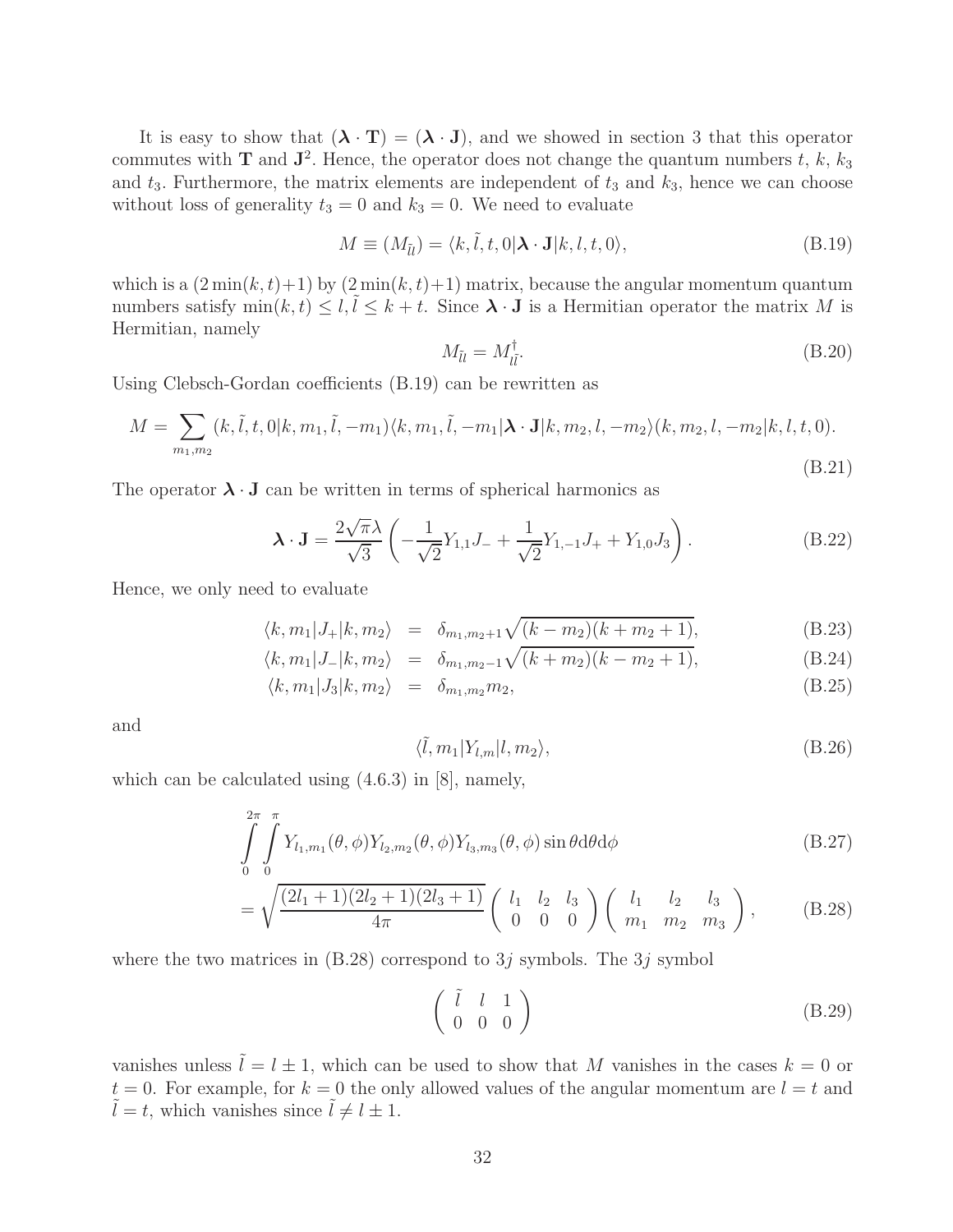Following the notation in [8], the Clebsch-Gordan coefficients and the  $3j$  symbols have real entries. Hence, M is a real matrix and  $(B.20)$  implies that M is symmetric. Note that the eigenvalues of M are  $0, \pm 1, \pm 2, \ldots, \pm \min(k, t)$ , which can be explained as follows. Heuristically,  $({\bf \lambda} \cdot {\bf T})$  is the projection of the total angular momentum operator onto the  ${\bf \lambda}$ direction. Hence, it can be rotated by a change of variables to  $T_3$  which has eigenvalues  $0, \pm 1, \dots \pm \min(k, t)$ . The highest possible value of  $t_3$  is  $\min(k, t)$  because the dimension of M is  $2\min(k,t)+1$ .

Now, we can evaluate the matrix  $(B.19)$  for various values of k and t using Maple, for example. For small values the formulae are more tractable. For example for  $(k, t) = (1, t)$  we obtain

$$
M^{2} = \langle 1, \tilde{t}, t, 0 | (\mathbf{\lambda} \cdot \mathbf{J})^{2} | 1, t, t, 0 \rangle = \frac{\lambda^{2}}{2t + 1} \begin{pmatrix} t + 1 & 0 & \sqrt{t(t + 1)} \\ 0 & 2t + 1 & 0 \\ \sqrt{t(t + 1)} & 0 & t \end{pmatrix}.
$$
 (B.30)

We showed in section 5.1 that there is a  $(k, t) \rightarrow (t, k)$  for the respective matrices M. This was verified by explicit calculation for all values  $(k, t)$  in table 1. As can be seen in  $(B.30)$ there is a natural chess board structure in the matrix  $M^2$ , which follows from the fact that M vanishes unless  $\tilde{l} = l \pm 1$ , and hence  $M^2$  vanishes unless  $\tilde{l} = l + 2$ , l, or  $l - 2$ .

## References

- [1] M. Abramowitz and I. A. Stegun, Handbook of Mathematical Functions (Dover Publications, tenth edition, 1972).
- [2] G. S. Adkins, C. R. Nappi and E. Witten, "Static Properties of Nucleons in the Skyrme Model," Nucl. Phys. B 228 (1983) 552-584.
- [3] J.M. Baptista, "Some special Kähler metrics on  $SL(2,\mathbb{C})$  and their holomorphic quantization" J. Geom. Phys. 50 (2004) 1-27.
- [4] R. A. Battye, N. S. Manton, P. M. Sutcliffe and S. W. Wood, "Light Nuclei of Even Mass Number in the Skyrme Model," Phys. Rev. C 80 (2009) 034323-034338.
- [5] A.L. Besse, Einstein Manifolds (Springer-Verlag, Berlin, Germany, 2002).
- [6] M. Berger, P. Gauduchon, E. Mazet, Le Spectre d'une Variété Riemannienne (Springer-Verlag, 1971).
- [7] P. Bizon, T. Chmaj and Z. Tabor, "Formation of singularities for equivariant  $(2 + 1)$ dimensional wave maps into the 2-sphere" Nonlinearity 14 (2001) 1041-53.
- [8] E.R. Edmonds, Angular Momentum in Quantum Mechanics (Princeton University Press, Princeton, New Jersey, 1960).
- [9] E. Elizalde, S.D. Odintsov, A. Romeo, A.A. Bytsenko and S. Zerbini, Zeta Regularization Techniques with Applications (World Scientifique, Singapore, 1994).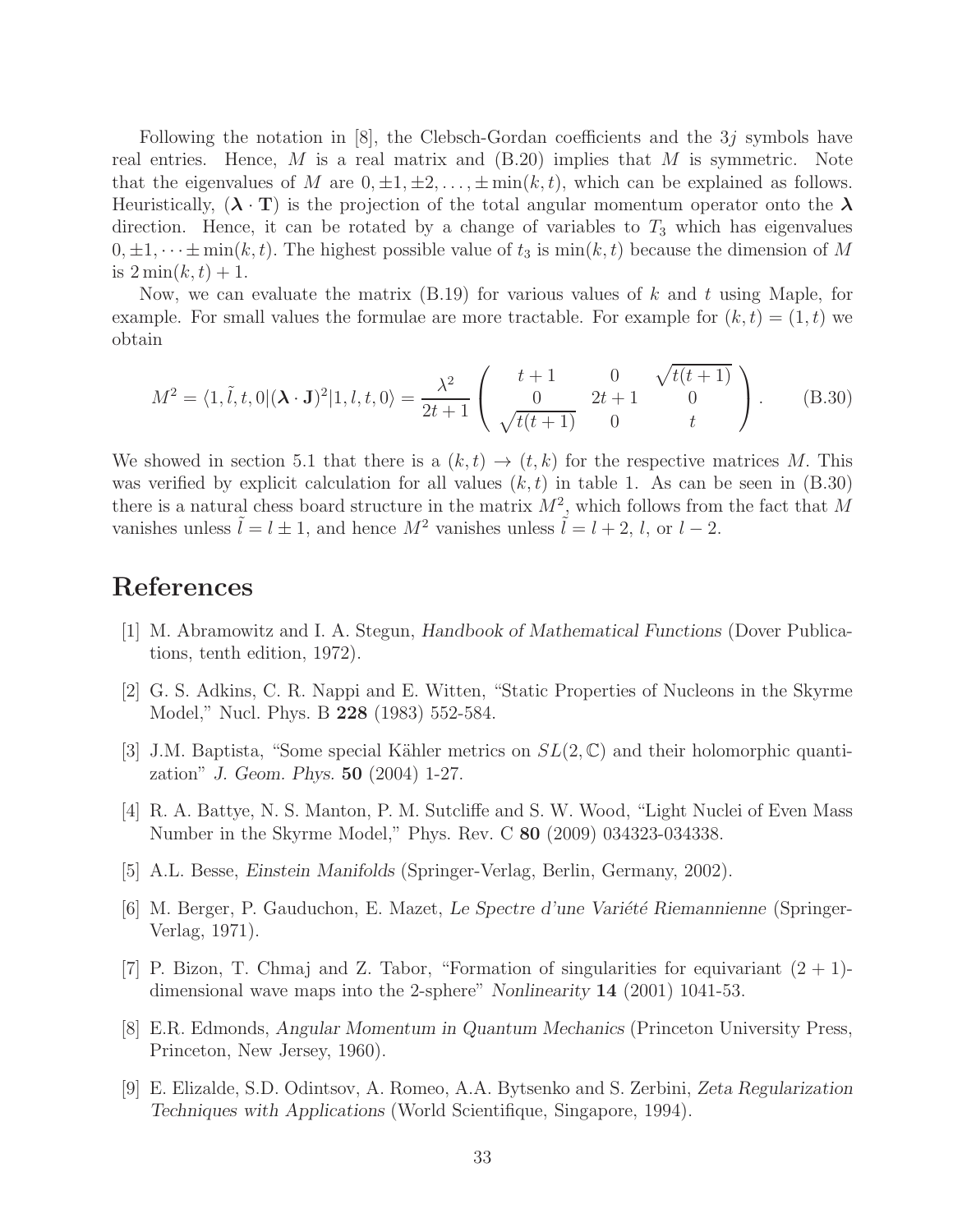- [10] L. D. Faddeev, "Quantisation of solitons" (Preprint IAS Print-75-QS70, Princeton, 1975).
- [11] L. D. Faddeev and A. J. Niemi, "Knots and particles" Nature 387 (1997) 58-61.
- [12] D. Finkelstein and J. Rubinstein, "Connection between spin, statistics, and kinks" J. Math. Phys. 9 (1968) 1762-1779.
- [13] G.W. Gibbons and N.S. Manton, "Classical and quantum dynamics of BPS monopoles" Nucl. Phys. B274 (1986) 183-224.
- [14] M. Haskins and J.M. Speight, "The geodesic approximation for lump dynamics and coercivity of the Hessian for harmonic maps" J. Math. Phys. 44 (2003) 3470-94.
- [15] P. Irwin, "Zero mode quantization of multi Skyrmions," Phys. Rev. D 61 (2000) 114024- 114057.
- [16] A.W. Knapp, *Representation Theory of Semisimple Groups*, (Princeton University Press, Princeton NJ, USA, 1986), p17.
- [17] S. Kobayashi and K. Nomizu, Foundations of Differential Geometry (John Wiley, New York, USA, 1996) Volume II, p167.
- [18] S. Krusch, "Homotopy of rational maps and the quantization of skyrmions" Annals Phys. 304 (2003) 103-127.
- [19] S. Krusch and J.M. Speight, "Fermionic quantization of Hopf solitons" Commun. Math. Phys. 264 (2006) 391-410.
- [20] A. Lichnerowicz, "Applications harmoniques et variétés kähleriennes" Symp. Math. Bologna 3 (1970) 341-402.
- [21] J.M. Linhart and L.A. Sadun, "Fast and slow blowup in the  $S^2$   $\sigma$  model and the  $(4+1)$ dimensional Yang-Mills model" Nonlinearity 15 (2002) 219-238.
- [22] N.S. Manton, "A remark on the scattering of BPS monopoles" Phys. Lett. 110B (1982) 54-56.
- [23] N.S. Manton and P.M. Sutcliffe, Topological Solitons (Cambridge University Press, Cambridge, UK, 2004).
- [24] J.A. McGlade, The Dynamics of Topological Solitons within the Geodesic Approximation (PhD Thesis, University of Leeds, 2005).
- [25] J.A. McGlade and J.M. Speight, "Slow equivariant lump dynamics on the two-sphere" Nonlinearity 19 (2006) 441-452.
- [26] F. Meier and H. Walliser, "Quantum Corrections to Baryon Properties in Chiral Soliton Models," Phys. Rept. 289 (1997) 383-448.